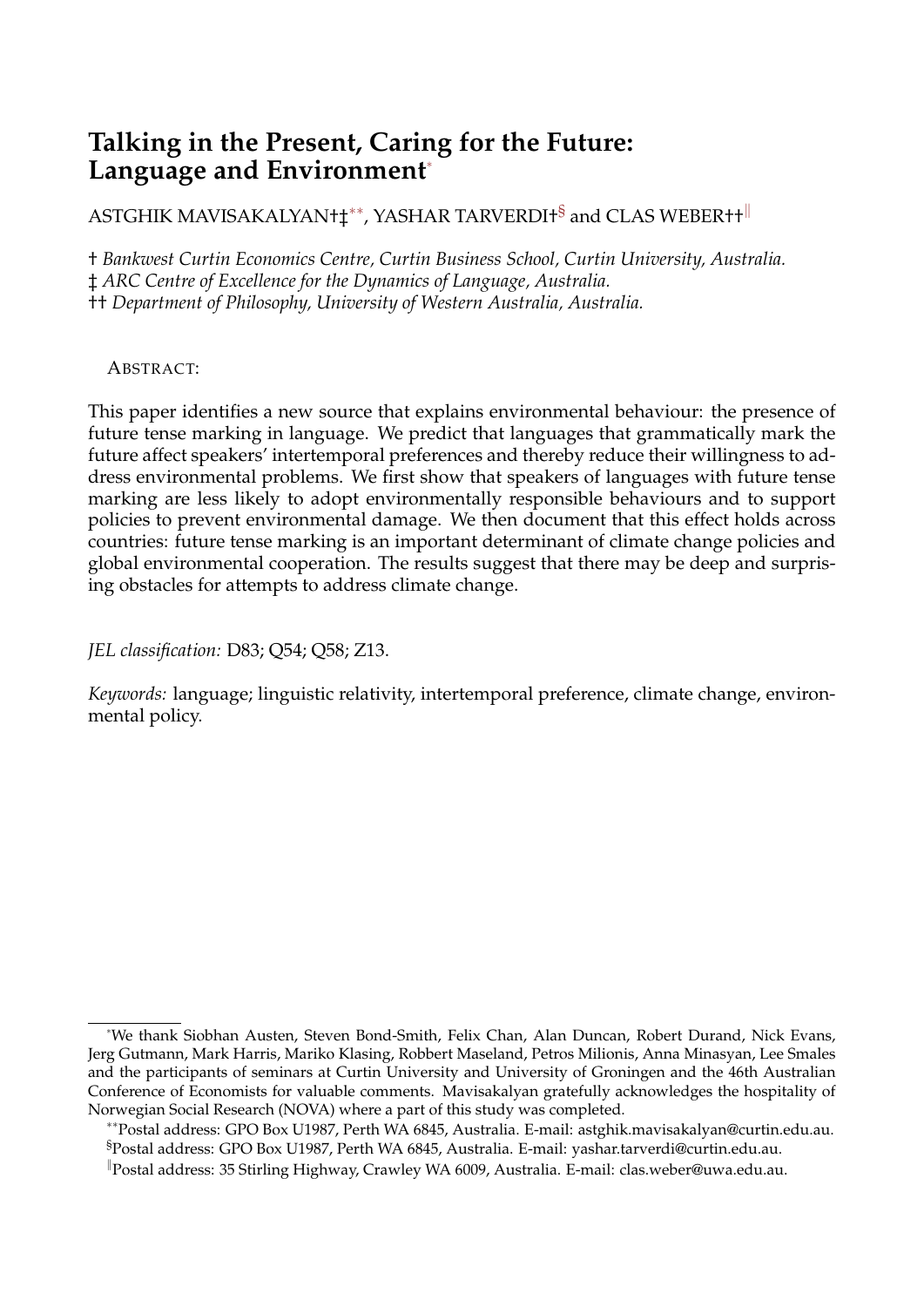#### 1. **Introduction**

This paper provides a novel explanation for differences in environmental behaviour within and across countries: future tense marking in language. Language is important for economic outcomes for two reasons. First, language may serve as a marker of underlying *cultural factors*. It has been shown that future tense is associated with speakers' long-term orientation [\(Galor et al.,](#page-26-0) [2016\)](#page-26-0); long-term orientation in turn is relevant for a range of economic outcomes. Second, language may have a *direct effect* on cognition and behaviour. This effect has been documented in a nascent, but rapidly growing economics literature on the link between linguistic structures and economic outcomes (see [Mavisakalyan and Weber,](#page-28-0) [2017](#page-28-0) for a review). Part of this literature builds on the so-called *Linguistic Relativity Hypothesis* to propose that the structure of our language affects our thinking and behaviour.

Speakers of languages that lack future tense marking speak about future events in the present tense, i.e. as if they were present. In contrast, languages with future tense marking require speakers to use a distinct form when talking about the future. This linguistic difference seems to affect speakers' intertemporal preferences and induces less future-oriented behaviour [\(Chen,](#page-25-0) [2013\)](#page-25-0).<sup>[1](#page-1-0)</sup> Consistent with this hypothesis, recent studies have shown that speakers of languages with future tense marking save less and invest less in their health [\(Chen,](#page-25-0) [2013;](#page-25-0) [Guin,](#page-26-1) [2015\)](#page-26-1). At the corporate level, the existing evidence suggests that firms in locations with future tense marking have lower precautionary cash holdings [\(Chen et al.,](#page-25-1) [2015\)](#page-25-1) and invest less in research and development [\(Su et al.,](#page-29-0) [2016\)](#page-29-0). That intertemporal preferences potentially mediate the effects of grammatical future tense has been shown experimentally through elicited time preference data by [Sutter et al.](#page-29-1) [\(2015\)](#page-29-1). Our study contributes to this literature by extending the effects of future tense marking to a new and highly significant area of future oriented-behaviour: environmental action.

The literature has studied several determinants of individual environmental action, highlighting the role of both economic factors and norms [\(Inglehart,](#page-27-0) [1995;](#page-27-0) [Gelissen,](#page-26-2) [2007;](#page-26-2) [Franzen](#page-26-3) [and Meyer,](#page-26-3) [2010;](#page-26-3) [Bechtel et al.,](#page-24-0) [2016\)](#page-24-0). Existing studies on policies concerning climate change and other environmental problems focus mainly on countries' economic [\(Damania et al.,](#page-25-2)

<span id="page-1-0"></span><sup>1</sup> The literature has additionally considered the effects of two other linguistic features. Linguistic *gender* systems have been linked with gender inequalities in various contexts including the labour market [\(Mavisakalyan,](#page-28-1) [2015;](#page-28-1) [Gay et al.,](#page-26-4) [2017\)](#page-26-4), corporate and political leadership [\(Santacreu-Vasut et al.,](#page-29-2) [2014;](#page-29-2) [Hicks et al.,](#page-27-1) [2016\)](#page-27-1), household division of labour [\(Hicks et al.,](#page-27-2) [2015\)](#page-27-2), education [\(Davis and Reynolds,](#page-25-3) [2016\)](#page-25-3) and health [\(Bhalotra et al.,](#page-24-1) [2015\)](#page-24-1). Grammatical rules governing *personal pronouns* (pronoun drop and politeness distinctions) have been linked to various cultural traits across countries, including individualism vs collectivism, social distance, etc. [\(Kashima and Kashima,](#page-27-3) [1998;](#page-27-3) [Davis and Abdurazokzoda,](#page-25-4) [2016\)](#page-25-4). Furthermore, studies have exploited these grammatical features to study the causal relationship between culture and various socio-economic outcomes [\(Licht et al.,](#page-28-2) [2007;](#page-28-2) [Tabellini,](#page-29-3) [2008;](#page-29-3) [Davis and Williamson,](#page-25-5) [2016\)](#page-25-5).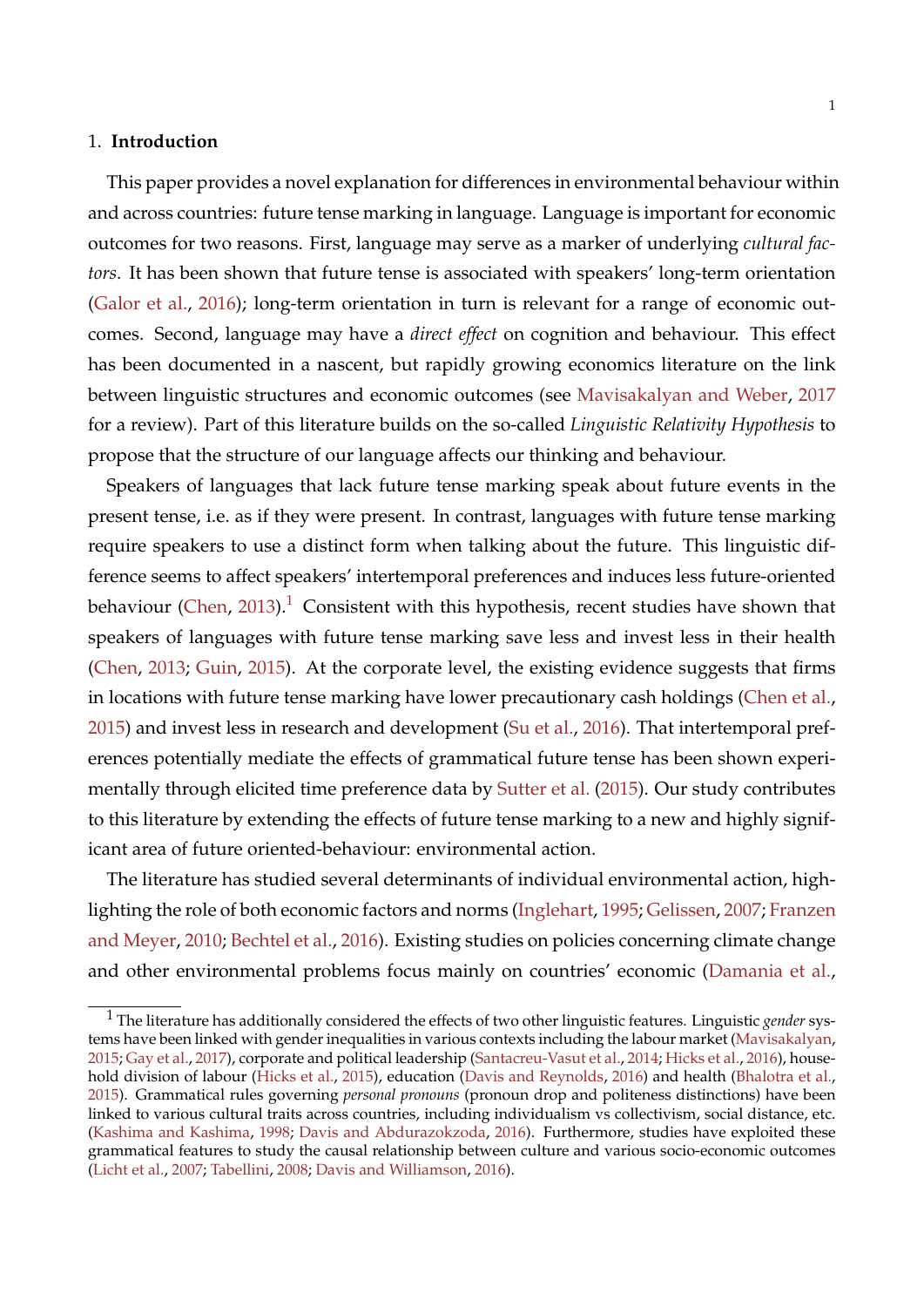[2003;](#page-25-2) [Damania and Fredriksson,](#page-25-6) [2003\)](#page-25-6), institutional [\(Congleton,](#page-25-7) [1992;](#page-25-7) [Fredriksson and Neu](#page-26-5)[mayer,](#page-26-5) [2013\)](#page-26-5), historical [\(Fredriksson and Wollscheid,](#page-26-6) [2015;](#page-26-6) [Ang and Fredriksson,](#page-24-2) [2017\)](#page-24-2) and demographic [\(Tonn et al.,](#page-29-4) [2001;](#page-29-4) [Kahn,](#page-27-4) [2002\)](#page-27-4) traits. To the best of our knowledge, our study is the first to combine the analysis of the determinants of environmental actions and policies with the study of linguistic structures in economics, and to identify future time reference in language as a significant source of variation in environmental action within and across countries.

We use individual-level data from the World Values Surveys to demonstrate that individual speakers of languages with obligatory future tense marking are less likely to adopt environmentally responsible behaviours compared to observationally identical individuals who speak languages that do not grammatically distinguish between present and future. Moreover, we show that they are also less likely to support policies to prevent environmental damage. We complement the individual-level analysis with an analysis of environmental policy outcomes across countries. The results of this analysis are consistent with those obtained in individual-level comparisons: countries similar in their economic, demographic and institutional characteristics, yet different in their grammatical structure have different climate change policies and global environmental cooperation outcomes. Policies are less stringent in places where the majority language requires future tense marking.

We first provide some background on the connection between culture, language and behaviour and propose mechanisms which mediate the effect of language on climate change action (section [2\)](#page-2-0). In section [3](#page-6-0) we describe the data used in the study, followed by a discussion of empirical approaches in section [4.](#page-11-0) Section [5](#page-14-0) presents the results, including various robustness checks. We conclude with a discussion of the implications of our findings in section [6.](#page-23-0)

#### <span id="page-2-0"></span>2. **Background**

2.1. *Language, culture and behaviour.* The relationship between culture, language, and behaviour is complex. First, many features of language are determined by culture. Culture, in the form of inherited beliefs and values, has in turn important effects on behaviour. Viewed in this way, linguistic structures serve as *indicators* of cultural variables. Second, there is good evidence that language also has a direct influence on cognition and behaviour—the way we speak seems to affect the way we think and act. Finally, there are reciprocal connections between language and culture: language may support the influence and preservation of culture by aiding its propagation and giving it a lasting form; language may further shape culture, as it is the main medium of its transmission [\(Mavisakalyan and Weber,](#page-28-0) [2017\)](#page-28-0).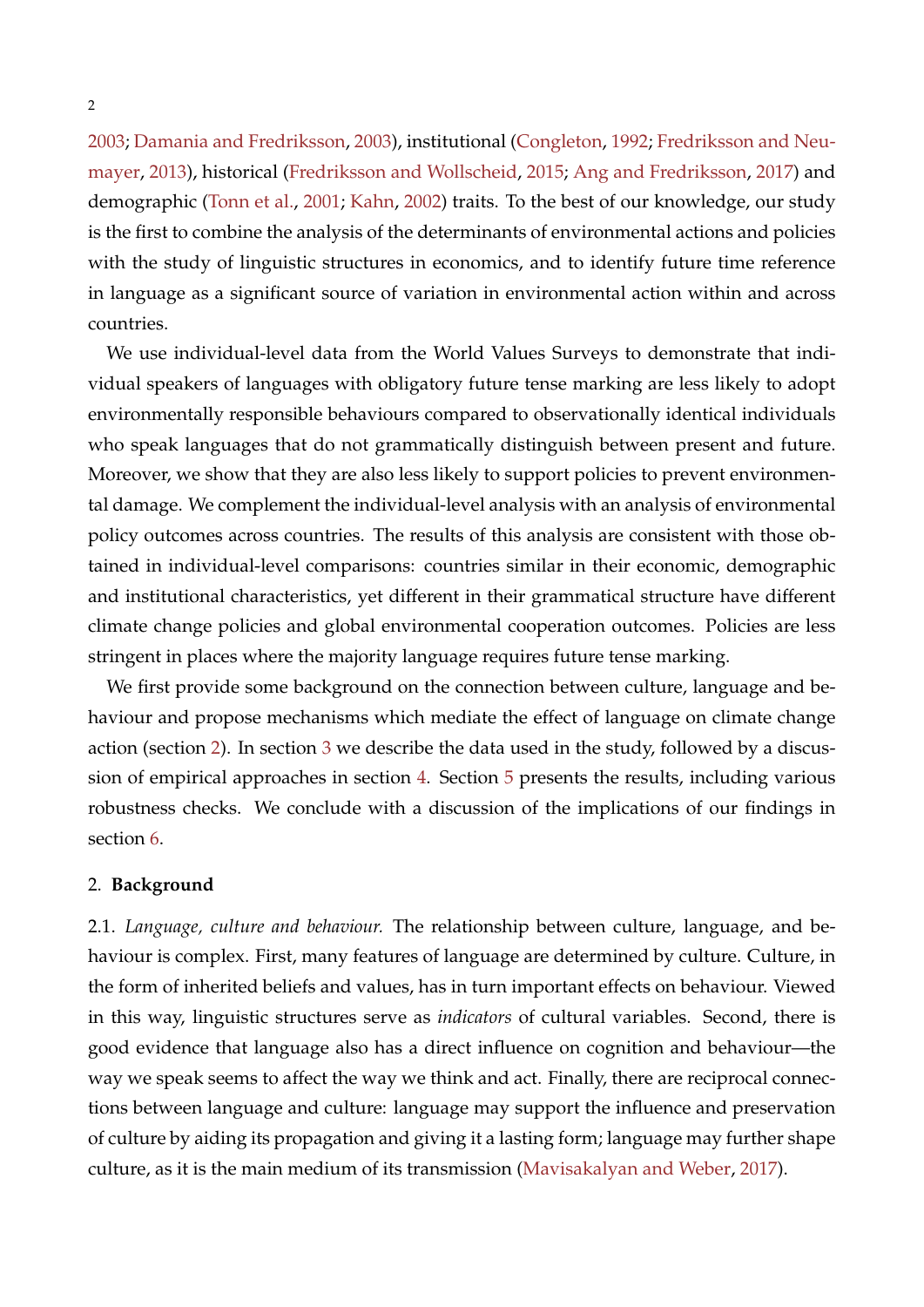The idea that there's a direct influence of language on cognition and behaviour is at the heart of the *Linguistic Relativity Hypothesis* (LRH). In a nutshell, the LRH states that the struc-ture of one's language has a systematic influence on cognition and behaviour.<sup>[2](#page-3-0)</sup> Different languages represent the world in different ways by emphasising different aspects of reality. As a result, speakers of a certain language may be more sensitive to various features of the world. For example, Russian has different basic color terms than English: it has one basic term for light blue and another one for dark blue, but none corresponding to the generic "blue". It thus forces its speakers to distinguish light from dark blue. Experiments show that Russian speakers are better at perceptually discriminating different shades of blue as a consequence [\(Winawer et al.,](#page-30-0) [2007\)](#page-30-0). For decades, linguists and cognitive scientists have regarded the LRH as misguided. However, starting in the early 1990s, the theory has received a revival, and there is now a substantial and ever-growing body of literature that testifies to its validity (e.g. [Levinson,](#page-27-5) [1996;](#page-27-5) [Boroditsky et al.,](#page-24-3) [2003;](#page-24-3) [Slobin,](#page-29-5) [2003;](#page-29-5) [Kay and Regier,](#page-27-6) [2006;](#page-27-6) [Levinson and Wilkins,](#page-27-7) [2006\)](#page-27-7).

2.2. *Future tense, long-term orientation, and temporal displacement. Tense* marking is a linguistic feature that seems to affect economic outcomes [\(Chen,](#page-25-0) [2013\)](#page-25-0). In particular, the way a language organises reference to the *future* seems to have consequences for a number of future-directed actions, such as saving, exercising, abstaining from smoking, condom use, retirement savings, and long-run health [\(Chen,](#page-25-0) [2013\)](#page-25-0). In some languages, e.g. French and English, speakers are required to use a dedicated form when talking about future events. In other languages, e.g. German and Finnish, speakers can talk about the future in the same grammatical form in which they talk about the present. $3$ 

English: *Tomorrow they willauxiliary drive to Paris*. French: *Demain ils conduiront à Paris* — (Tomorrow they drive<sub>future</sub> to Paris). German: *Morgen fahren sie nach Paris* — (Tomorrow they drive*present* to Paris).

<span id="page-3-0"></span> $2$  For an overview on the LRH see [Gumperz and Levinson](#page-26-7) [\(1996\)](#page-26-7); [Lucy](#page-28-3) [\(1997\)](#page-28-3); [Casasanto](#page-24-4) [\(2015\)](#page-24-4). There are different interpretations of the LRH [\(Scholz et al.,](#page-29-6) [2016\)](#page-29-6). A *strong* interpretation assumes a *strong* effect of language on thought: language *determines* thought; i.e. no thought (of a certain type) without corresponding linguistic structures. A *moderate* interpretation assumes only a *moderate* effect of language on thought: language *influences* thought in systematic and non-trivial ways. The existing evidence on the LRH supports moderate readings of the LRH better than strong ones. Here, we are only assuming a moderate interpretation.

<span id="page-3-1"></span><sup>&</sup>lt;sup>3</sup> It is true that German, like English, also has the *potential* to explicitly mark reference to the future, e.g. with the auxiliary "werden". It is therefore important to stress that the difference between the two groups of languages concerns whether future time reference "is overtly and *obligatorily* marked" [\(Dahl,](#page-25-8) [2000,](#page-25-8) p. 310, our emphasis).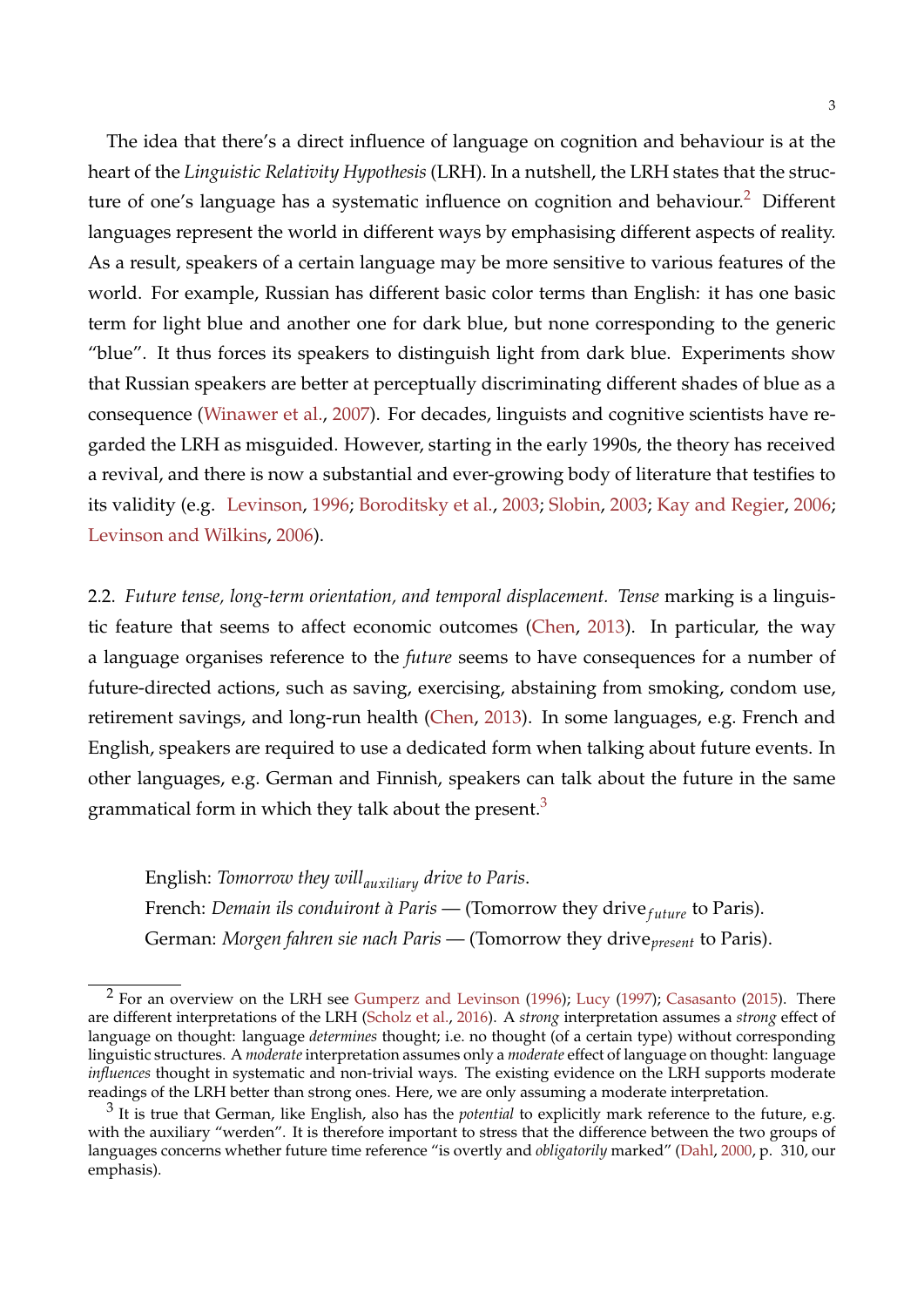We follow the terminology and classification of [Chen](#page-25-0) [\(2013\)](#page-25-0) in referring to languages which require a dedicated marking of the future as *strong-FTR* languages (e.g. English, French) and to languages that do not require to grammatically mark the future as *weak-FTR* languages (e.g. German, Finnish).<sup>[4](#page-4-0)</sup> The grammatical difference between strong- and weak-FTR is associated with agents' intertemporal preferences and decision making. Our study suggests that this influence includes environmental behaviour.

According to the above, there are two ways to understand the influence of future tense on speakers' intertemporal preferences and behaviour (both are consistent with our findings). Future tense may be a marker for cultural factors, or future tense may directly affect speakers' cognition and behaviour (or both). Both the cultural and the linguistic–cognitive channel of influence rely on the phenomenon of *temporal discounting*. Humans (and other animals) have a well-established tendency to discount future costs and rewards [\(Ramsey,](#page-28-4) [1928;](#page-28-4) [Solnick et al.,](#page-29-7) [1980;](#page-29-7) [Kirby and Herrnstein,](#page-27-8) [1995;](#page-27-8) [Frederick et al.,](#page-26-8) [2002\)](#page-26-8). The further in the future an outcome seems, the more we discount its potential costs or benefits.

The mechanism associated with the cultural channel may proceed via speakers' orientation towards the future. Absence of grammatical future tense in a language seems to indicate increased long-term orientation among its speakers [\(Galor et al.,](#page-26-0) [2016\)](#page-26-0). Increased long-term orientation can be represented by its effect on agents' *discount rates*. Different agents differ in how strongly the effect of temporal discounting is manifested, as measured by different discount rates. We can thus understand the effect of long-term orientation as a reduction in agents' discount rates. Speakers of strong-FTR language have higher discount rates compared to speakers of weak-FTR languages.

The mechanism associated with the linguistic–cognitive channel, combines temporal discounting with *temporal displacement*. The idea behind temporal displacement is that using a dedicated grammatical form to talk about future events subjectively projects these events further away from the speaker's *now*—they appear temporally more distant to the agent. The separate grammatical form represents the future as discontinuous with the present. Conversely, speaking about the future in the present tense depicts it as continuous with the present and subjectively locates future outcomes closer to the agent's current temporal perspective. The effect of temporal displacement then combines with that of temporal discounting. In tandem, temporal displacement and temporal discounting affect agents' intertemporal preference structure such that future options appear less rewarding and less

<span id="page-4-0"></span><sup>&</sup>lt;sup>4</sup> Chen's (2013) classification is based on that of the European Science Foundation's Typology of Languages in Europe (EUROTYP) project [\(Dahl,](#page-25-8) [2000\)](#page-25-8), which undertook a very comprehensive study of the tense and aspect system of the major European languages.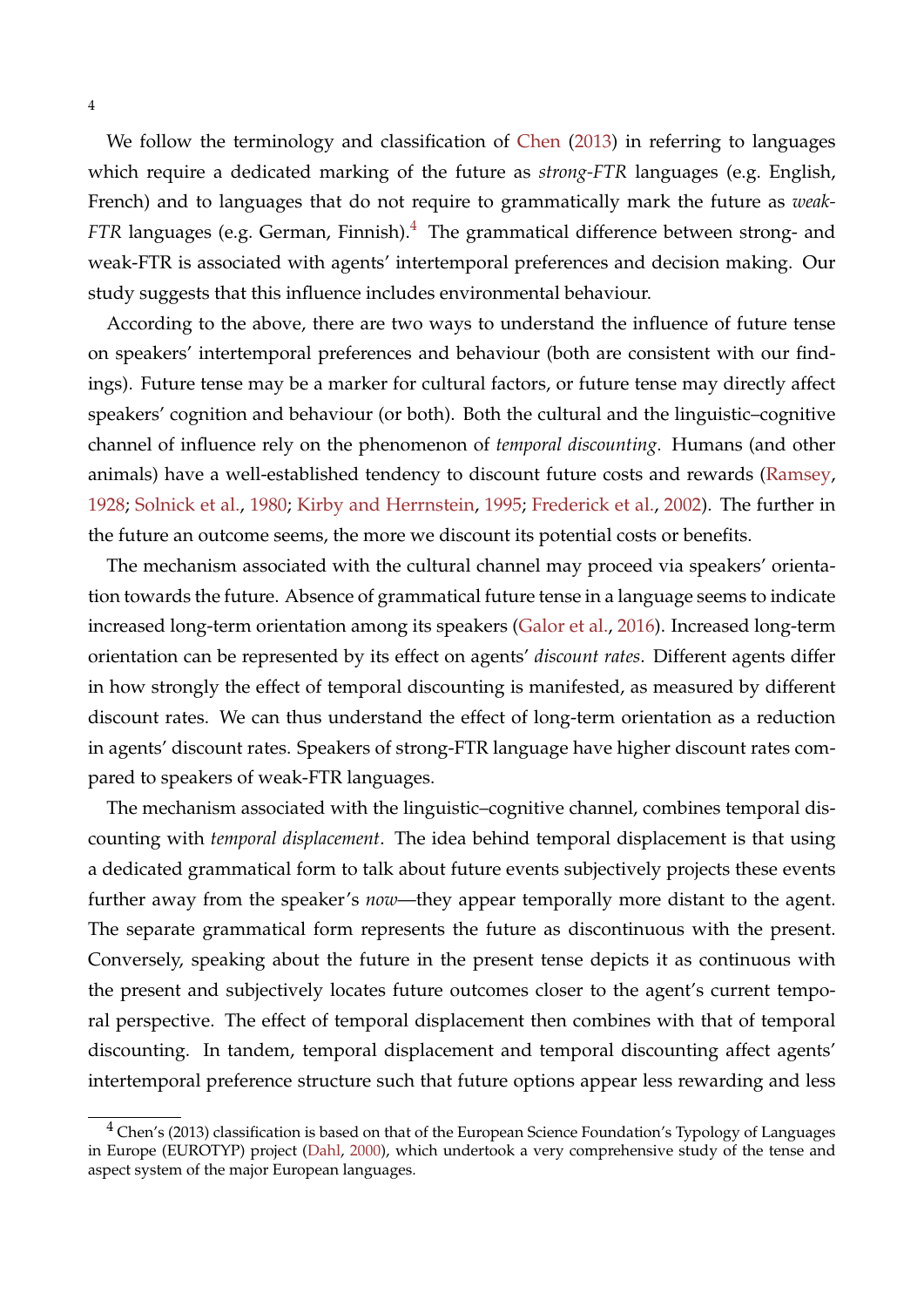costly to speakers of a strong-FTR languages, compared to speakers of weak-FTR languages, since they appear temporally more distant, and are thus more strongly affected by temporal discounting. $5$ 

To illustrate, imagine two agents A*weak* and B*strong*. The only salient difference between A*weak* and B*strong* is that A*weak* is a speaker of a weak-FTR language, presenting the future as if it were present and indicating high long-term orientation, whereas B*strong* is a speaker of a strong FTR language, projecting the future away from the present and marking low long-term orientation. Assume that  $A_{weak}$  is indifferent between a present reward  $x_1$  and an intrinsically more rewarding future option  $x_2$ :  $(x_1, t_{now}) = (x_2, t_{later})$ . When  $B_{strong}$  is presented with the same choice, s/he may well prefer the less rewarding present option. There are two potential explanations. First, the presence of future tense may indicate that B's longterm orientation is low, and thus her discount rate is high:  $\delta_A < \delta_B$ . Second, assuming that temporal displacement is operative, the later option appears comparatively more distant and therefore less attractive (even assuming identical discount rates). Again, it is possible that both mechanism are jointly operative. Both mechanisms influence B's intertemporal preference structure such that:  $(x_1, t_{now}) > (x_2, t_{later})$ .

2.3. *Intertemporal preferences and environmental action.* Pro-environmental actions and policies typically incur present costs for the sake of future rewards. For instance, green products are on average more expensive than conventional products. Buying a green product thus has significant short-term costs, but the expected reward, i.e. avoiding damaging environmental outcomes, is located relatively far in the future. The pay-off structure of such decisions thus makes them amenable to the above described influence of temporal displacement and discounting. Speakers of weak-FTR languages are expected to value the future benefits of pro-environmental actions and policies higher than speakers of strong FTR languages. Given their different preferences, speakers of weak-FTR languages are expected to engage in more pro-environmental behaviour than speakers of strong-FTR language. This is indeed what our study finds.

Furthermore, in a standard median voter model, which assumes the presence of electoral motives, political decisions reflect the preferences of the electorate [\(Downs,](#page-25-9) [1957\)](#page-25-9). Hence, given the different intertemporal preferences of individual voters, we expect to see better environmental policy and cooperation outcomes in places with weak-FTR languages. The same result is predicted if we alternatively assume a 'citizen candidates' model. Politicians

<span id="page-5-0"></span> $^5$  It is also conceivable that future tense has a direct effect on speakers' discount rates; in that case the cultural and the linguistic–cognitive channel work in equivalent ways. The mechanism proposed here is very similar to one of several proposed in [\(Chen,](#page-25-0) [2013,](#page-25-0) p. 695).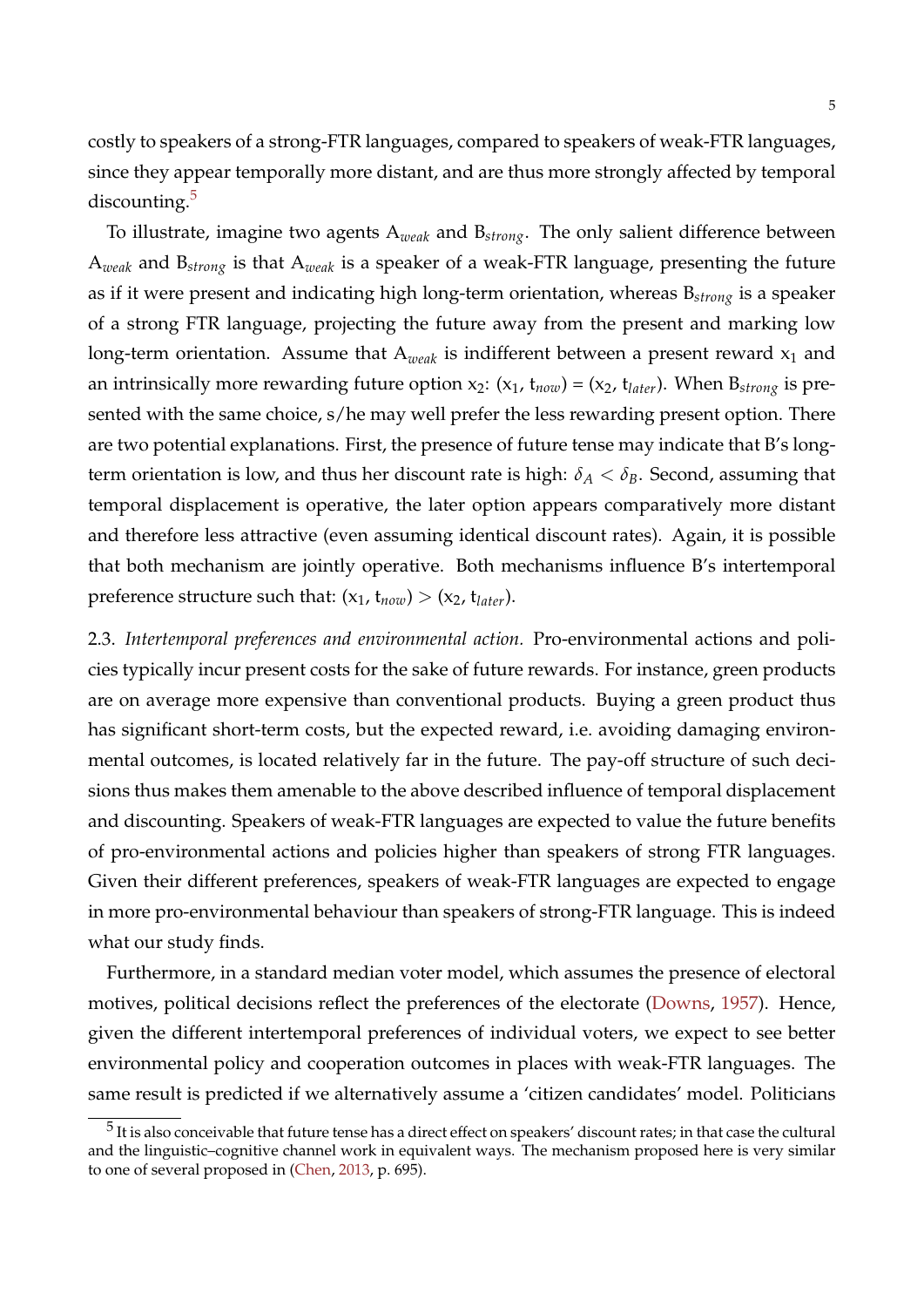who speak weak-FTR languages have either higher long-term orientation and a correspondingly reduced temporal discount rate or a general tendency to perceive future concerns as more pressing (or a combination of both). As a result, they have stronger pro-environmental preferences and are more likely to implement policies consistent with those preferences once elected [\(Osborne and Slivinski,](#page-28-5) [1996;](#page-28-5) [Besley and Coate,](#page-24-5) [1997\)](#page-24-5). Both scenarios are consistent with our findings; distinguishing between them is beyond the scope of our paper.

#### <span id="page-6-0"></span>3. **Data**

Most of the empirical evidence on the determinants of environmental policies are based on large country-level datasets (e.g., [Damania et al.,](#page-25-2) [2003;](#page-25-2) [Fredriksson and Neumayer,](#page-26-5) [2013;](#page-26-5) [Fredriksson and Wollscheid,](#page-26-6) [2015;](#page-26-6) [Ang and Fredriksson,](#page-24-2) [2017\)](#page-24-2). Cross-country data provide a general picture, but they may conceal important behavioural mechanisms underlying aggregate outcomes. Yet, not all questions are amenable to sub-national analysis; understanding the drivers of climate change policies is particularly difficult using micro-level data. With these considerations in mind, the paper combines an individual-level analysis that employs survey data from a large sample of countries to compare pro-environmental behaviours of individuals with aggregate-level data to perform cross-country comparisons of climate change policies.

3.1. *Measurement of FTR.* Our classification of languages into those which require a dedicated marking of the future, *strong-FTR* languages, and those that do not, *weak-FTR* languages, is based on data from [Chen](#page-25-0) [\(2013\)](#page-25-0). Chen's classification rests on whether a language requires an obligatory FTR in 'prediction-based contexts' adopted from the European Science Foundation's Typology of Languages in Europe (EUROTYP) project [\(Dahl,](#page-25-8) [2000\)](#page-25-8). To justify this criterion, [Dahl](#page-25-8) [\(2000\)](#page-25-8) notes that "whether FTR is overtly and obligatorily marked in prediction-based sentences can be used as one of the major criteria for whether it is grammaticalized in language or not" [\(Dahl,](#page-25-8) [2000,](#page-25-8) p. 310). The data itself comes from EUROTYP and, in the case of non-European languages, other established cross-linguistic analyses (e.g., [Dahl and Dienes,](#page-25-10) [1984;](#page-25-10) [Dahl,](#page-25-11) [1985;](#page-25-11) [Bybee et al.,](#page-24-6) [1994;](#page-24-6) [Nurse,](#page-28-6) [2008;](#page-28-6) [Cyffer et al.,](#page-25-12) [2009\)](#page-25-12) (see Appendix B in [Chen](#page-25-0) [\(2013\)](#page-25-0) for further discussion on the coding of languages). [Chen](#page-25-0) [\(2013\)](#page-25-0) further substantiates the validity of this measure using frequency analysis of future-marking in weather forecast texts retrieved from the web. $6$ 

<span id="page-6-1"></span> $6$  The sample of languages from this analysis is too small to be useful for the current study.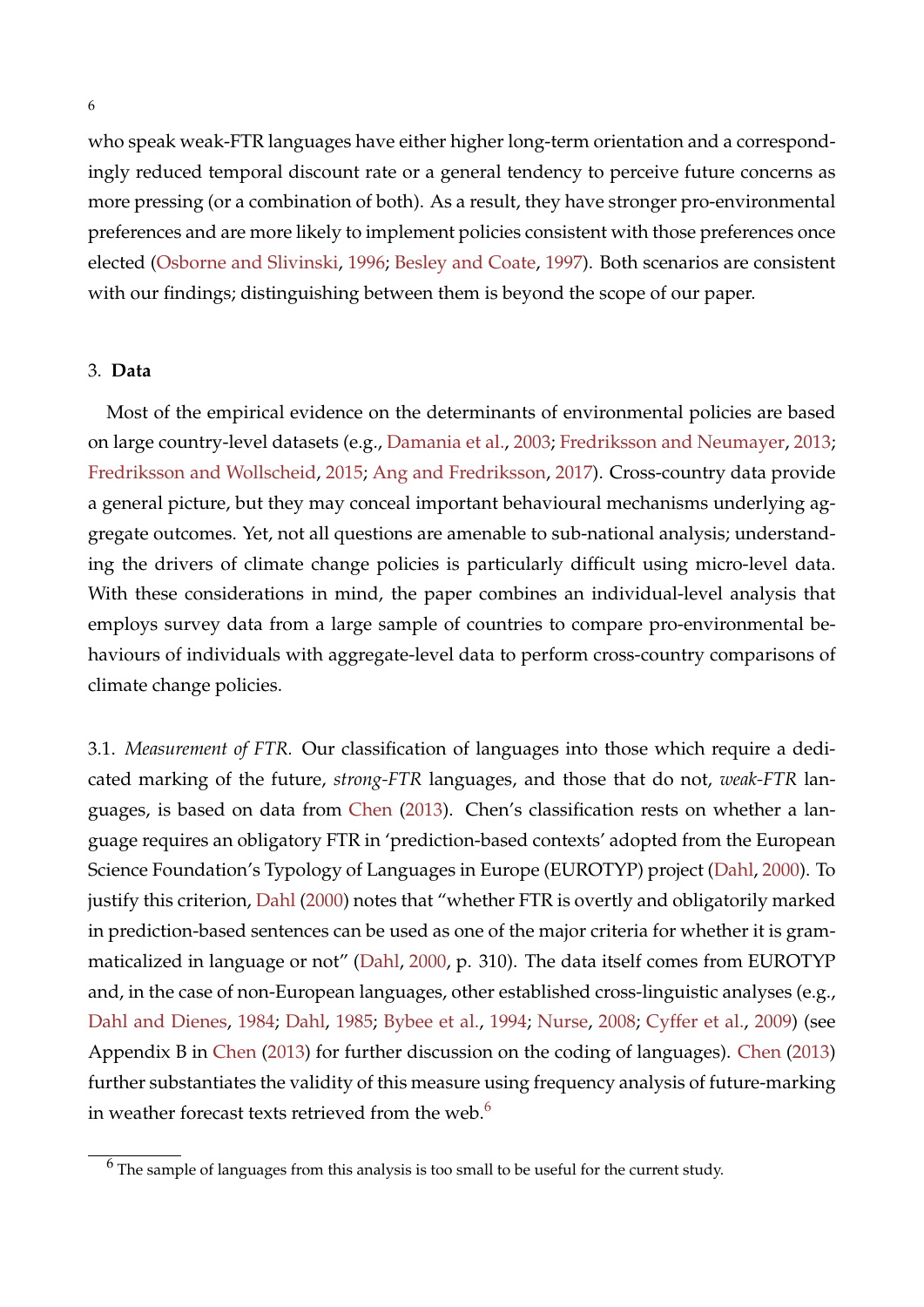<span id="page-7-2"></span>3.2. *Individual-level data.* The data source for individual-level analysis of pro-environmental behaviour is the World Values Surveys, a collection of nationally representative, individuallevel surveys conducted in nearly 100 countries (almost 90 percent of the world's population) containing rich information on a variety of attitudes and preferences, as well as standard socio-economic and demographic characteristics of individuals. Six waves of the survey, with the latest covering the years 2010-2014, have been conducted since its inception in 1981-1984. Cross-country comparability, representativeness, richness and relevance of the data make WVS highly appropriate for the purposes of individual-level analysis in this study.<sup>[7](#page-7-0)</sup>

The language FTR measure is linked to the language spoken at home by the individual. This information has been collected since wave 3 conducted in years 1995-1998. The FTR of the language spoken by individuals is connected to their pro-environmental behaviour, EN-VIRONMENTAL ACTION, as captured by affirmative responses to a question on whether in the preceding 12 months, 'out of concern for the environment', they have chosen household products that they think are better for the environment. Capturing individuals' willingness to incur short-term costs for the sake of future rewards, this measure is highly appropriate for understanding individual support for climate change policies adopted at national level. This question was asked in wave 3 of WVS conducted in years 1995-1998. The study therefore is restricted to this wave. As a second dependent variable, we utilise information on the respondents' support to increase taxes if the extra money is used to prevent environmental damage and their willingness to buy things at 20% higher than usual prices to construct a binary measure of their WILLINGNESS TO PAY FOR POLICIES.

Following [Chen](#page-25-0) [\(2013\)](#page-25-0), our analysis excludes first-generation immigrants to isolate the effect of differences in language from native-immigrant differences. We drop observations with missing outcome data, arriving at a baseline sample of 34,461 individuals in 35 coun-tries.<sup>[8](#page-7-1)</sup>

Table [1](#page-32-0) provides the definitions and descriptive statistics for all variables used in the baseline analysis by language FTR. Eighty-seven percent of individuals in the sample speak a

<span id="page-7-0"></span> $<sup>7</sup>$  An alternative approach to individual-level analysis of the effect of language structures on economic out-</sup> comes of individuals is to study the behaviour of immigrants (e.g., [Hicks et al.,](#page-27-2) [2015;](#page-27-2) [Gay et al.,](#page-26-4) [2017\)](#page-26-4) within a single immigrant-hosting country, applying an 'epidemiological approach' (see e.g. [Gay et al.,](#page-26-9) [2016](#page-26-9) for a discussion). We were not able to identify a data source that would contain appropriate information on proenvironmental behaviours and languages spoken by individuals to allow for such study.

<span id="page-7-1"></span><sup>8</sup> The countries in the sample include: Albania, Azerbaijan, Australia, Armenia, Bosnia & Herzegovina, Bulgaria, Belarus, Chile, China, Czech Republic, Estonia, Finland, Georgia, Germany, India, Latvia, Lithuania, Macedonia, Mexico, Montenegro, New Zealand, Nigeria, Peru, Puerto Rico, Romania, Russian Federation, Serbia, Slovak Republic, South Africa, Spain, Sweden, Taiwan, United States, Uruguay, Venezuela.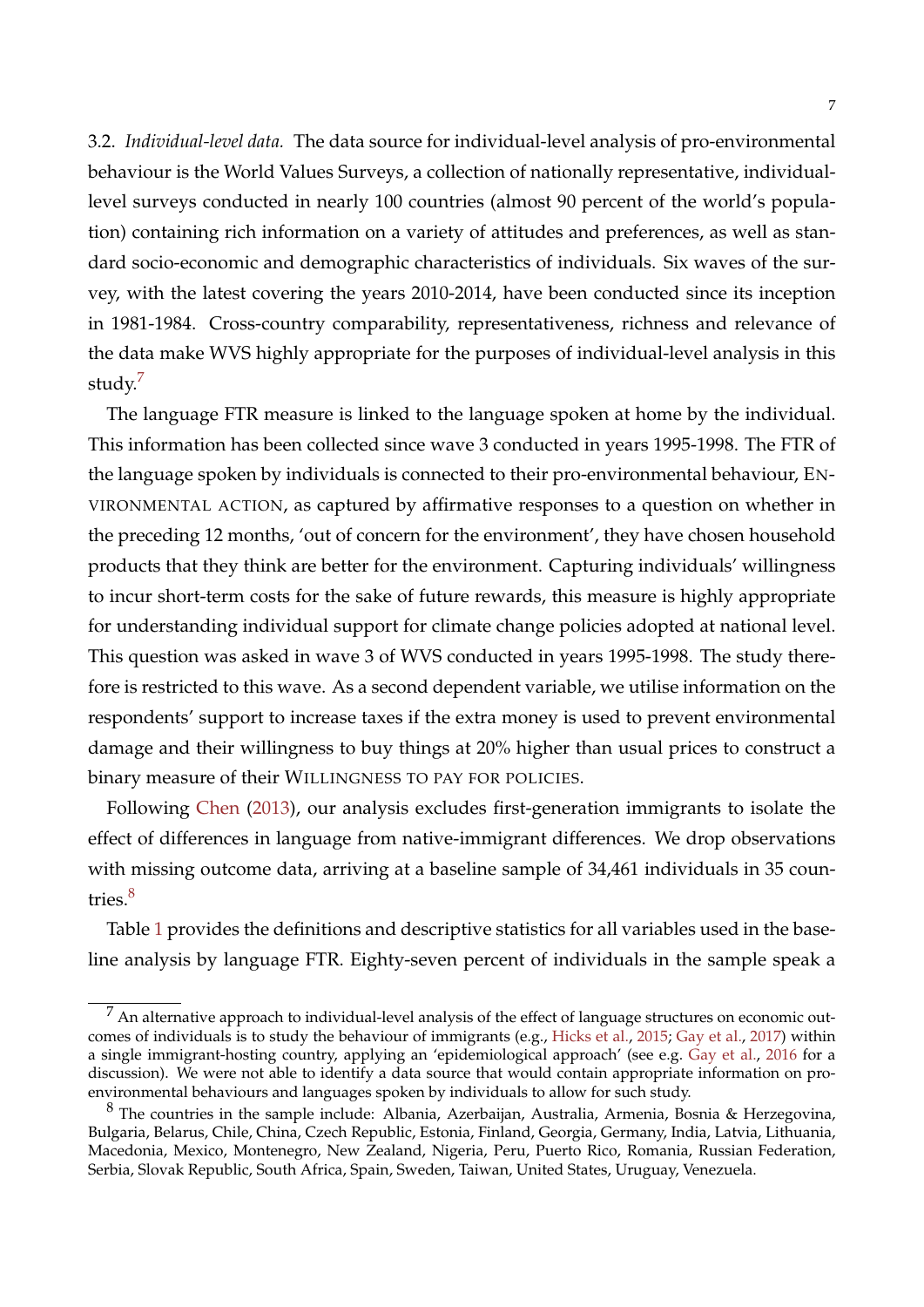strong FTR language. The incidence of ENVIRONMENTAL ACTION is 62% among speakers of weak FTR languages and 41% among speakers of strong FTR languages suggesting a negative effect of STRONG FTR on pro-environmental action.

The individual-level analysis controls for standard observable demographic and socioeconomic characteristics of individuals included in similar studies (e.g., [Gelissen,](#page-26-2) [2007;](#page-26-2) [Franze](#page-26-3)n [and Meyer,](#page-26-3) [2010;](#page-26-3) [Bechtel et al.,](#page-24-0) [2016\)](#page-24-0). The demographic controls include gender, age and family circumstances. Forty-eight percent of individuals in the sample are male—a gender that has been linked to unecological attitudes [\(Blocker and Eckberg,](#page-24-7) [1997;](#page-24-7) [Gelissen,](#page-26-2) [2007\)](#page-26-2). We control for age, to account for associated differences in environmental preferences. As [Farzin and Bond](#page-26-10) [\(2006\)](#page-26-10) argue, young people may have larger stakes in environmental quality, and therefore may have stronger demand for stringent environmental policies. On the other hand, older people may feel the environmentally induced health problems more directly, and thus may be more willing to extend support for such policies. Intergenerational environmental altruism and greater access to time and resources to support environmental initiatives may further contribute to higher demand for environmental policies by older people [\(Farzin and Bond,](#page-26-10) [2006\)](#page-26-10). Intergenerational altruism is also more likely to be observed among those with families and children—additional characteristics of individuals we control for. The average age in the sample is around 41 years old; sixty-five percent of individuals are married and only 26% of all individuals have no children.

Furthermore, we account for standard socio-economic characteristics of individuals. These include educational attainment expected to be positively correlated with pro-environmental behaviour (e.g., [Gelissen,](#page-26-2) [2007;](#page-26-2) [Franzen and Meyer,](#page-26-3) [2010\)](#page-26-3). Primary and secondary school attainment comprise 21% and 30% of the sample, with the remaining 49% having tertiary education. We further control for individuals' employment status (54% prevalence in the sample) and income, captured in deciles, both expected to result in increased propensity for environmental action (e.g., [Franzen and Meyer,](#page-26-3) [2010;](#page-26-3) [Bechtel et al.,](#page-24-0) [2016\)](#page-24-0).

We complement the individual-level analysis of pro-environmental behaviour with a crosscountry analysis of environmental policies. The data used in this analysis are descibed next.

#### [Table 1 about here.]

<span id="page-8-1"></span>3.3. *Country-level data.* The cross-country analysis is based on data from multiple sources, including [Steves et al.](#page-29-8) [\(2011\)](#page-29-8); [Keefer](#page-27-9) [\(2012\)](#page-27-9); [Chen](#page-25-0) [\(2013\)](#page-25-0); [Marshall et al.](#page-28-7) [\(2016\)](#page-28-7); [World Bank](#page-30-1) [\(2016\)](#page-30-1). Together, they result in a sample of 68 countries in the baseline specification.<sup>[9](#page-8-0)</sup> Table [2](#page-33-0)

<span id="page-8-0"></span> $9$  The countries in the sample include: Albania, Argentina, Armenia, Australia, Austria, Azerbaijan, Bahrain, Belarus, Belgium, Bolivia, Bosnia & Herzegovina, Brazil, Bulgaria, Canada, Colombia, Congo Republic, Costa Rica, Czech Republic, Denmark, Dominican Republic, Egypt, Estonia, Fiji, Finland, France, Georgia, Germany,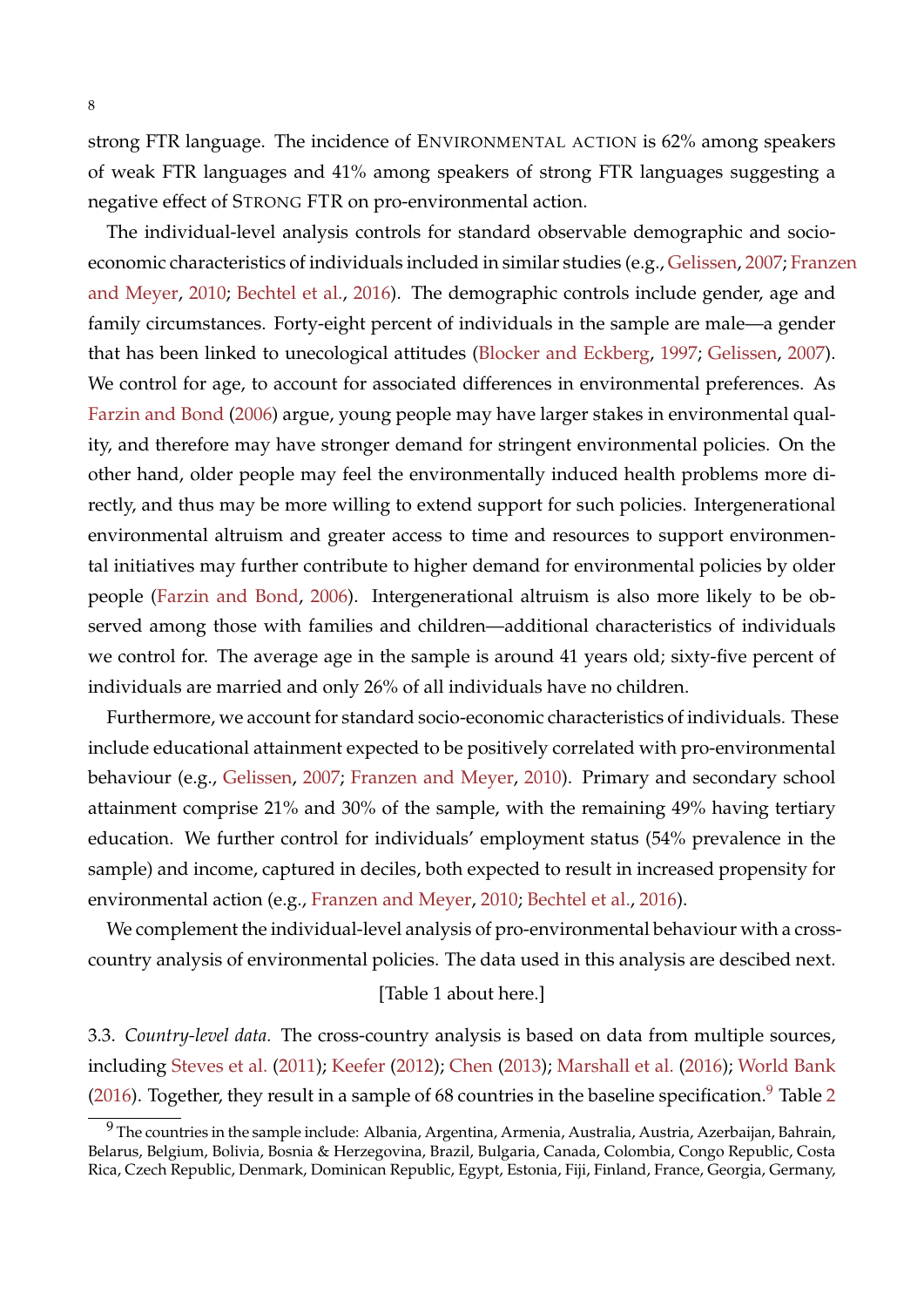specifies the sources and presents descriptive statistics for all variables used in the baseline cross-country analysis by weak- and strong-FTR language groups. Following other studies (e.g., [Licht et al.,](#page-28-2) [2007;](#page-28-2) [Santacreu-Vasut et al.,](#page-29-9) [2013;](#page-29-9) [Bhalotra et al.,](#page-24-1) [2015\)](#page-24-1), the FTR marker is assigned to a country's most widely spoken language (based on information collected by [Alesina et al.](#page-24-8) [\(2003\)](#page-24-8)).<sup>[10](#page-9-0)</sup> 76% of the countries in our baseline sample speak a strong-FTR language, while the remaining 24% are weak-FTR countries.

We analyse the relationship between the FTR system of a country's majority language and its climate change policies as captured by Climate Laws, Institutions and Measures Index (CLIMI) developed by [Steves et al.](#page-29-8) [\(2011\)](#page-29-8) and used in several published studies (e.g., [Fredriksson and Neumayer,](#page-26-5) [2013,](#page-26-5) [2016\)](#page-26-11). CLIMI measures countries' climate change mitigation policies with reference to the 2005-2010 annual national communications to the UN-FCCC. CLIMI uses 12 components, grouped into four key policy areas, with sub-weights and weights reflecting the contribution of each of the components/areas to climate change mitigation: (i) international cooperation (0.1) [components: Kyoto ratification (0.5), Joint Implementation or Clean Development Mechanism host (0.5)]; (ii) domestic climate framework (0.4) [components: cross-sectoral climate change legislation (0.33), carbon emissions target (0.33), dedicated climate change institution (0.33)]; (iii) significant sectoral fiscal or regulatory measures or targets (0.4) [components: energy supplies/renewables (0.3), transport  $(0.13)$ , buildings  $(0.07)$ , agriculture  $(0.13)$ , forestry  $(0.17)$ , industry  $(0.2)$ ]; and  $(iv)$  additional cross-sectoral fiscal or regulatory measures (0.1) [components: cross-sectoral policy measures (1)]. CLIMI ranges from 0 and 1, with higher values representing stricter policies.

As a second dependent variable, we use a measure of a country's participation in global collaborative environmental efforts, GLOBAL, that comes from [Esty et al.](#page-25-13) [\(2005\)](#page-25-13) and has been used in several studies on the subject (e.g., [Fredriksson and Neumayer,](#page-26-5) [2013,](#page-26-5) [2016\)](#page-26-11). This measure combines information on a country's number of memberships in environmental intergovernmental organizations, its contribution to international and bilateral funding of environmental projects and development aid, and its participation in international environmental agreements. GLOBAL ranges from -1.69 to 1.74 (see [Esty et al.,](#page-25-13) [2005](#page-25-13) for details).

Greece, Hungary, Iceland, India, Indonesia, Ireland, Italy, Japan, Jordan, Korea Republic, Kyrgyz Republic, Latvia, Lithuania, Macedonia, Madagascar, Malta, Mauritania, Mexico, Mongolia, Morocco, New Zealand, Niger, Norway, Peru, Poland, Portugal, Romania, Russian Federation, Saudi Arabia, Slovak Republic, Slovenia, South Africa, Spain, Sweden, Switzerland, Turkey, United Kingdom, United States, Uruguay, Venezuela, Vietnam.

<span id="page-9-0"></span> $10$  To reflect the heterogeneity in multilingual countries, a weighted measure with weights given by the share of the population speaking each language is used in robustness checks (e.g., [Tabellini,](#page-29-3) [2008;](#page-29-3) [Mavisakalyan,](#page-28-1) [2015\)](#page-28-1).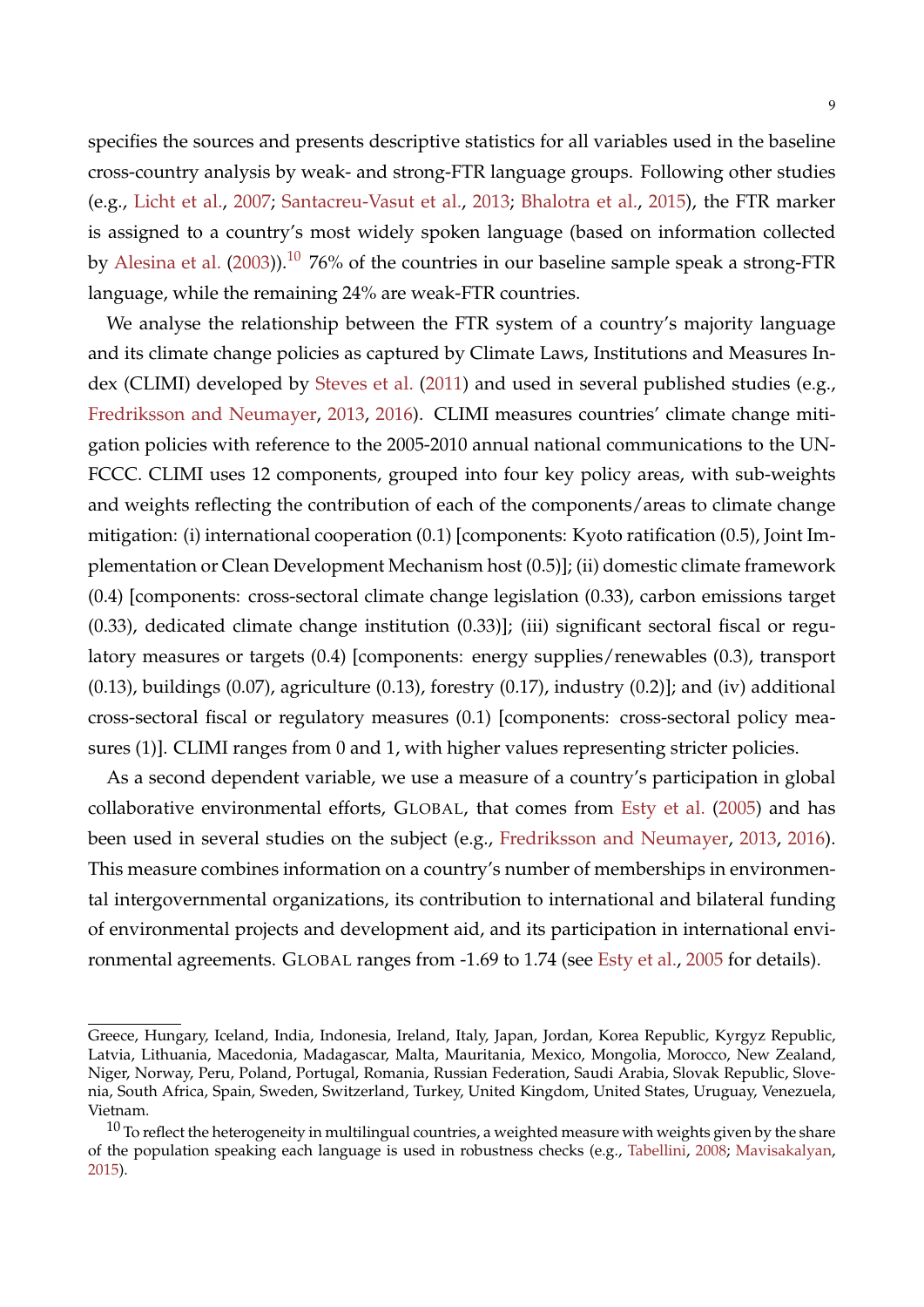Table [2](#page-33-0) presents the descriptive statistics for the variables employed in the baseline analysis. The average CLIMI score in the entire sample is  $0.412$ .<sup>[11](#page-10-0)</sup> In the sample of countries with a weak-FTR majority language it is 0.517, while in the sample of countries with a strong-FTR language it is 0.380. This gap of 0.137 points suggests a negative effect of STRONG FTR on CLIMI.

Our analysis of the link between language FTR and climate change policies controls for a range of observable characteristics of countries that have been accounted for in previous studies on determinants of environmental policies. Since CLIMI is derived from information collected over the period 2005-2010, we use explanatory variables averaged over this time period.

Four groups of covariates are included in the baseline models. The first included economic characteristics. We expect the demand for environmental quality to increase with GDP PER CAPITA (measured in log) (e.g., [Fredriksson and Neumayer,](#page-26-5) [2013,](#page-26-5) [2016\)](#page-26-11). Following these studies, we also control for OPENNESS, defined as imports plus exports divided by GDP. On the one hand, more open countries may cooperate more on environmental problems [\(Neu](#page-28-8)[mayer,](#page-28-8) [2002\)](#page-28-8). On the other hand, it is possible that the interests of exporting countries are threatened by environmental agreements. Under such a scenario, higher openness for trade may decrease the willingness to commit to stringent environmental policies. The sectoral structure of an economy may also influence the stringency of its environmental policies. We include manufacturing value added as a percentage of GDP, MANUFACTURING %, to account for this possibility. According to [Cole et al.](#page-25-14) [\(2006\)](#page-25-14) and [Fredriksson and Vollebergh](#page-26-12) [\(2009\)](#page-26-12), this measure may capture the lobbying pressures from workers in the manufacturing sector for lower regulations. Alternatively, it may measure the degree to which an economy consists of pollution-intensive manufacturing, positively affecting the regulatory stringency.

The second group of covariates encompasses demographic characteristics of countries. We control for the size of the country, as captured by the log of its population size, POPU-LATION SIZE (e.g., [Fredriksson and Wollscheid,](#page-26-13) [2014\)](#page-26-13). Additionally, we control for the share of immigrants in the total population, IMMIGRANT % (averaging at 8.2% in the sample) as a measure of ethnic diversity. Previous research has highlighted the difficulty in agreeing on public goods and policies in diverse societies (e.g., [Easterly and Levine,](#page-25-15) [1997;](#page-25-15) [Alesina et al.,](#page-24-9) [1999\)](#page-24-9). Accounting for ethnic diversity is particularly important in the present context, given our interest in isolating the effect of language from other confounders; including the immigrant share of the population therefore seems appropriate. Furthermore, the share of the

<span id="page-10-0"></span> $11$  Saudi Arabia has the lowest CLIMI score in the sample at 0.023, while the UK has the highest score at 0.801.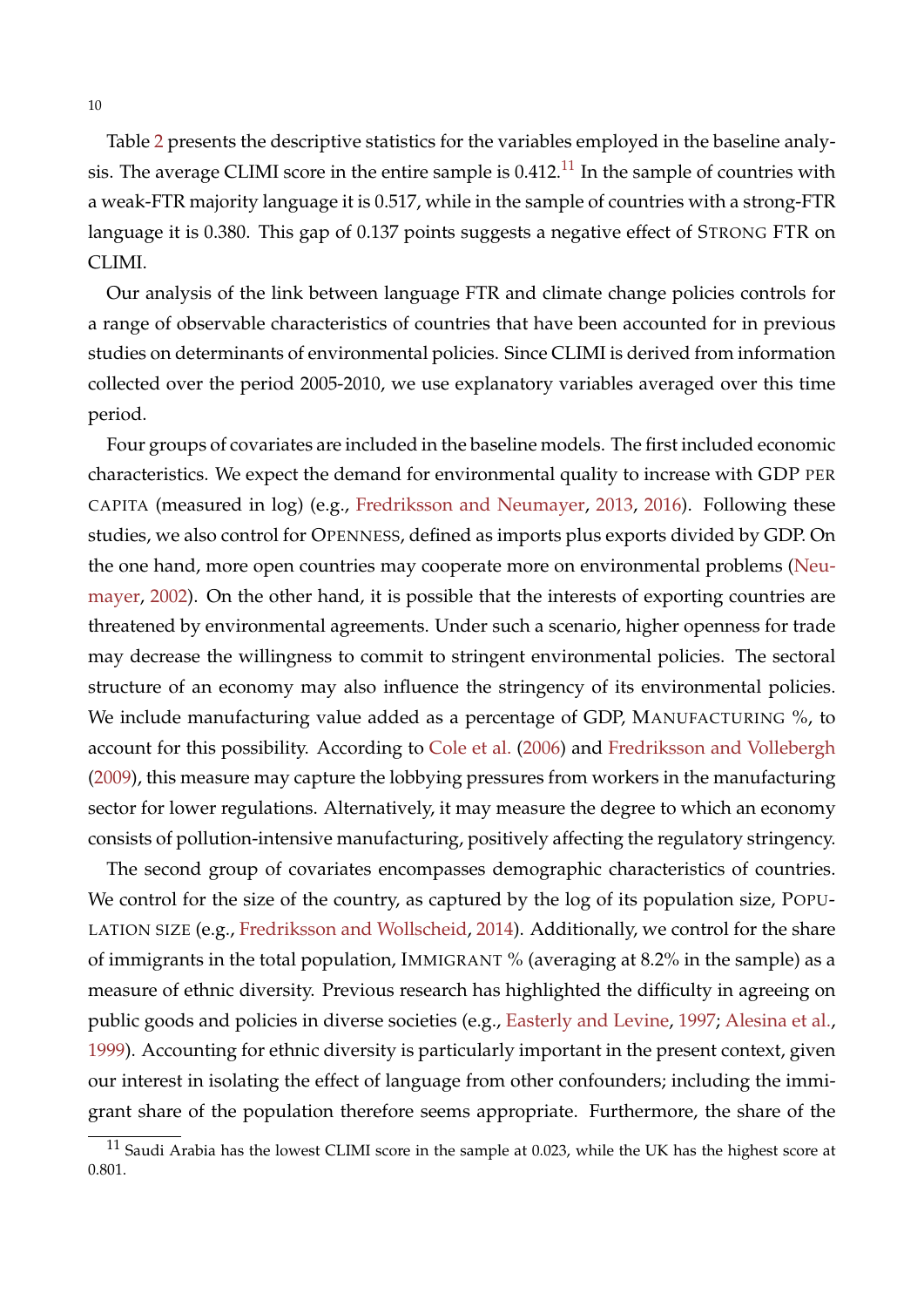population of 65 or more years of age, POPULATION AGE 65+ % (averaging at 11.1% in the sample) is included as an additional demographic control for reasons discussed above. In particular, it has been suggested that intergenerational environmental altruism, linked with older age, may contribute to pro-environmental behaviour [\(Farzin and Bond,](#page-26-10) [2006\)](#page-26-10).

The third group of covariates comprises measures for institutions. We control for countries' political regime based on polity score measure available from the Polity IV data set [\(Marshall et al.,](#page-28-7) [2016\)](#page-28-7). The polity score captures the regime authority spectrum on a 21 point scale ranging from -10 (hereditary monarchy) to +10 (consolidated democracy), and is converted into two regime categories to distinguish between democracies (+6 to +10), 71% in the sample, and other regime types [\(Marshall et al.,](#page-28-7) [2016\)](#page-28-7). A strand of literature shows that democracies are more conducive to enactment of environmental regulations compared to autocracies (e.g., [Murdoch and Sandler,](#page-28-9) [1997;](#page-28-9) [Farzin and Bond,](#page-26-10) [2006\)](#page-26-10). As an additional control, we include an indicator for LEFT GOVERNMENT, with its prevalence being 27.9% in the sample, based on information on the political orientation of the national leader's party available from [Keefer](#page-27-9)  $(2012).^{12}$  $(2012).^{12}$  $(2012).^{12}$  $(2012).^{12}$  An implication that follows from a number of studies is that left-wing parties are more pro-environmental than their right-wing counterparts (e.g., [Neumayer,](#page-28-10) [2003,](#page-28-10) [2004\)](#page-28-11).

Finally, dummies for continents are included throughout the analysis. Forty-seven percent of the countries in the sample are based on the European continent, followed by 21% country representation from Asia. Africa and South America contribute each 10.3% of the countries in the sample, while North American countries comprise 7%. The smallest share of countries in the sample, 4.4%, is in Oceania.

[Table 2 about here.]

#### <span id="page-11-0"></span>4. **Empirical approach**

Our empirical analysis proceeds in several steps. We start with an analysis of individuallevel determinants of pro-environmental behaviour. We then complement the individuallevel analysis with an analysis of environmental policies across countries and establish a baseline effect of language FTR on policies across countries. We extend this analysis, by including additional variables that could be correlated with hitherto unexplained parts of climate change policies. Clearly, this approach cannot fully account for all confounding influences. We therefore adopt two strategies to directly address the problem of endogeneity. First, we use an instrumental variable, a source of exogenous variation in language FTR,

<span id="page-11-1"></span> $12$  According to the source for this data, the parties have been classified as left if their names reveal them to be communist, socialist, or social democratic or if the sources label them as left-wing [\(Beck et al.,](#page-24-10) [2001\)](#page-24-10).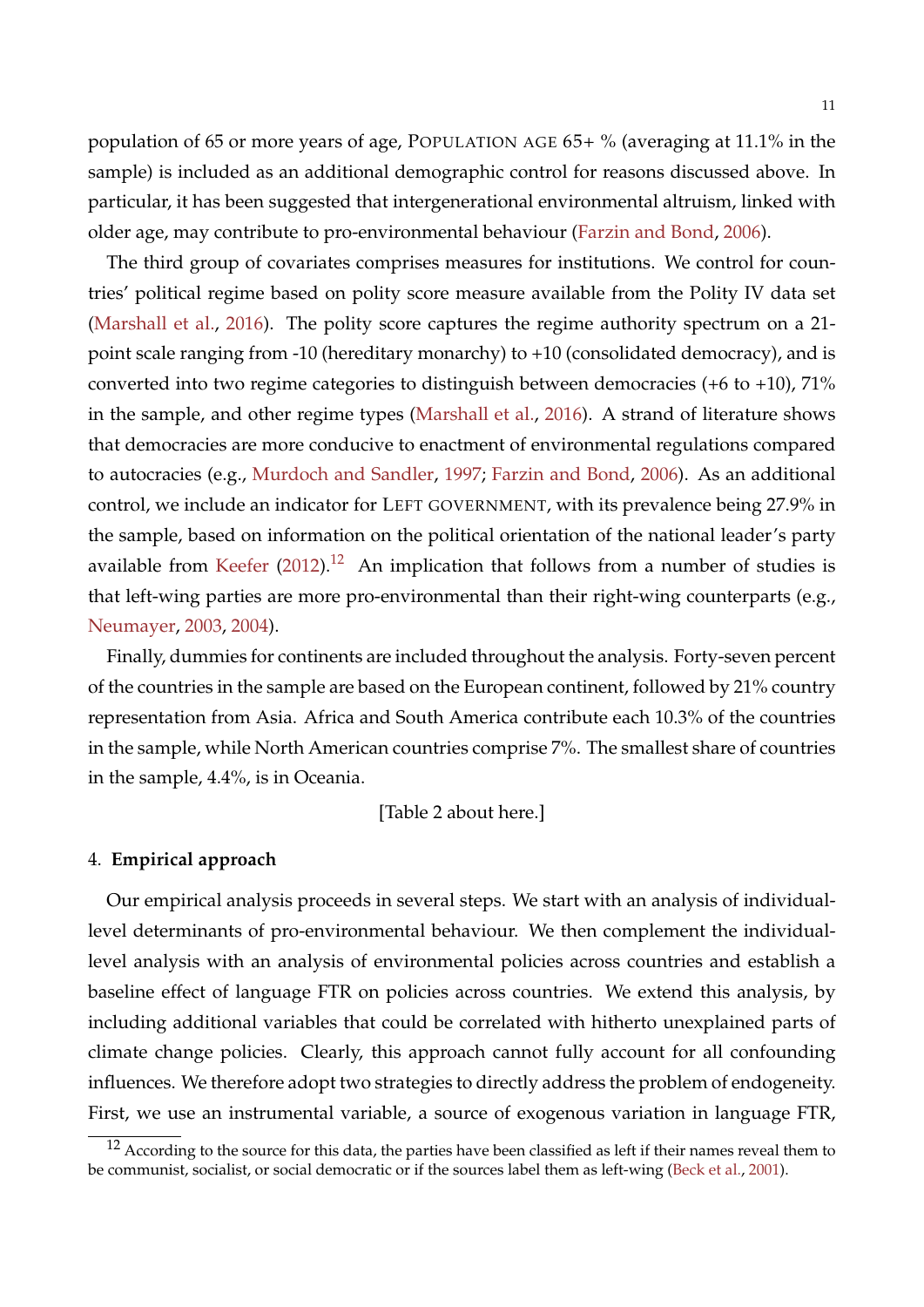and estimate a 2SLS model. Second, we also assess the extent of bias following the partial identification approach proposed by [Oster](#page-28-12) [\(2016\)](#page-28-12). The description of these steps follows.

4.1. *Individual-level model.* To establish the effect of STRONG FTR at the individual level, we estimate variants of a model of propensity for ENVIRONMENTAL ACTION, *EA*<sup>∗</sup> *ij* for an individual *j* in country *l* of the following form:

$$
EA_{jl}^* = K_{jl}\gamma + \zeta StrongETR_{jl} + \omega_{jl} \text{ for all } j = 1, ..., M; l = 1, ..., P.
$$
 (1)

where *StrongFTRjl* is the indicator of a strong FTR language, *Kjl* is a vector of controls for gender, age, family status, education, employment and income characteristics and *ωjl* is a disturbance term. Observed environmental action  $EA_{il}$  is assumed to relate to latent propensity through the criterion  $EA_{jl} = 1(EA_{jl}^* \ge 0)$ , which under an assumption of normality for  $\omega_{jl}$  gives rise to the standard probit model of the form:

<span id="page-12-2"></span>
$$
Pr(EA_{jl} = 1|K_{jl}, StrongFTR_{jl}) = \Phi(K_{jl}\gamma + \zeta StrongFTR_{jl})
$$
\n(2)

<span id="page-12-0"></span>with marginal effects of STRONG FTR derived from the estimated model thus:

$$
\frac{\partial Pr(EA_{jl} = 1|K_{jl}, StrongSTR_{jl})}{\partial StrongSTR_{jl}} = \zeta \phi(K_{jl}\gamma + \zeta StrongFR_{jl}).
$$
\n(3)

Marginal effects such as those described in [\(3\)](#page-12-0) can be evaluated either at the sample means or for specified values of each explanatory variable.

The identical model is estimated for WILLINGNESS TO PAY FOR POLICIES as dependent variable.

4.2. *Cross-country model.* To establish the baseline relationship between language FTR and climate change policy of country *i*, we estimate variants of the following model using ordinary least squares (OLS):

<span id="page-12-1"></span>
$$
CLIMIi = Xi \alpha + \beta StrongFTRi + \varepsiloni for all i = 1, ..., N.
$$
 (4)

where  $StrongFTR_{i}$  is an indicator of strong-FTR language spoken in the country,  $X_{i}$  is a vector of controls for economic, demographic, institutional and geographic characteristics of countries defined in section [3.3,](#page-8-1) and  $\varepsilon_i$  is a disturbance term.

Estimating the effect of language FTR on climate change policies requires that it is exogenously determined and uncorrelated with the error term in [\(4\)](#page-12-1). However, this is unlikely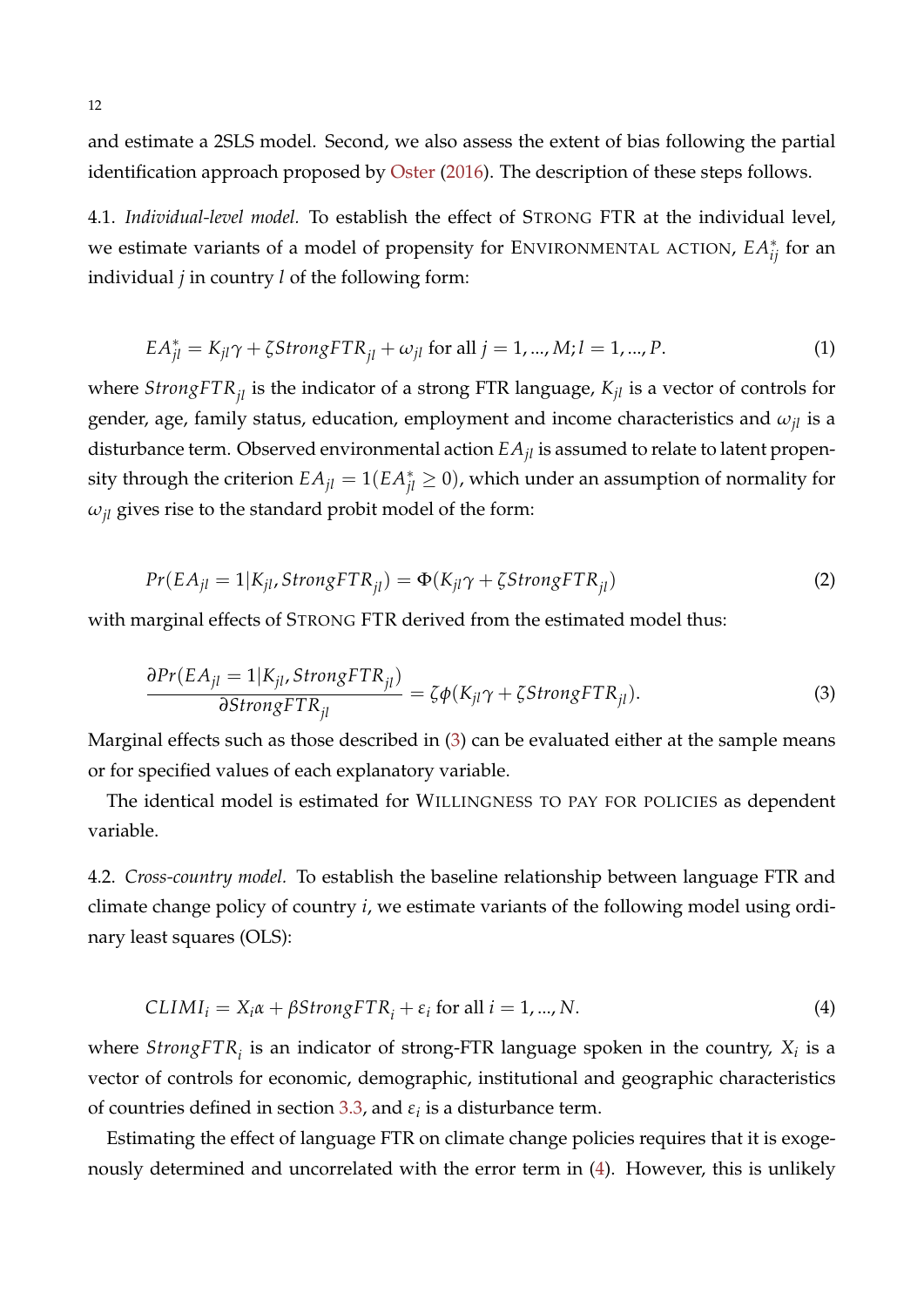to hold due to unobserved heterogeneity: both linguistic features and environmental policy outcomes may be the product of deeper, unobserved factors.<sup>[13](#page-13-0)</sup>

Existing attempts to isolate the effect of linguistic measures on various economic outcomes have taken into account the historical and geographic relatedness of languages (e.g., [Chen](#page-25-1) [et al.,](#page-25-1) [2015;](#page-25-1) [Mavisakalyan,](#page-28-1) [2015;](#page-28-1) [Roberts et al.,](#page-28-13) [2015\)](#page-28-13). We follow these approaches as a first step to mitigate the influence of unobserved heterogeneity, and include proxies for such relatedness. We sequentially introduce these proxies into the estimations of equation [\(4\)](#page-12-1). The aim is to reveal the extent to which the estimated effect of STRONG FTR on CLIMI captures the correlation between STRONG FTR and these variables that have been omitted from equation [\(4\)](#page-12-1), by comparing the estimated parameters from baseline and comprehensive specifications.

Despite our efforts to control for relevant observable variables, we cannot rule out that some omitted variable is correlated with both STRONG FTR and CLIMI. A conventional approach to deal with this possibility is to use an instrumental variable. [Galor et al.](#page-26-0) [\(2016\)](#page-26-0) argue that pre-industrial geographical features that resulted in high returns to agricultural investments are at the root of cross-language variations in the presence of future tense. Building on this observation, we use CROP YIELD (pre-1500CE), sourced from [Galor and](#page-26-14) [Ozak](#page-26-14)  $(2016)$ , as an instrument for STRONG FTR and estimate equation  $(4)$  using 2SLS where STRONG FTR is treated as endogenous and modeled as:

$$
StrongFTR_i = \tau X_i + \psi \text{CropYield}_i + \iota_i \text{ for all } i = 1, ..., N. \tag{5}
$$

To evaluate how concerned we should be about omitted variables, we also exploit an approach proposed by [Oster](#page-28-12) [\(2016\)](#page-28-12), which builds on the work of [Altonji et al.](#page-24-11) [\(2005\)](#page-24-11) to use the amount of selection on the observables as a guide to the amount of selection on the unobservables. To that end, we evaluate the bias-adjusted coefficient derived by [Oster](#page-28-12) [\(2016\)](#page-28-12):

<span id="page-13-1"></span>
$$
\beta^* \approx \tilde{\beta} - \delta[\dot{\beta} - \tilde{\beta}] \frac{R_{max} - \tilde{R}}{\tilde{R} - \dot{R}}
$$
\n(6)

<span id="page-13-0"></span><sup>&</sup>lt;sup>13</sup> We largely exclude the possibility of reverse causality. [Tabellini](#page-29-3) [\(2008\)](#page-29-3) points out: 'As a classic example of network externalities, language evolves slowly over time. Linguistic innovations are costly because until they are widely adopted communications is more difficult.' (p. 273). In support of this, [Roberts et al.](#page-28-13) [\(2015\)](#page-28-13) show that future-time reference variable, in particular, is very stable over time.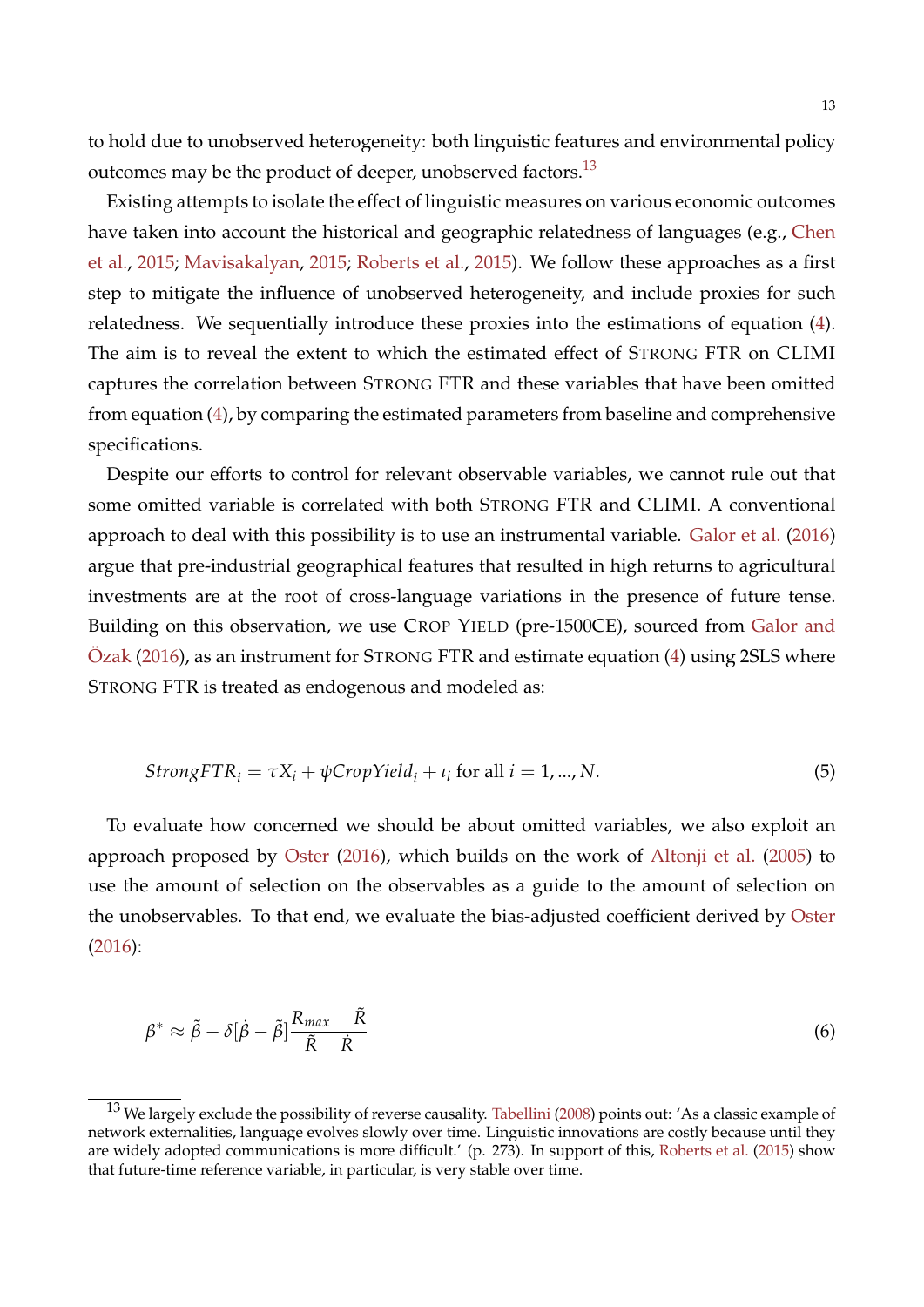where  $\dot{\beta}$  and  $\dot{R}$  are the coefficient and R-squared from a parsimonious model including STRONG FTR but no other controls, and *β*˜ and *R*˜ are the coefficient and R-squared from a regression with STRONG FTR and a set of other controls. *δ* denotes the relative importance of observable relative to unobservable variables in generating bias while *Rmax* is the R-squared from a hypothetical regression of CLIMI on all observable and unobservable variables.

Since *δ* and *Rmax* are not known, [Oster](#page-28-12) [\(2016\)](#page-28-12) proposes a bounding approach: the estimated effect of STRONG FTR should range from  $\tilde{\beta}$  to  $\beta^*$  estimated under an assumption of  $\delta = 1$ , i.e. observables and unobservables have the same explanatory power in CLIMI, and given values of  $R_{max} \in [\tilde{R}, 1]$ . We take two approaches to specifying plausible values for  $R_{max}$ . First, we assume  $R_{max} = 0.90$  which is sensible for a cross sectional sample that potentially has considerable noise in the outcome variable. Second, we follow [Oster](#page-28-12) [\(2016\)](#page-28-12) in setting  $R_{max} = min\{1.3\tilde{R}, 1\}$ .<sup>[14](#page-14-1)</sup> Estimated coefficients can be considered as robust, if the identified set [ $\tilde{\beta}$ , $\beta^*$ ] excludes zero. Furthermore, following [Oster](#page-28-12) [\(2016\)](#page-28-12), we calculate the value of  $\delta$  that would be needed to explain away the entire causal effect of STRONG FTR on CLIMI. Values of  $\delta > 1$  suggest that the results are robust, i.e. the unobservables would have to be more important than the observables in explaining CLIMI.

#### <span id="page-14-0"></span>5. **Results**

5.1. *Individual-level results.* First, we explore the consequences of speaking a STRONG FTR language at the individual level. We estimate probit models of the effect of STRONG FTR on the probability of taking an ENVIRONMENTAL ACTION given in equation [\(2\)](#page-12-2). We present the results of this analysis in Table [3.](#page-34-0) For ease of interpretation the marginal effects, such as those described in equation [\(3\)](#page-12-0), are reported.

Starting with a parsimonious specification reported in column (1), we estimate a significant negative effect of STRONG FTR language spoken at home by an individual on the probability of acting pro-environmentally. This is consistent with the descriptive statistics reported in Table [1.](#page-32-0) In column (2) we control for standard demographic and socio-economic characteristics of individuals. We estimate a negative significant marginal effect on STRONG FTR, although its magnitude is smaller. Additionally, we find that males are less likely to act pro-environmentally; this is in line with other studies (e.g., [Blocker and Eckberg,](#page-24-7) [1997;](#page-24-7) [Gelissen,](#page-26-2) [2007\)](#page-26-2). Conversely, age is positively correlated with the probability of taking ENVI-RONMENTAL ACTION. We find that the probability of acting pro-environmentally is higher

<span id="page-14-1"></span> $14$  [Oster](#page-28-12) [\(2016\)](#page-28-12) tests the robustness of treatment parameters from randomized control studies published in reputable economics journals from 2008-2013 and finds that using  $R_{max} = 1.3\tilde{R}$  reproduces 90% of randomized results.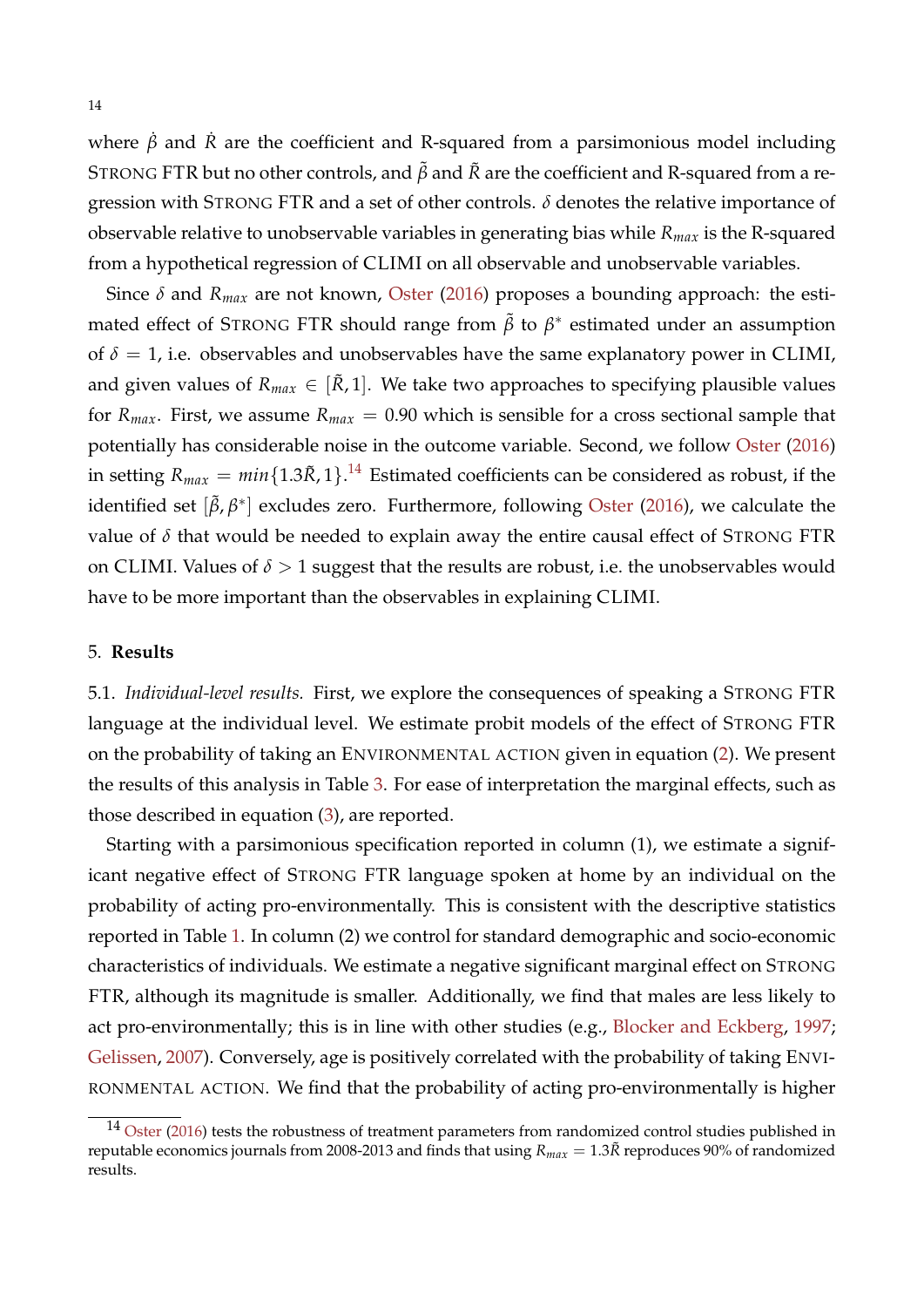for individuals who don't have children, potentially due to additional financial constraints faced by these individuals, although this result is not robust to inclusion of additional controls in subsequent models. Socio-economic characteristics are important determinants of ENVIRONMENTAL ACTION. In particular, similar to others (e.g., [Gelissen,](#page-26-2) [2007;](#page-26-2) [Franzen and](#page-26-3) [Meyer,](#page-26-3) [2010\)](#page-26-3), we find a positive link between educational attainment and the probability of acting pro-environmentally. In column (3) we repeat this regression and also include dummies for countries in the sample. The estimated marginal effect on STRONG FTR, while of considerably smaller magnitude, remains significant. Moving from a WEAK FTR to a STRONG FTR language leads to an 8.9 percentage point decrease in the probability of taking an ENVIRONMENTAL ACTION (this implies that the ENVIRONMENTAL ACTION is 20% lower). This is a sizeable effect. It is larger, for example, than that of moving from tertiary to secondary level of education, or from male to female gender identity.

In columns (4)-(6) we expand the list of control variables in an effort to mitigate the possibility of omitted variable bias in the estimates of STRONG FTR. First, we control for TRUST, a dummy that takes 1 if the respondent believes that most people can be trusted and 0 otherwise. This is a potentially important determinant of individuals' willingness to engage in action in support of a collective need. Indeed, we estimate a positive significant marginal effect on TRUST. However, the estimate on STRONG FTR is largely unaffected by the inclusion of this variable (column (4)). In column (5) we report the results of the regression that includes two further controls. The first is a dummy for LEFT VIEWS, calculated based on the individual's self-positioning on a political scale. The second is IDEALIST, a dummy that takes 1 if the respondent has the view that less emphasis on money and material possessions in the future would be a good thing and 0 otherwise. As expected, we find that both LEFT VIEWS and IDEALIST are positively correlated with the probability of taking an ENVIRON-MENTAL ACTION; the estimated negative marginal effect on STRONG FTR remains significant. The next group of additional predictors for ENVIRONMENTAL ACTION includes three variables. We control for individuals who are OPTIMIST, defined as a dummy to indicate the belief that humanity has a bright future and 0 otherwise. In addition, we include a dummy for HIGH LOCUS OF CONTROL, characterised by an individual's assessment of the degree of free choice and control over their life. Our last variable is a dummy for EXISTENTIALIST, for those who often or sometimes think about meaning and purpose of life in contrast to those who do so rarely or never. We estimate strong positive marginal effects on HIGH LOCUS OF CONTROL and EXISTENTIALIST. The marginal effect on OPTIMIST, however, is indistinguishable from 0. This regression also confirms the negative significant effect of STRONG FTR on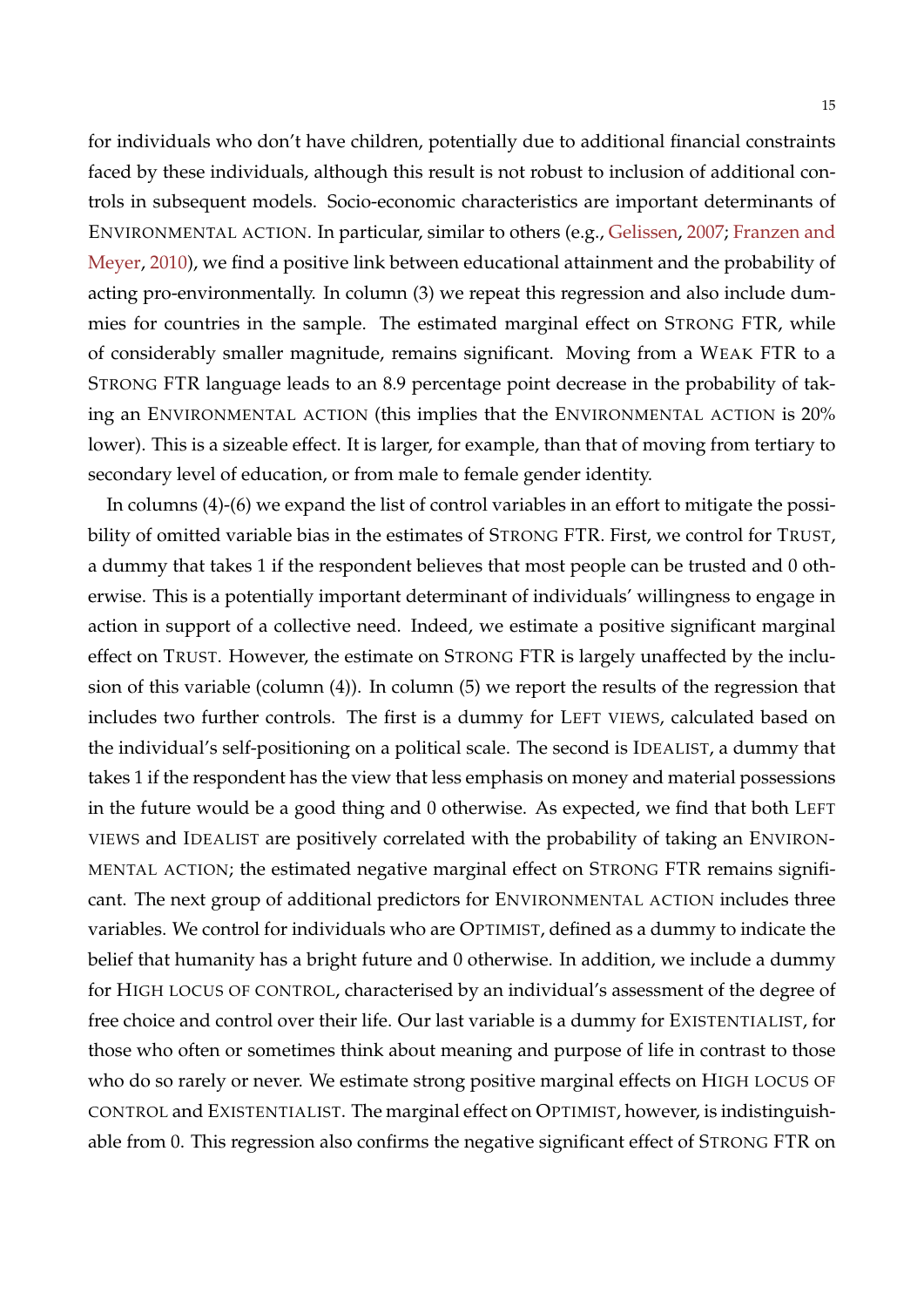the probability of acting pro-environmentally. In the final column, we introduce controls for the nine language families covering the languages in the sample. [Roberts et al.](#page-28-13) [\(2015\)](#page-28-13) highlight the significance of controlling for language families in studying the economic effects of linguistic structures. The estimate on STRONG FTR remains robust to the inclusion of these controls.

#### [Table 3 about here.]

Next, we ask whether STRONG FTR also affects preference for pro-environmental policies by estimating a version of equation [\(2\)](#page-12-2) where WILLINGNESS TO PAY FOR POLICIES is used as the dependent variable instead. The results of this analysis are reported in Table [4.](#page-35-0) Indeed, the negative significant effect of STRONG FTR extends to individuals' pro-environmental policy preferences. Estimation results from the most extensive specification reported in column (7) suggest marginal effects of 10.1 percentage points. This implies that the WILLING-NESS TO PAY FOR POLICIES is 24% lower for speakers of STRONG FTR languages. This is an economically highly significant effect.

The estimated marginal effects on other variables are broadly similar to those obtained from the regressions of ENVIRONMENTAL ACTION with one notable exception: while we established a positive significant correlation between the respondent's age and their probability of taking an ENVIRONMENTAL ACTION, the relationship between age and WILLINGNESS TO PAY FOR POLICIES is negative. As discussed earlier, young people may have larger stakes in environmental quality, and therefore may have stronger demand for pro-environmental policies [\(Farzin and Bond,](#page-26-10) [2006\)](#page-26-10). At the same time, older people may feel the environmentally induced health problems more directly, and thus may be more willing to take an EN-VIRONMENTAL ACTION; they may also have greater access to time and resources to support environmental initiatives [\(Farzin and Bond,](#page-26-10) [2006\)](#page-26-10).

#### [Table 4 about here.]

Overall, the findings so far suggest that languages with STRONG FTR lead their speakers to act less pro-environmentally and to extend lower support for pro-environmental policies. In discussing the potential mechanisms of STRONG FTR above, we mentioned two possibilities: a cultural channel and a linguistic-cognitive channel. To explore the extent to which language is simply serving as a marker for the cultural trait of long term orientation, we control for such proxy generated based on the responses to questions on the degree to which thrift and savings money is an important value to teach children.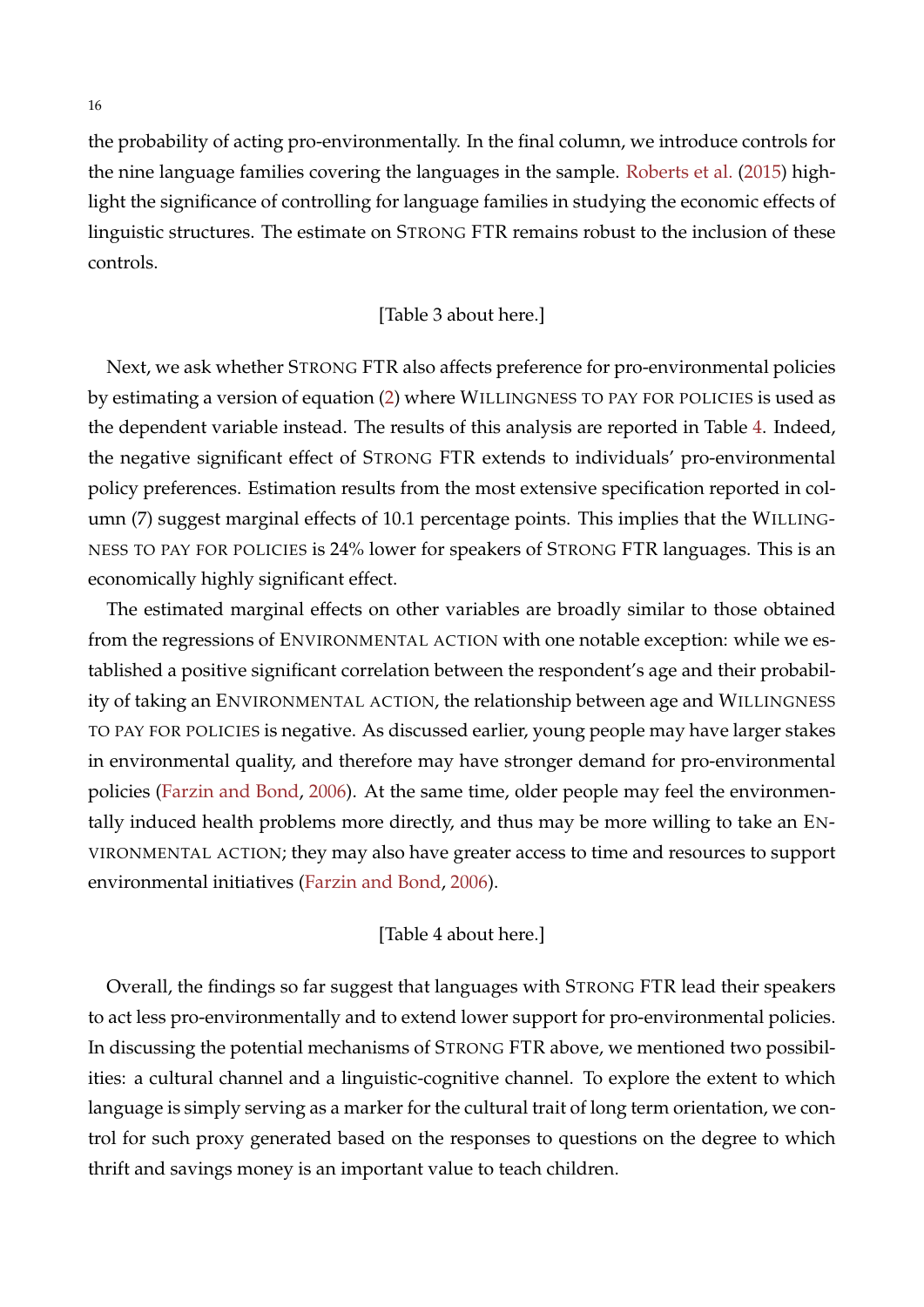Including this measure has no effect on our estimates of STRONG FTR.[15](#page-17-0) This result is very similar to that obtained by [Chen](#page-25-0) [\(2013\)](#page-25-0), who found that the language future tense effects (in the context of savings behaviour) operate through a channel which is entirely independent of cultural attitudes as captured through the same proxy we use here. There are two ways to interpret this result: either our results support a scenario where FTR operates through the linguistic-cognitive channel; or the proxy we use to capture the respondents' long-term orientation is far from perfect in the context of our study. Strictly distinguishing across various channels underlying our results is a largely infeasible task given the constraints around empirical design and data.

#### 5.2. *Cross-country results.*

*Baseline results.* We established that support for pro-environmental policies is less prevalent among the individuals speakers of STRONG FTR languages. Do we then observe less stringent environmental policies in places where STRONG FTR language are spoken? This could happen either because the political decisions reflect the preferences of the electorate [\(Downs,](#page-25-9) [1957\)](#page-25-9) or if politicians who speak strong-FTR languages have weaker pro-environmental preferences and implement policies consistent with those preferences [\(Osborne and Slivin](#page-28-5)[ski,](#page-28-5) [1996;](#page-28-5) [Besley and Coate,](#page-24-5) [1997\)](#page-24-5) or both. The rest of the paper is dedicated to exploring the link between language FTR and environmental policies across countries.

The OLS estimates of the effect of STRONG FTR on our baseline measure of climate change policies, CLIMI, based on equation [\(4\)](#page-12-1) are presented in Table [5.](#page-36-0) The specification reported in column (1) excludes other controls. Consistent with the descriptive statistics reported in Table [2,](#page-33-0) the estimates identify a negative relationship between STRONG FTR and CLIMI.

Next, we examine the relationship between STRONG FTR and CLIMI, controlling for economic characteristics of countries (column (2)). The magnitude of the effect of STRONG FTR is smaller, but preserves its significance. As expected, GDP PER CAPITA is positively correlated with CLIMI. Conversely, OPENNESS is negatively correlated with CLIMI, possibly reflecting the lack of willingness to commit to stringent environmental policies by exporting countries whose interests may be threatened by such policies. This variable, however, loses its significance once other characteristics of countries are controlled for in columns (3)-(6). Meanwhile, we estimate a significant positive coefficient on MANUFACTURING %, a variable that potentially captures the pollution-intensity of economies.

<span id="page-17-0"></span> $15$ We also directly regressed the cultural trait of long term orientation on STRONG FTR and other controls. We obtained insignificant estimates on STRONG FTR throughout. The results of these analyses are available on request.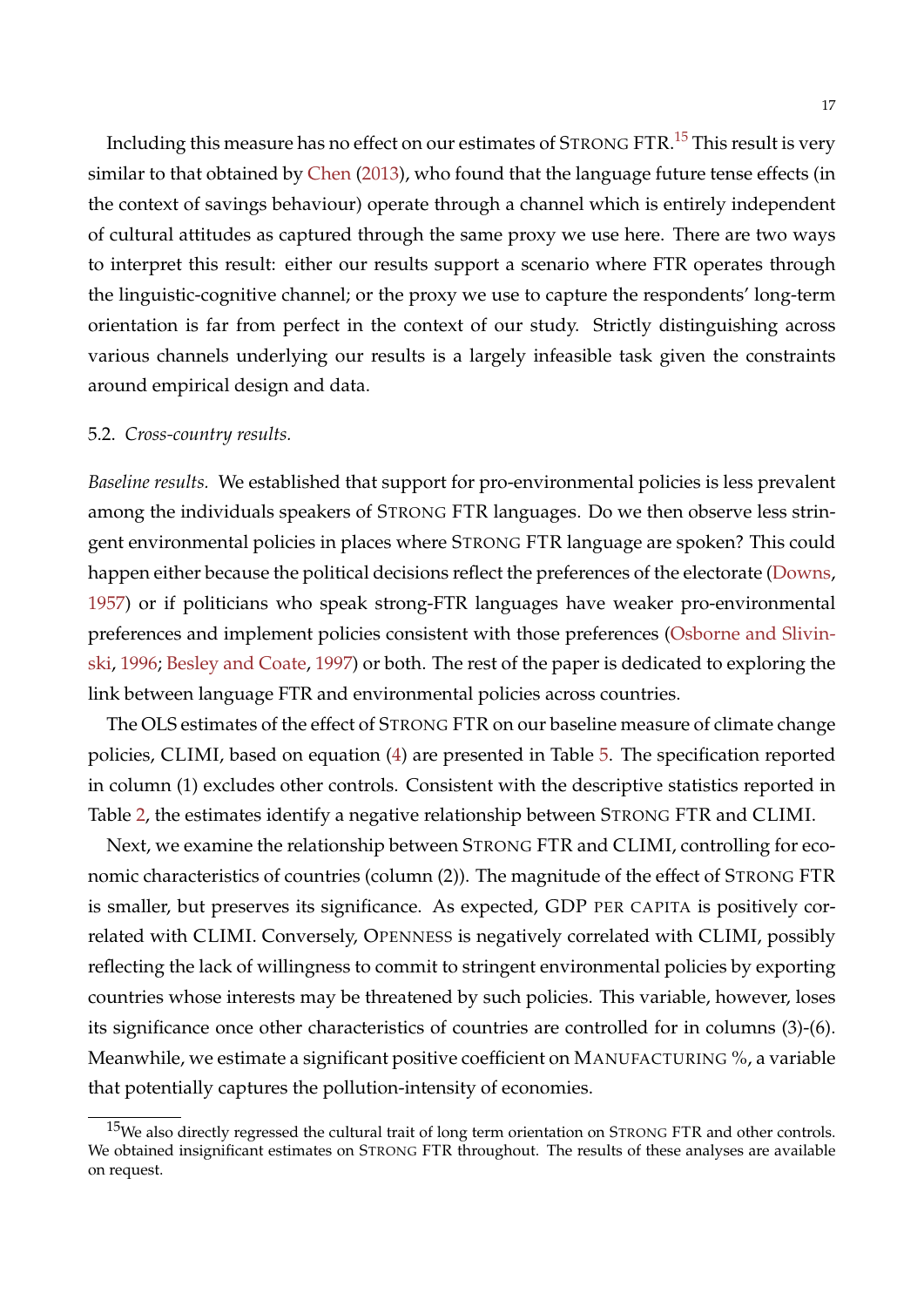We further control for demographic characteristics of countries. The results reported in column (3) demonstrate that the significance of the estimated coefficient on STRONG FTR is robust to inclusion of these controls, although its magnitude is smaller. In the spirit of previous findings on the link between ethnic diversity and public policies (e.g., [Easterly and](#page-25-15) [Levine,](#page-25-15) [1997;](#page-25-15) [Alesina et al.,](#page-24-9) [1999\)](#page-24-9), we show that the share of a country's immigrant population is negatively related to the stringency of its climate change policies. This potentially reflects the difficulties in agreeing on public policies in diverse communities. This effect does not persist, however, once additional controls are included in estimations reported in columns (4)-(6). We also find that the share of a country's elderly population, defined as those aged 65 and above, is positively correlated to the stringency of climate change policies although this effect is not robust to controlling for continents in column (5).

In column (4), we control for institutional characteristics of countries. The estimated coefficient on STRONG FTR is hardly affected. We find that the stringency of climate change policies is higher in democracies, consistent with other findings in the literature (e.g., [Murdoch](#page-28-9) [and Sandler,](#page-28-9) [1997;](#page-28-9) [Farzin and Bond,](#page-26-10) [2006\)](#page-26-10). The estimated coefficient on LEFT GOVERNMENT, while positive, is insignificant.

Finally, in column (5) we control for economic, demographic and institutional characteristics of countries, and also include dummies for continents. The significant negative effect of STRONG FTR on CLIMI persists: we estimate that CLIMI is 0.06 points lower in countries with a STRONG FTR, relative to a WEAK FTR majority language. This is equivalent to a 15% decrease in CLIMI, implying, for example, that if Greece were to switch from a strong- to a weak-FTR language, the stringency of their climate change policies would be at the level of those observed in Sweden (our estimates are reasonably precise relative to the difference in actual stringency of climate change policies between the two countries).

In column (6), we evaluate the sensitivity of this finding to the potential presence of influential observations calculated based on DFbetas for STRONG FTR from baseline regression in column (5). We drop those observations for which <sup>|</sup>DFbeta|>2/<sup>√</sup> *N* [\(Belsley et al.,](#page-24-12) [1980\)](#page-24-12). The estimated coefficient on STRONG FTR is more significant in this sample, both in statistical and economic terms.

#### [Table 5 about here.]

*Robustness checks.* We have established a statistically significant negative relationship between STRONG FTR and CLIMI. An important question is whether language simply acts as a marker of unobserved characteristics, or whether language itself has a direct causal effect [\(Mavisakalyan and Weber,](#page-28-0) [2017\)](#page-28-0). In Table [6,](#page-37-0) we explore this issue by including several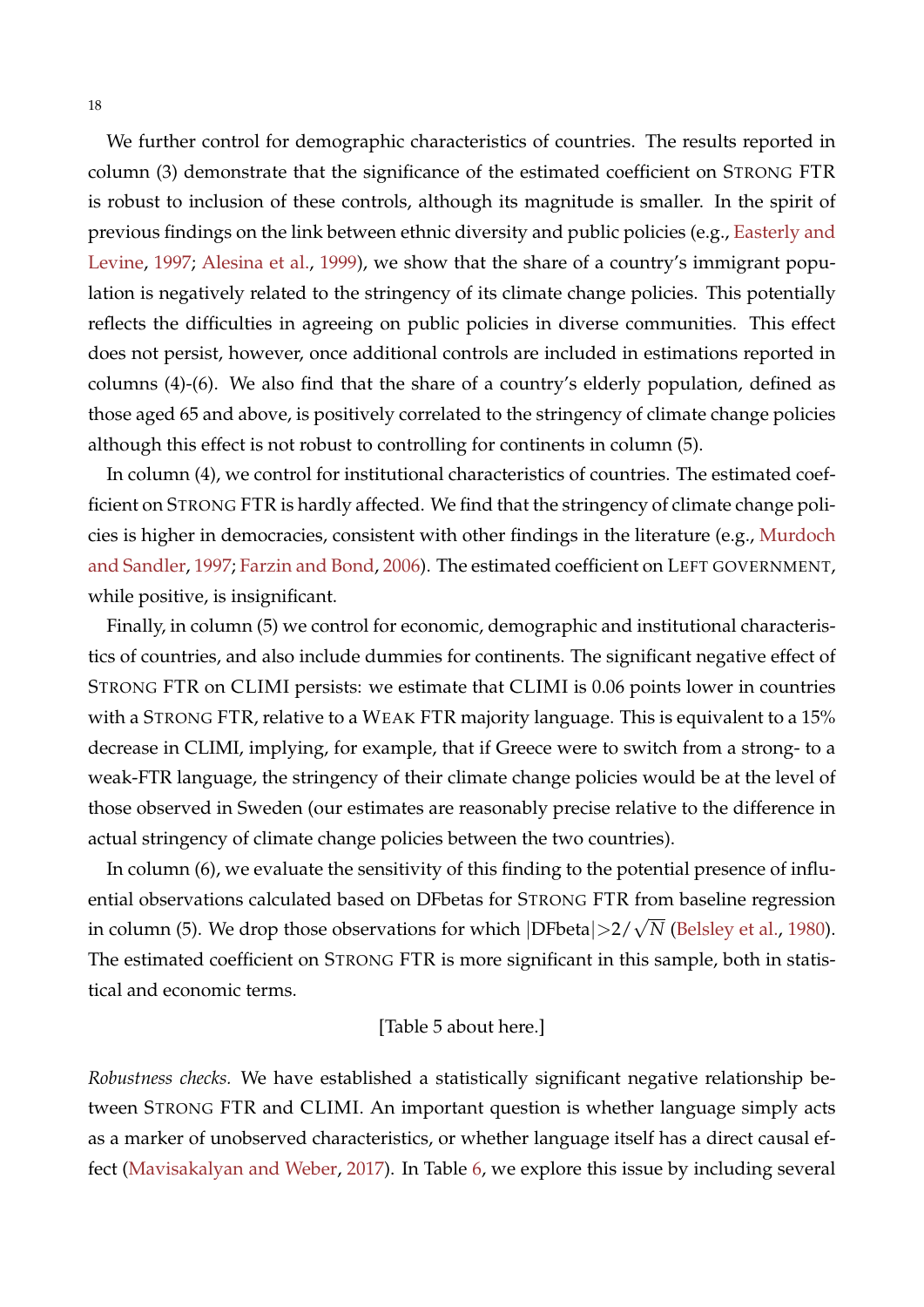additional controls (to allow for comparisons, column (1) repeats the estimate from baseline specification in column ([5\)](#page-36-0) of Table 5).

First, we run a placebo regression with a different linguistic feature which is irrelevant to the outcome of our study, as an additional control (e.g., [Mavisakalyan,](#page-28-1) [2015\)](#page-28-1). The feature we control for is LANGUAGE GENDER, a measure of grammatical gender intensity in a language that comes from [Gay et al.](#page-26-4) [\(2017\)](#page-26-4) (the study provides the details on how this measure is constructed). Reassuringly, the results presented in column (2) show that this linguistic feature is unrelated to CLIMI, while the estimated significant negative effect on STRONG FTR persists.

Existing attempts to isolate the economic effect of linguistic measures have considered the relevance of historic origins of countries. These may potentially confound the estimated effect of STRONG FTR, as they may influence linguistic and cultural evolution, while also being relevant for policy outcomes either through affecting these directly or through other channels. To mitigate the effect of associated bias, we introduce controls for the nine language families covering the languages in the sample. The estimate on STRONG FTR is robust to the inclusion of these controls (which in turn are jointly significant) (column 3).

Another possibility to consider is that linguistic features of countries are spatially correlated, i.e. that there is a concentration of linguistic features in certain areas. The estimated effect on STRONG FTR may then be due to correlated geographic and climatic factors. To address this concern, our baseline list of controls includes continent fixed effects. In column (4) we additionally control for countries' LANDLOCKED status, their LATITUDE and the total rents they derive from natural resources as a share of GDP—features that have been linked to countries' economic development (e.g., [Hall and Jones,](#page-26-15) [1999\)](#page-26-15); they have also been used in previous attempts to isolate the effect of linguistic measures on various outcomes (e.g., [Mavisakalyan,](#page-28-1) [2015\)](#page-28-1). Our estimates on LANDLOCKED and LATITUDE are insignificant, while RESOURCES RENTS % is negatively significantly correlated with CLIMI. The significant negative effect of STRONG FTR is robust to this addition to the list of controls.

Finally, we control for the institutional relatedness of countries in the sample by introducing controls for the origins of their legal systems. These have been included in other attempts to mitigate the effect of unobserved heterogeneity in studying the effect of linguistic measures on economic outcomes (e.g., [Chen et al.,](#page-25-1) [2015;](#page-25-1) [Roberts et al.,](#page-28-13) [2015\)](#page-28-13). Furthermore, there is evidence to suggest that they might affect climate change policies [\(Fredriks](#page-26-6)[son and Wollscheid,](#page-26-6) [2015\)](#page-26-6). Most sources distinguish between two main secular legal traditions: common law and civil law, and several subtraditions—French, German, Socialist, and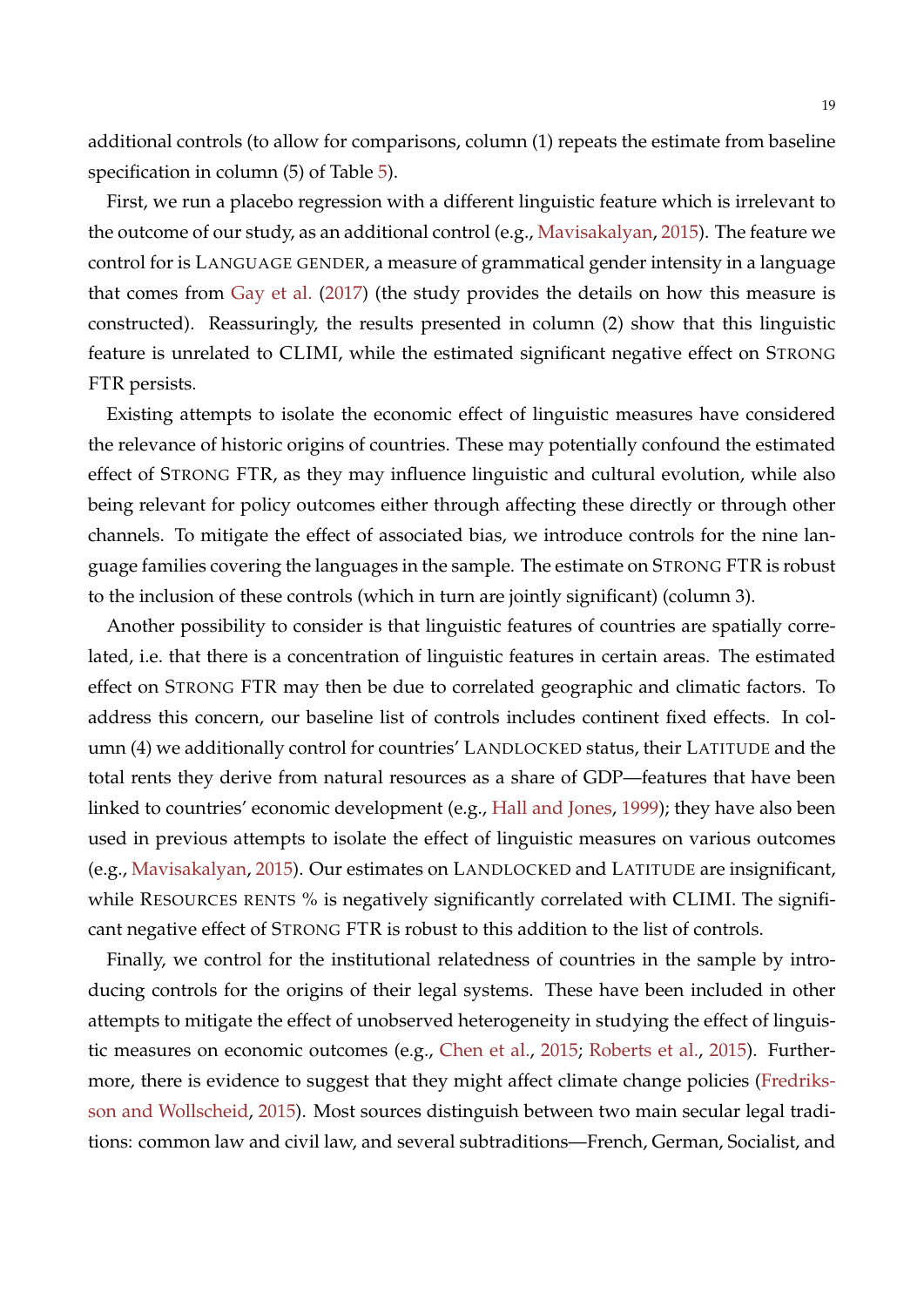Scandinavian—within civil law [\(Porta et al.,](#page-28-14) [1998;](#page-28-14) [La Porta et al.,](#page-27-10) [2008\)](#page-27-10). French civil law and common law are the most common internationally, and dummies for these legal systems are included in the regressions reported in column (5). The estimated coefficients on these dummies are insignificant, while the effect of STRONG FTR is significant and sizeable.<sup>[16](#page-20-0)</sup>

#### [Table 6 about here.]

As another robustness check of the cross-country results we explore whether the results are sensitive to how STRONG FTR is assigned. In the baseline models, STRONG FTR is assigned to a country's majority language. This potentially conceals the differences across linguistically distinct groups in diverse societies. To address this issue, we introduce a refinement: we replace the STRONG FTR dummy with a continuous variable, STRONG FTR %, measuring the total population share speaking a STRONG FTR language. Data on FTR for some of the minority languages is missing. Similar to the approach in [Mavisakalyan](#page-28-1) [\(2015\)](#page-28-1), we restrict the sample to countries where information on language FTR is available for at least 80% of the population, and additionally control for the share of the population with unknown language FTR.

The results are reported in Table [7.](#page-38-0) For ease of comparisons, column (1) reports the results with our baseline measure of STRONG FTR (this corresponds to the estimates from the model with the comprehensive list of controls presented in column (5) of Table [6\)](#page-37-0). The results of the regression of CLIMI on our alternative measure of language FTR and comprehensive list of controls are presented in column (2). The estimated coefficient on STRONG FTR % is negative and significant, albeit small in magnitude, while that on UNKNOWN FTR % is insignificant.

#### [Table 7 about here.]

*Addressing endogeneity.* The above shows that the effect of STRONG FTR persists, even when proxies for unobserved heterogeneity are included. Still, unobserved heterogeneity can never be completely excluded. The standard approach to address the problem of omitted variable bias is to use an instrumental variable. This is what we pursue here: building on the findings by [Galor et al.](#page-26-0) [\(2016\)](#page-26-14); [Galor and](#page-26-14) Özak  $(2016)$ , we exploit CROP YEILD as an instrument for STRONG FTR in estimating its effect on CLIMI.

<span id="page-20-0"></span><sup>16</sup> [Davis and Williamson](#page-25-5) [\(2016\)](#page-25-5) propose an *Interdependent Institutions Hypothesis*, according to which there is an interaction between formal and informal institutions and the effect of culture (i.e. informal institutions) may depend on the formal institutional context. Certain legal and political frameworks are more permeable for cultural influences, or may even amplify these, e.g. "democracy and the common law tradition magnify the [cultural] influence of individualism" [\(Davis and Williamson,](#page-25-5) [2016,](#page-25-5) p. 1056). We explored whether this possibility holds in our context by including interaction terms of STRONG FTR and DEMOCRACY and STRONG FTR and legal origin dummies in estimations. These were insignificant throughout.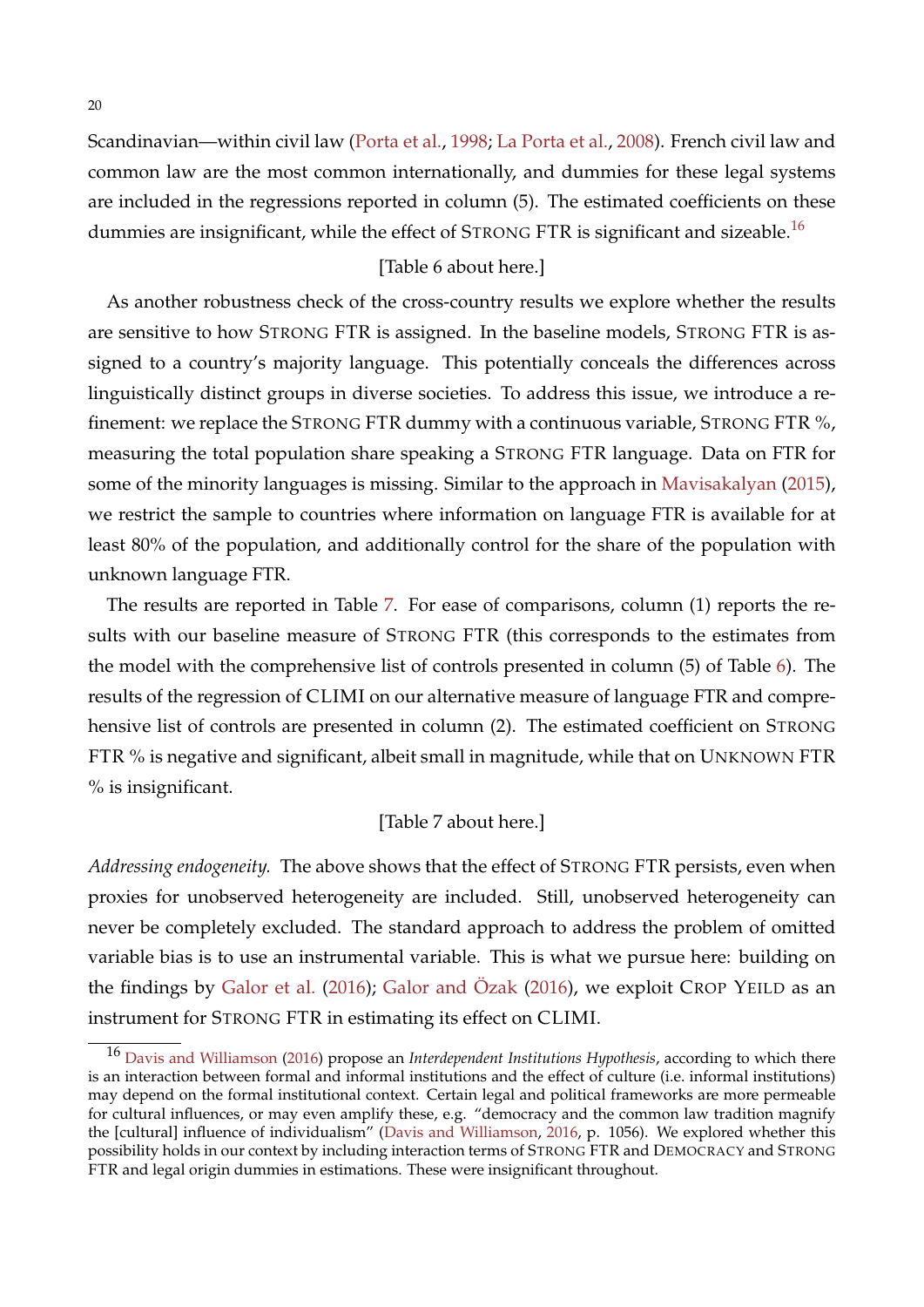The results of this exercise are summarised in Table [8.](#page-39-0) To allow for comparisons, the corresponding OLS estimates are reported in columns (1) and (3) (these are identical to those reported in column (5) of Table [5](#page-36-0) and column (5) of Table [6\)](#page-37-0). The estimates from the 2nd stage of the 2SLS models with baseline as well as with comprehensive lists of controls confirm the negative significant effect of STRONG FTR. Moreover, the magnitudes of the estimated effects are larger. In defence of our identification strategy, the statistics for the weak identification test [\(Kleibergen and Paap](#page-27-11) [\(2006\)](#page-27-11) F statistics) provides no evidence that the instrument we use is weak or irrelevant.

#### [Table 8 about here.]

As an additional approach to address the potential problem of endogeneity of STRONG FTR, we apply the partial identification approach proposed by [Oster](#page-28-12) [\(2016\)](#page-28-12). The results of this test are presented in Table [9.](#page-40-0)

In columns (2) and (4) we report the coefficient bounds  $[\tilde{\beta}, \beta^*]$  for models with baseline and comprehensive lists of controls (reported in column (5) of Table [5](#page-36-0) and column (5) of Table [6](#page-37-0) respectively). The first bound  $\beta$  comes from the specifications controlling for all baseline/comprehensive observables. The second bound  $\beta^*$  is evaluated using equation [\(6\)](#page-13-1) by setting  $\delta = 1$  and applying two assumptions on the value of  $R_{max}$ . First, we assume  $R_{max}$  = 0.90. i.e. that the measurement error in CLIMI accounts for 10% of the variation therein (column (2)). Second, we apply the rule of thumb proposed by [Oster](#page-28-12) [\(2016\)](#page-28-12) in setting *Rmax* equal to the minimum of one or to the R-squared from the regression controlling for all observables multiplied by a factor of 1.3 (column (4)). Furthermore, in columns (1) and (3) we report the corresponding estimates of *δ* that would be needed to explain away the entire causal effect of STRONG FTR on CLIMI.

None of the estimated bounds include 0. This suggests that at least part of the estimated effect on STRONG FTR is likely to be causal. Moreover, in all cases  $\delta > 1$ , i.e. the unobservables would have to be more important than the observables in explaining CLIMI. This provides further assurance that the results are robust to omitted variables.

### [Table 9 about here.]

*Implications for international environmental cooperation.* Our baseline dependent variable, CLIMI, measures climate change mitigation policies adopted by countries in four key policy areas including (i) international cooperation; (ii) domestic climate framework; (iii) significant sectoral fiscal or regulatory measures or targets; and (iv) additional cross-sectoral fiscal or regulatory measures [\(Steves et al.,](#page-29-8) [2011\)](#page-29-8). While we have established that STRONG FTR affects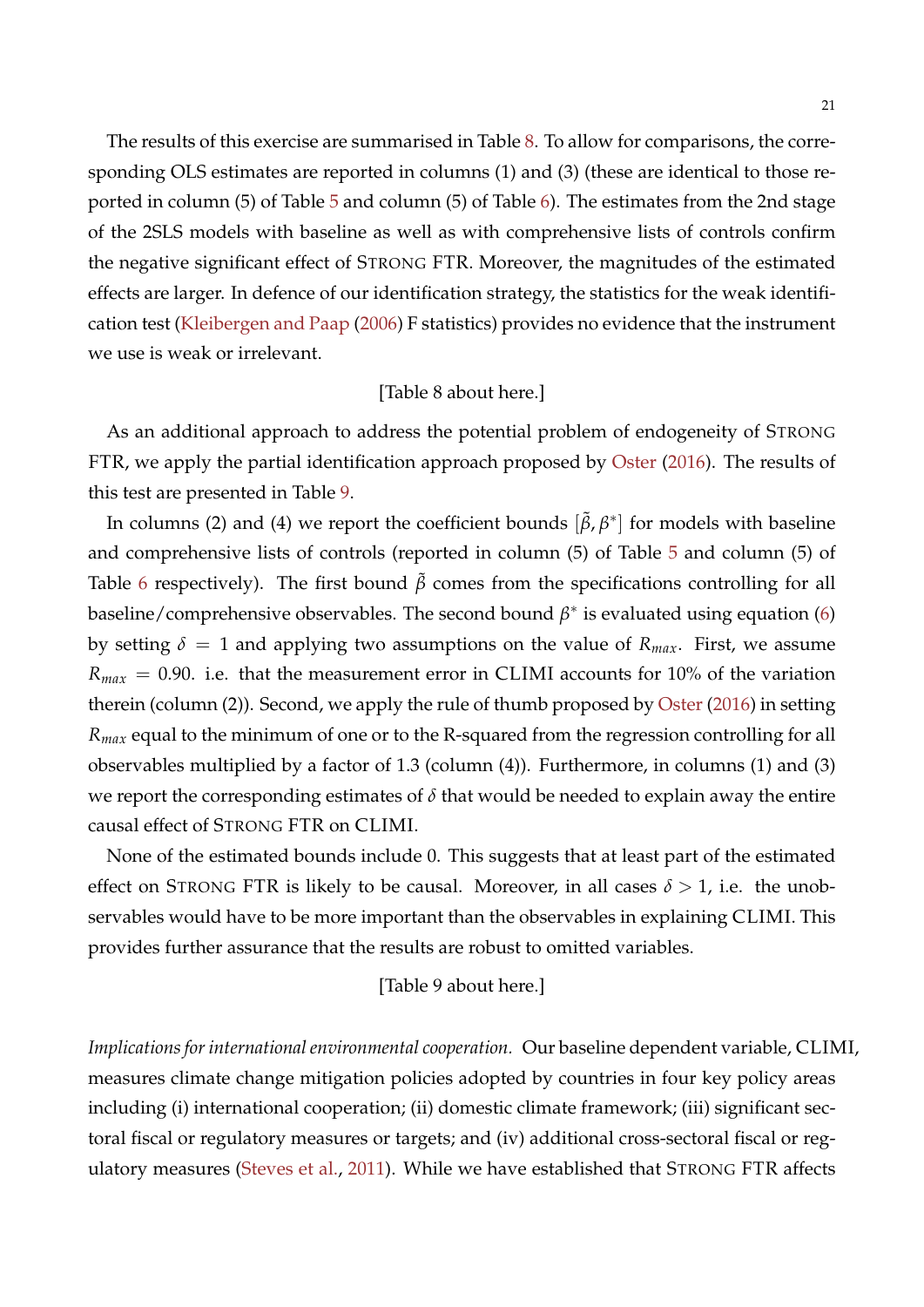CLIMI, so far the analysis does not tell us whether and to what extent this effect applies to individual policy areas.

Here we focus on the link between STRONG FTR and global environmental cooperation, as captured by GLOBAL, given its particularly significant role in climate change mitigation efforts. Moreover, future tense might influence international cooperation through an additional channel. $^{17}$  $^{17}$  $^{17}$ 

Avoiding global warming and maintaining atmospheric temperatures at current levels is a public good. As is well-known, public goods lead to social dilemmas. Individual actors have an interest both in the good's production and in avoiding the costs of its production. As public goods are non-excludable, narrow self-interest dictates to free-ride. If most defect from shouldering the burden of the good's production, it won't be produced and everyone is worse off. Applied to our case, every nation has an interest in both maintaining current temperature levels and also in avoiding the costs of doing so; but if most nations act in their narrow self-interest, catastrophic climate change seems inevitable.

Empirically, the actual rate of cooperation in such situations is much higher than a gametheoretic model based on narrow self-interest predicts. There are several psychological factors which increase actors' willingness to cooperate. The two most important ones are social value orientation [\(Messick and McClintock,](#page-28-15) [1968;](#page-28-15) [Van Lange,](#page-29-10) [1999\)](#page-29-10) and trust [\(Dawes,](#page-25-16) [1980;](#page-25-16) [Yamagishi,](#page-30-2) [2011\)](#page-30-2). However, there is an additional factor which has recently received attention: orientation towards the future: "A [. . . ] trait relevant to cooperation in social dilemmas is the consideration of future consequences (CFC), defined as 'the extent to which people consider the potential distant outcomes of their current behaviours and the extent to which they are influenced by these potential outcomes' [\(Strathman et al.,](#page-29-11) [1994;](#page-29-11) [Joireman](#page-27-12) [et al.,](#page-27-12) [2012,](#page-27-12) p. 743)." [\(Van Lange et al.,](#page-29-12) [2014,](#page-29-12) p. 64); see also [\(Parks,](#page-28-16) [2015\)](#page-28-16). Further, theoretical models suggest that in repeated prisoner dilemma games (i.e. situations that reflect the incentive structure of public goods dilemmas), *anticipatory* strategies that predict the future rate of other players' cooperative behaviour are more successful and realistic than strategies based on subjective utility calculations and backward looking learning mechanisms [\(Lalev](#page-27-13) [and Grinberg,](#page-27-13) [2006\)](#page-27-13). So, both empirical and theoretical considerations suggest that future orientation increases cooperation.

As the absence of future tense is associated with increased future orientation, we expect that countries with weak-FTR languages, and thus higher orientation towards the future, should be more willing to cooperate on climate change and adopt policy measure that are

<span id="page-22-0"></span> $17$  We are thankful to an anonymous referee for raising this point.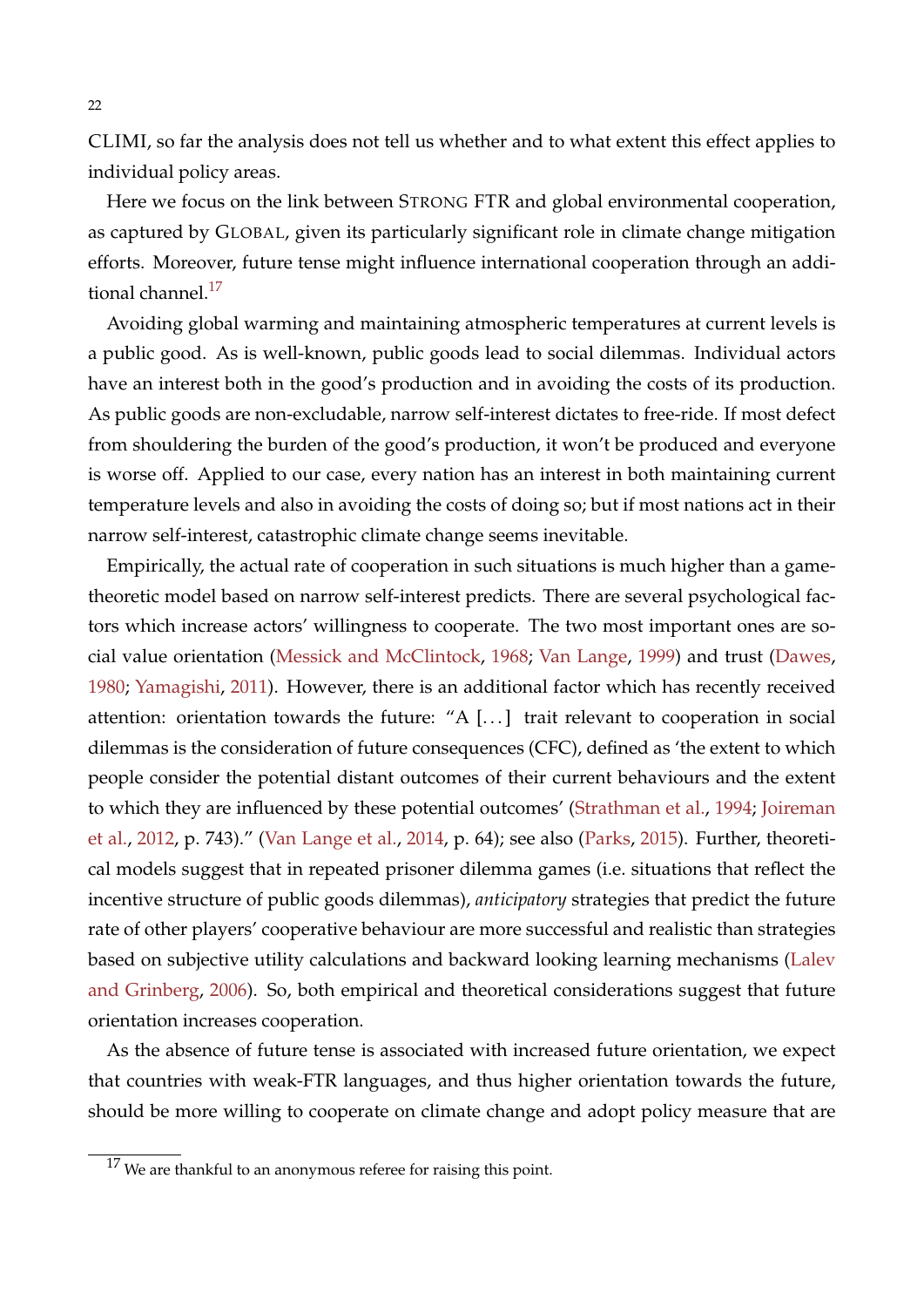conducive to combating climate change, even if these policies hurt their short-term interest. This is indeed what we find. In the parsimonious specification reported in column (1) of Table [10](#page-41-0) we report a highly significant negative coefficient on STRONG FTR. This result is remarkably robust to including the entire list of baseline controls in column (2). We also address the endogeneity of STRONG FTR using CROP YEILD as an instrument. Column (3) reports the results of the second stage regression where the estimated coefficient on STRONG FTR remains robust and significant. Applying the partial identification approach proposed by [Oster](#page-28-12) [\(2016\)](#page-28-12) yields similar results: we find  $\delta > 1$ , i.e. the unobservables would have to be more important than the observables in explaining GLOBAL.

[Table 10 about here.]

#### <span id="page-23-0"></span>6. **Conclusion**

Our findings support the idea that future tense marking in language affects speakers' future-oriented behaviour. The evidence presented here indicates that this effect includes pro-environmental action: at the individual level, speakers of weak-FTR languages are more willing to engage in costly pro-environmental actions and to support pro-environmental policies; at the country level, nations with weak-FTR language, i.e. that speak about the future as it were present, have more stringent environmental policies.

We have proposed that there are two possible channels for this influence: a cultural channel via speakers' long-term orientation or a linguistic–cognitive channel via speakers' perception of temporal distance. Both affect agents' intertemporal preference structure such that weak-FTR speakers discount future costs and rewards less than do strong-FTR speakers. Individuals that speak about the future in the present tense care more about it. There is reason to believe that future tense marking does indeed causally influence pro-environmental behaviour and policies. First, we show that the effect persists after controlling for geographic and historical relatedness of languages. Second, applying full and partial identification approaches also yields support for a causal effect.

Our results have potential implications for policy making. They show that pro-environmental governments or lobby groups face particular obstacles in countries with strong-FTR languages. It seems unrealistic to expect countries to engage in linguistic reforms with the aim of turning strong-FTR languages into weak-FTR ones, at least in the short term. But there are other possible consequences. One may, for instance, conclude that environmental campaigns in strong-FTR countries should especially aim to counterbalance the effect of FTR and portray the risks of climate change as real and urgent. Further, international organisations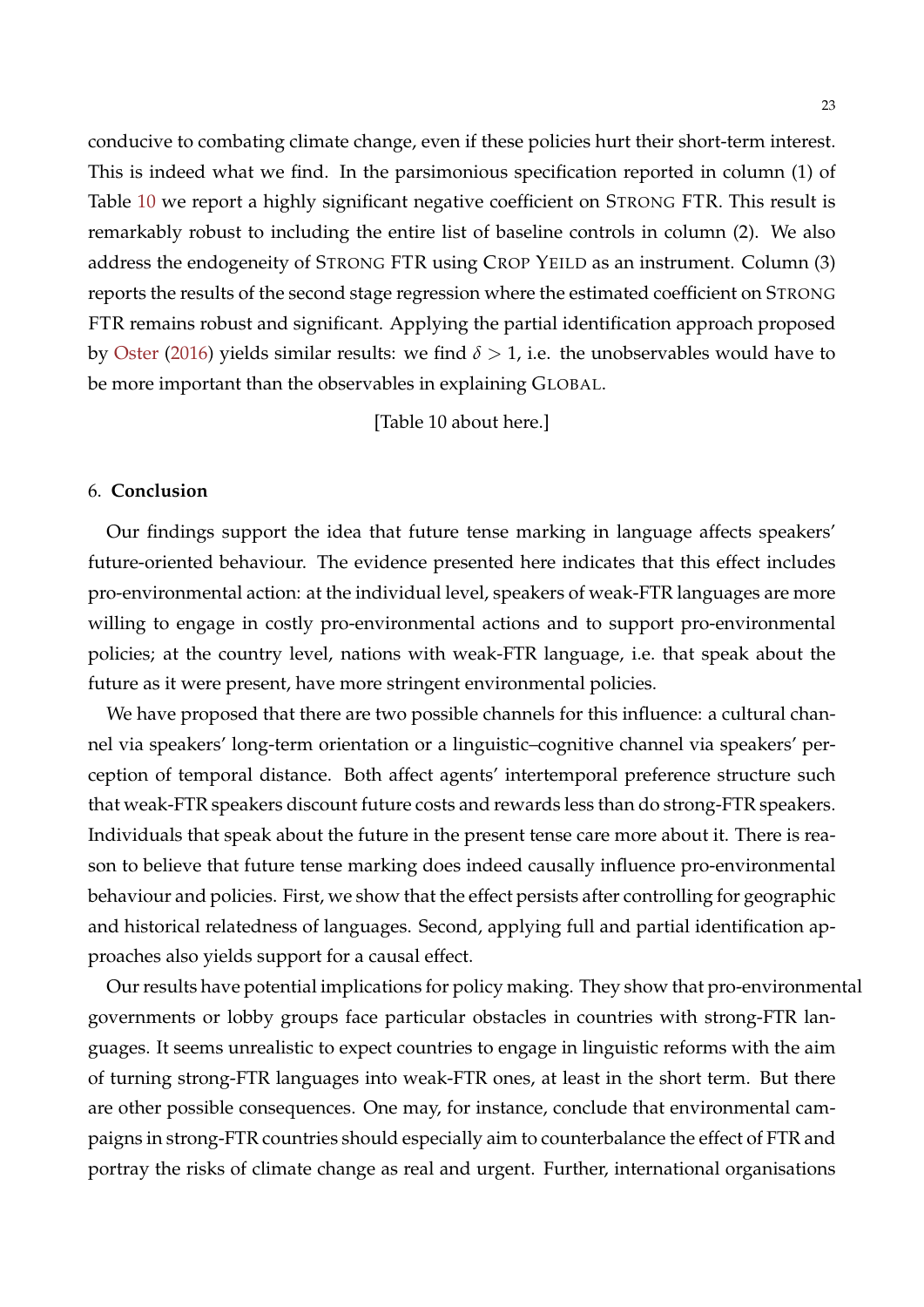may decide that investing in environmental projects in weak-FTR countries (that are otherwise equal) has a better payoff, as their citizens will be more receptive for environmental concerns.

#### **REFERENCES**

- <span id="page-24-9"></span>Alesina, A., Baqir, R., Easterly, W., 1999. Public goods and ethnic divisions. The Quarterly Journal of Economics 114(4), 1243.
- <span id="page-24-8"></span>Alesina, A., Devleeschauwer, A., Easterly, W., Kurlat, S., Wacziarg, R., 2003. Fractionalization. Journal of Economic Growth 8(2), 155–194.
- <span id="page-24-11"></span>Altonji, J. G., Elder, T. E., Taber, C. R., 2005. Selection on observed and unobserved variables: Assessing the effectiveness of catholic schools. Journal of political economy 113(1), 151– 184.
- <span id="page-24-2"></span>Ang, J. B., Fredriksson, P. G., 2017. Statehood experience, legal traditions, and climate change policies. Economic Inquiry 55(3), 1511–1537.
- <span id="page-24-0"></span>Bechtel, M. M., Genovese, F., Scheve, K., 2016. Interests, norms, and mass support for international climate policy. Working Paper .
- <span id="page-24-10"></span>Beck, T., Clarke, G., Groff, A., Keefer, P., Walsh, P., 2001. New tools in comparative political economy: The database of political institutions. The World Bank Economic Review 15(1), 165–176.
- <span id="page-24-12"></span>Belsley, D. A., Kuh, E., Welsch, R. E., 1980. Regression diagnostics. Wiley and Sons, New York.
- <span id="page-24-5"></span>Besley, T., Coate, S., 1997. An economic model of representative democracy. The Quarterly Journal of Economics 112(1), 85.
- <span id="page-24-1"></span>Bhalotra, S., Clarke, D., Gomes, J., Venkataramani, A., 2015. Maternal mortality and female life expectancy: The importance of gender inequality .
- <span id="page-24-7"></span>Blocker, T. J., Eckberg, D. L., 1997. Gender and environmentalism: Results from the 1993 general social survey. Social Science Quarterly 78(4), 841–858.
- <span id="page-24-3"></span>Boroditsky, L., Schmidt, L. A., Phillips, W., 2003. Sex, syntax, and semantics. In: Gentner, D., Goldin-Meadow, S. (Eds.), Language in Mind: Advances in the study of language and thought, pp. 61–79, MIT press, Cambridge.
- <span id="page-24-6"></span>Bybee, J. L., Perkins, R. D., Pagliuca, W., 1994. The evolution of grammar: Tense, aspect, and modality in the languages of the world. University of Chicago Press, Chicago.
- <span id="page-24-4"></span>Casasanto, D., 2015. Linguistic relativity. In: Riemer, N. (Ed.), Routledge handbook of semantics, pp. 158–174, Routledge, New York.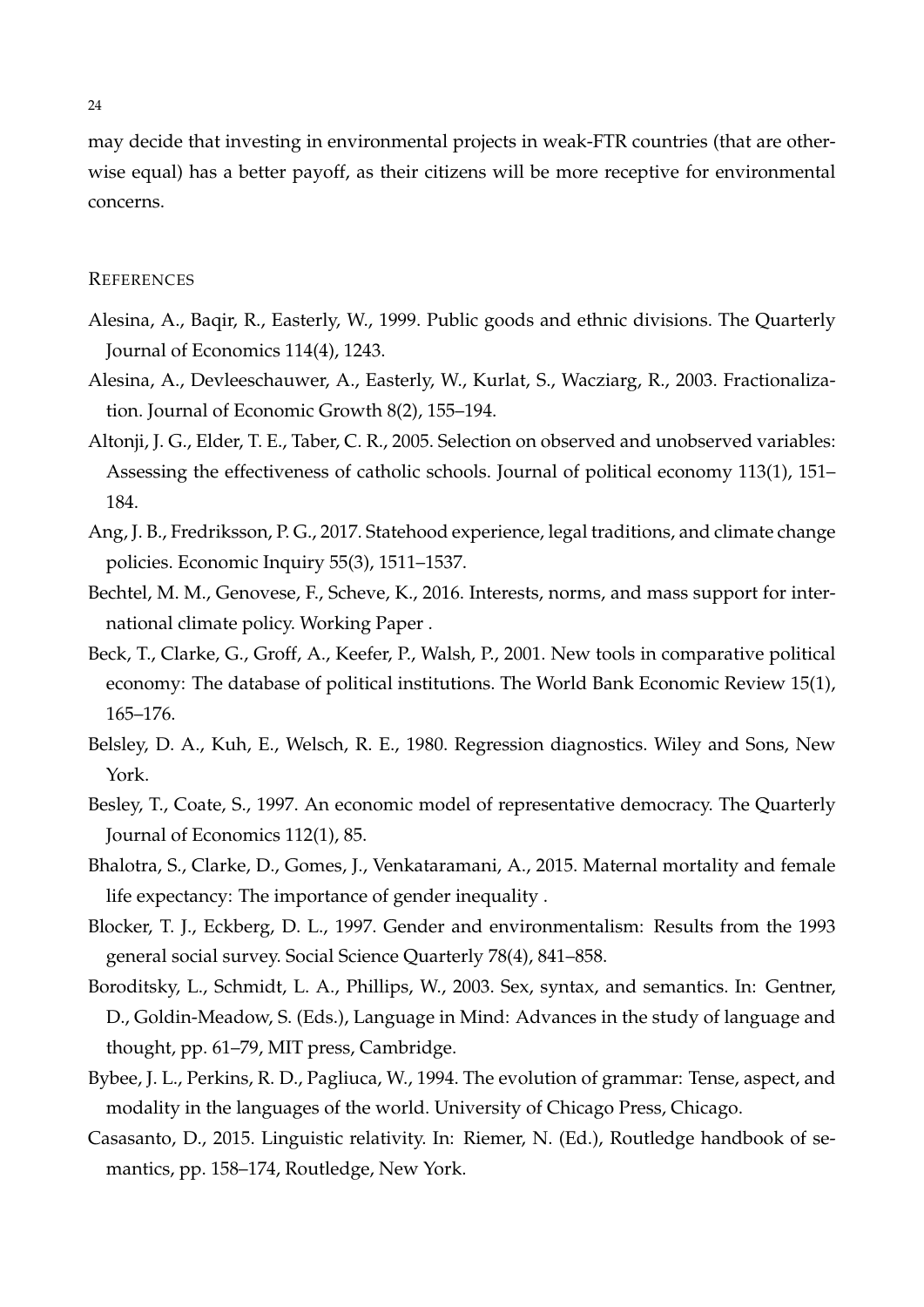- <span id="page-25-0"></span>Chen, M. K., 2013. The effect of language on economic behavior: Evidence from savings rates, health behaviors, and retirement assets. The American Economic Review 103(2), 690–731.
- <span id="page-25-1"></span>Chen, S., Cronqvist, H., Ni, S., Zhang, F., 2015. Languages and corporate cash holdings: International evidence. Technical report, China Europe International Business School.
- <span id="page-25-14"></span>Cole, M. A., Elliott, R. J. R., Fredriksson, P. G., 2006. Endogenous pollution havens: Does FDI influence environmental regulations? Scandinavian Journal of Economics 108(1), 157–178.
- <span id="page-25-7"></span>Congleton, R. D., 1992. Political institutions and pollution control. The Review of Economics and Statistics 74(3), 412–421.
- <span id="page-25-12"></span>Cyffer, N., Ebermann, E., Ziegelmeyer, G., 2009. Negation patterns in West African languages and beyond. John Benjamins Publishing, Amsterdam.
- <span id="page-25-11"></span><span id="page-25-8"></span>Dahl, Ö., 1985. Tense and aspect systems. Basil Blackwell, Oxford.
- Dahl,  $\ddot{O}$ ., 2000. The grammar of future time reference in european languages. In: Dahl,  $\ddot{O}$ . (Ed.), Tense and Aspect in the Languages of Europe, Mouton de Gruyter, Berlin.
- <span id="page-25-10"></span>Dahl, Ö., Dienes, D. K., 1984. Selected Working Papers from the Tense-Mood-Aspect Project. Institute of Linguistics, University of Stockholm.
- <span id="page-25-6"></span>Damania, R., Fredriksson, P. G., 2003. Trade policy reform, endogenous lobby group formation, and environmental policy. Journal of Economic Behavior & Organization 52(1), 47 – 69.
- <span id="page-25-2"></span>Damania, R., Fredriksson, P. G., List, J. A., 2003. Trade liberalization, corruption, and environmental policy formation: theory and evidence. Journal of Environmental Economics and Management 46(3), 490 – 512.
- <span id="page-25-3"></span>Davis, L., Reynolds, M., 2016. Gendered language and the educational gender gap. Available at SSRN .
- <span id="page-25-4"></span>Davis, L. S., Abdurazokzoda, F., 2016. Language, culture and institutions: Evidence from a new linguistic dataset. Journal of Comparative Economics 44(3), 541 – 561.
- <span id="page-25-5"></span>Davis, L. S., Williamson, C. R., 2016. Culture and the regulation of entry. Journal of Comparative Economics 44(4), 1055 – 1083.
- <span id="page-25-16"></span><span id="page-25-9"></span>Dawes, R. M., 1980. Social dilemmas. Annual review of psychology 31(1), 169–193.
- <span id="page-25-15"></span>Downs, A., 1957. An economic theory of democracy. Harper and Row, New York.
- Easterly, W., Levine, R., 1997. Africa's growth tragedy: Policies and ethnic divisions\*. The Quarterly Journal of Economics 112(4), 1203.
- <span id="page-25-13"></span>Esty, D. C., Levy, M., Srebotnjak, T., De Sherbinin, A., 2005. Environmental sustainability index: benchmarking national environmental stewardship. Technical report, Yale Center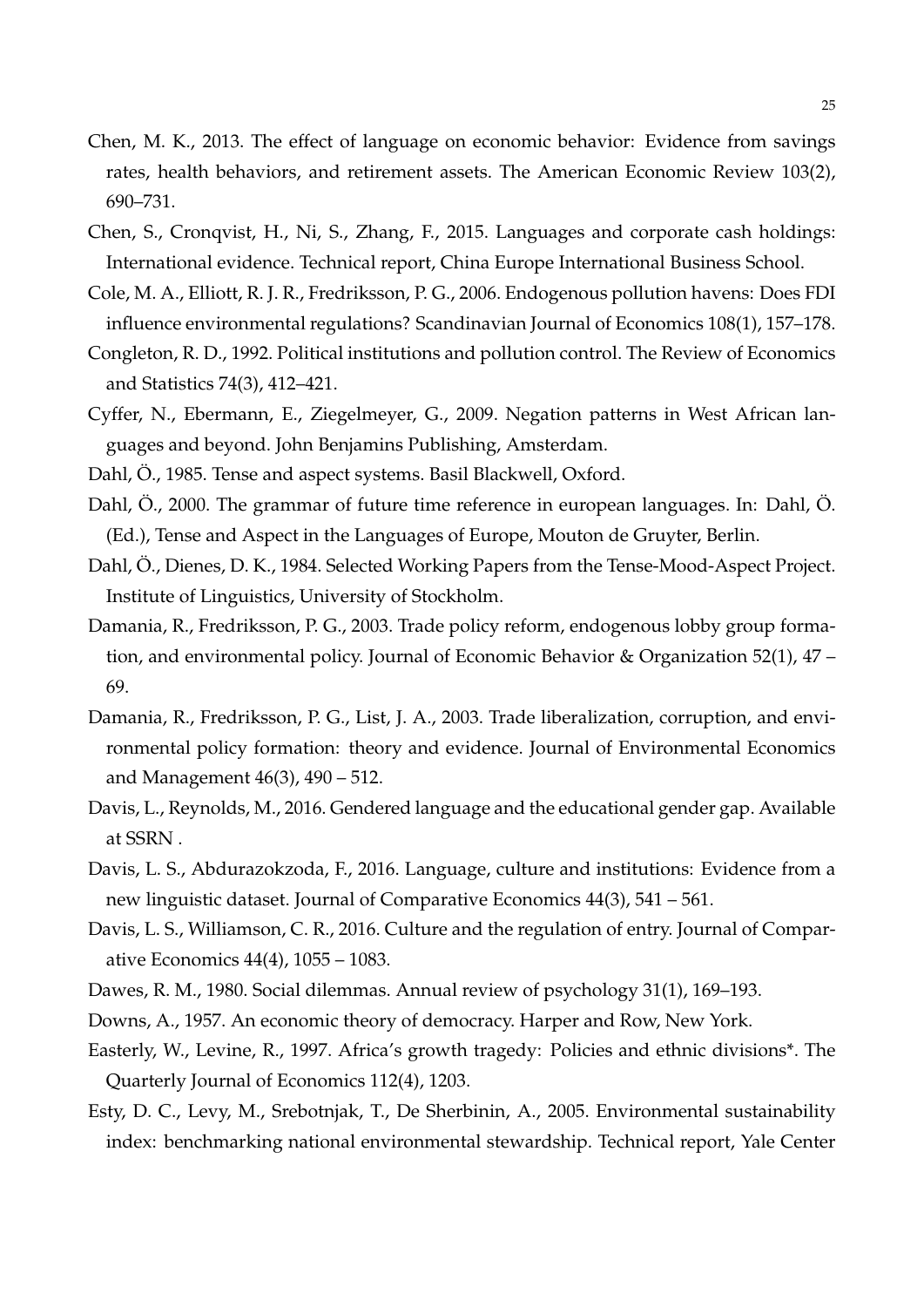26

for Environmental Law & Policy.

- <span id="page-26-10"></span>Farzin, Y. H., Bond, C. A., 2006. Democracy and environmental quality. Journal of Development Economics 81(1), 213 – 235.
- <span id="page-26-3"></span>Franzen, A., Meyer, R., 2010. Environmental attitudes in cross-national perspective: A multilevel analysis of the issp 1993 and 2000. European Sociological Review 26(2), 219.
- <span id="page-26-8"></span>Frederick, S., Loewenstein, G., O'donoghue, T., 2002. Time discounting and time preference: A critical review. Journal of Economic Literature 40(2), 351–401.
- <span id="page-26-5"></span>Fredriksson, P. G., Neumayer, E., 2013. Democracy and climate change policies: Is history important? Ecological Economics 95, 11 – 19.
- <span id="page-26-11"></span>Fredriksson, P. G., Neumayer, E., 2016. Corruption and climate change policies: Do the bad old days matter? Environmental and Resource Economics 63(2), 451–469.
- <span id="page-26-12"></span>Fredriksson, P. G., Vollebergh, H. R. J., 2009. Corruption, federalism, and policy formation in the OECD: the case of energy policy. Public Choice 140(1–2), 205–221.
- <span id="page-26-13"></span>Fredriksson, P. G., Wollscheid, J. R., 2014. Political institutions, political careers and environmental policy. Kyklos 67(1), 54–73.
- <span id="page-26-6"></span>Fredriksson, P. G., Wollscheid, J. R., 2015. Legal origins and climate change policies in former colonies. Environmental and Resource Economics 62(2), 309–327.
- <span id="page-26-14"></span>Galor, O., Ozak, O., 2016. The agricultural origins of time preference. American Economic Review 106(10), 3064–3103.
- <span id="page-26-0"></span>Galor, O., Özak, Ö., Sarid, A., 2016. Geographical origins and economic consequences of language structures .
- <span id="page-26-9"></span>Gay, V., Hicks, D. L., Santacreu-Vasut, E., 2016. Migration as a window into the coevolution between language and behavior. Available at SSRN 2747153 .
- <span id="page-26-4"></span>Gay, V., Hicks, D. L., Santacreu-Vasut, E., Shoham, A., 2017. Decomposing culture: an analysis of gender, language, and labor supply in the household. Review of Economics of the Household .
- <span id="page-26-2"></span>Gelissen, J., 2007. Explaining popular support for environmental protection. Environment and Behavior 39(3), 392–415.
- <span id="page-26-7"></span><span id="page-26-1"></span>Guin, B., 2015. Culture and household saving. Available at SSRN 2698872 .
- Gumperz, J. J., Levinson, S., 1996. Rethinking linguistic relativity, *Studies in the Social and Cultural Foundations of Language*, volume 17. Cambridge University Press, Cambridge.
- <span id="page-26-15"></span>Hall, R. E., Jones, C. I., 1999. Why do some countries produce so much more output per worker than others?\*. The Quarterly Journal of Economics 114(1), 83–116.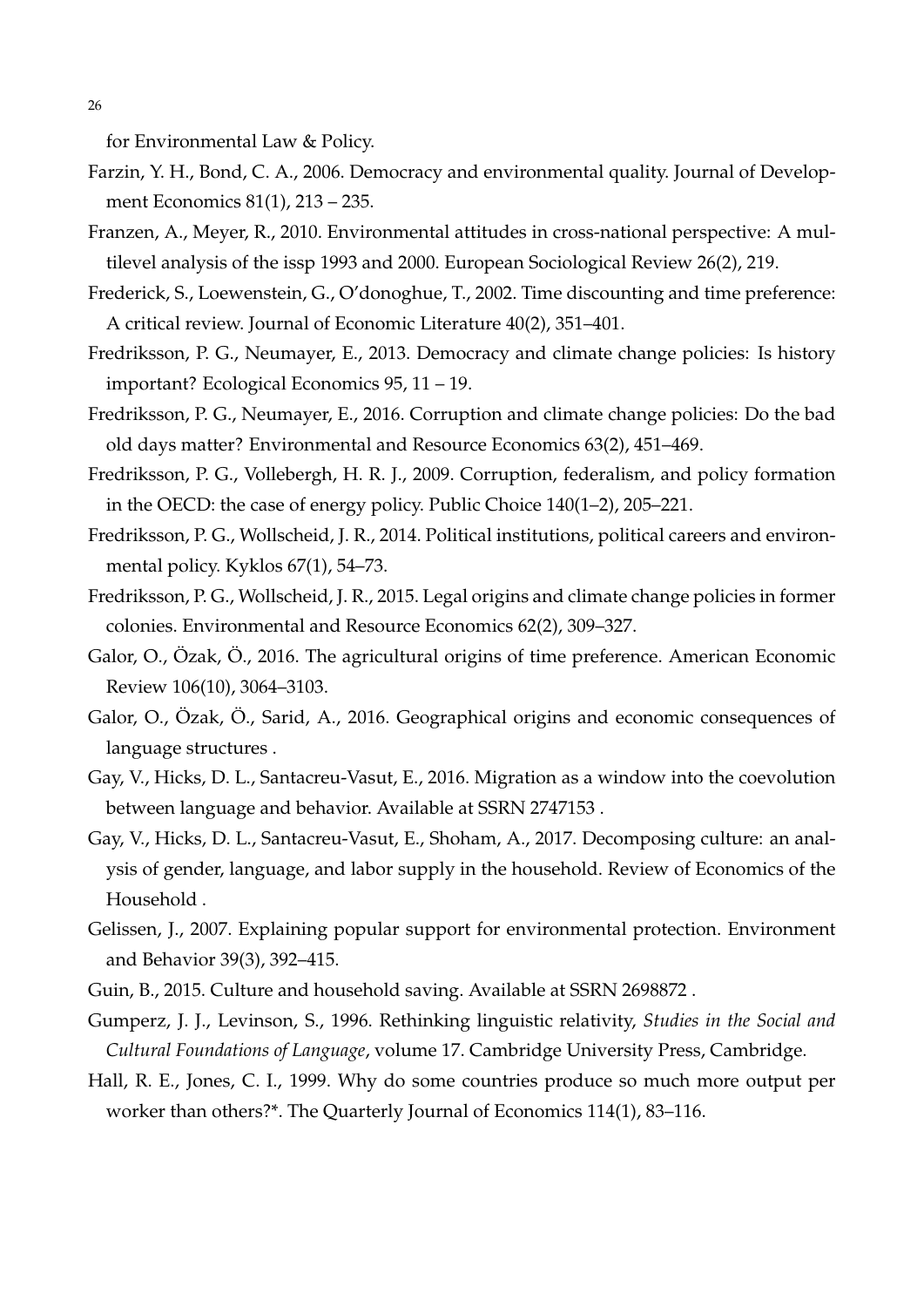- <span id="page-27-1"></span>Hicks, D. L., Hicks, J. H., Maldonado, B., 2016. Women as policy makers and donors: Female legislators and foreign aid. European Journal of Political Economy 41, 46 – 60.
- <span id="page-27-2"></span>Hicks, D. L., Santacreu-Vasut, E., Shoham, A., 2015. Does mother tongue make for women's work? Linguistics, household labor, and gender identity. Journal of Economic Behavior and Organization 110, 19 – 44.
- <span id="page-27-0"></span>Inglehart, R., 1995. Public support for environmental protection: Objective problems and subjective values in 43 societies. PS: Political Science and Politics 28(1), 57–72.
- <span id="page-27-12"></span>Joireman, J., Shaffer, M. J., Balliet, D., Strathman, A., 2012. Promotion orientation explains why future-oriented people exercise and eat healthy: Evidence from the two-factor consideration of future consequences-14 scale. Personality and Social Psychology Bulletin 38(10), 1272–1287.
- <span id="page-27-4"></span>Kahn, M. E., 2002. Demographic change and the demand for environmental regulation. Journal of Policy Analysis and Management 21(1), 45–62.
- <span id="page-27-3"></span>Kashima, E. S., Kashima, Y., 1998. Culture and language: The case of cultural dimensions and personal pronoun use. Journal of Cross-Cultural Psychology 29(3), 461–486.
- <span id="page-27-6"></span>Kay, P., Regier, T., 2006. Language, thought and color: Recent developments. Trends in Cognitive Sciences 10(2), 51–54.
- <span id="page-27-9"></span><span id="page-27-8"></span>Keefer, P., 2012. Database of Political Institutions 2012. Computer file .
- Kirby, K. N., Herrnstein, R., 1995. Preference reversals due to myopic discounting of delayed reward. Psychological Science 6(2), 83–89.
- <span id="page-27-11"></span>Kleibergen, F., Paap, R., 2006. Generalized reduced rank tests using the singular value decomposition. Journal of Econometrics 133(1), 97 – 126.
- <span id="page-27-10"></span>La Porta, R., Lopez-de Silanes, F., Shleifer, A., 2008. The economic consequences of legal origins. Journal of Economic Literature 46(2), 285–332.
- <span id="page-27-13"></span>Lalev, E., Grinberg, M., 2006. Backward vs. forward-oriented decision making in the iterated prisoners dilemma: A comparison between two connectionist models. In: Butz, M. V., Sigaud, O., Pezzulo, G., Baldassarre, G. (Eds.), Anticipatory Behavior in Adaptive Learning Systems: From Brains to Invididual and Social Behavior, pp. 345–364, Springer, Heidelberg.
- <span id="page-27-5"></span>Levinson, S. C., 1996. Frames of reference and Molyneux's question: Crosslinguistic evidence. Language and space pp. 109–169.
- <span id="page-27-7"></span>Levinson, S. C., Wilkins, D. P., 2006. Grammars of space: Explorations in cognitive diversity, volume 6. Cambridge University Press, Cambridge.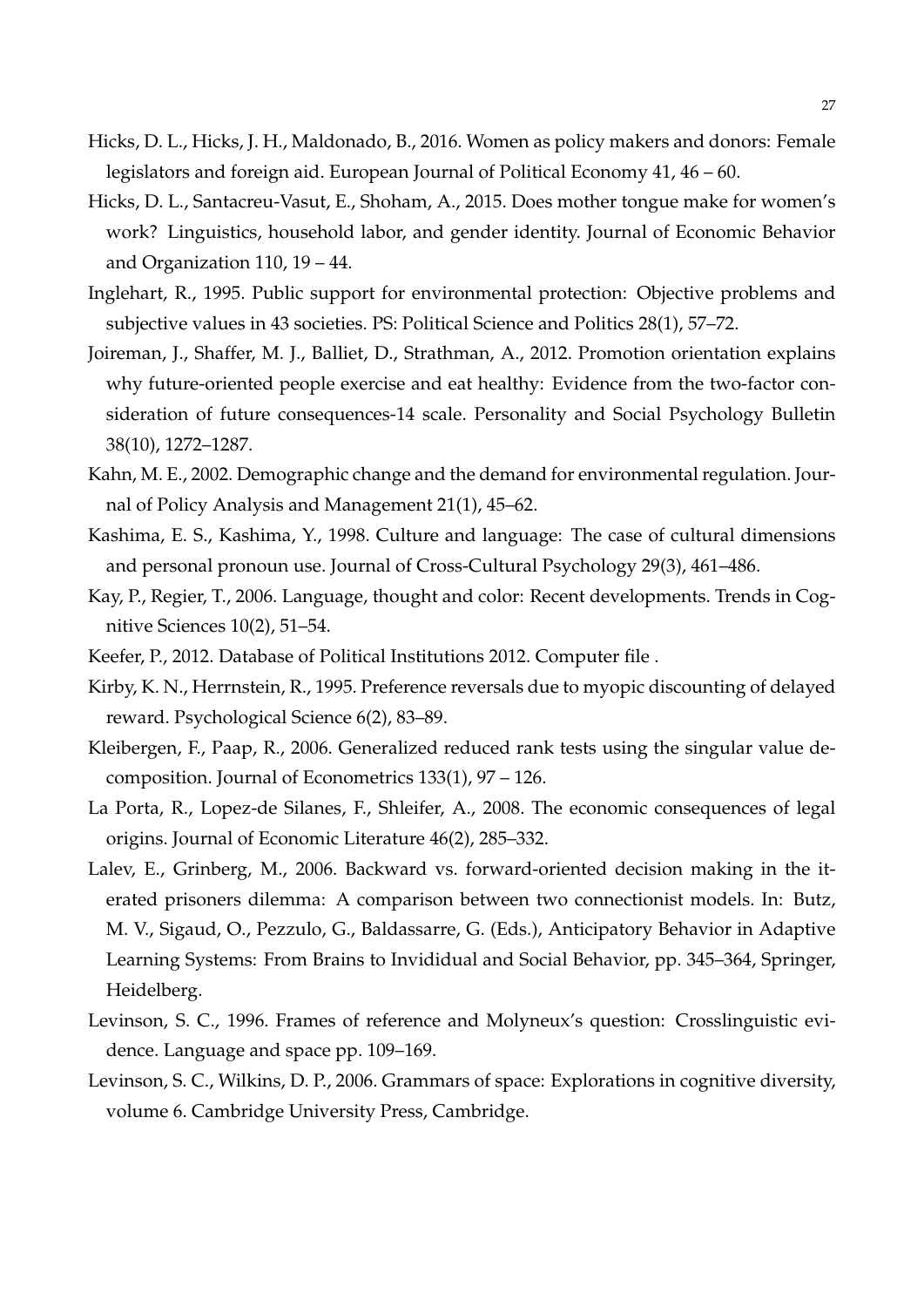- <span id="page-28-2"></span>Licht, A. N., Goldschmidt, C., Schwartz, S. H., 2007. Culture rules: The foundations of the rule of law and other norms of governance. Journal of Comparative Economics 35(4), 659 – 688.
- <span id="page-28-7"></span><span id="page-28-3"></span>Lucy, J. A., 1997. Linguistic relativity. Annual Review of Anthropology 26, 291–312.
- <span id="page-28-1"></span>Marshall, M. G., Gurr, T. R., Jaggers, K., 2016. Polity IV dataset. Computer file .
- Mavisakalyan, A., 2015. Gender in language and gender in employment. Oxford Development Studies 43(4), 403–424.
- <span id="page-28-0"></span>Mavisakalyan, A., Weber, C., 2017. Linguistic structures and economic outcomes. Journal of Economic Surveys 00(0), 1–24.
- <span id="page-28-15"></span>Messick, D. M., McClintock, C. G., 1968. Motivational bases of choice in experimental games. Journal of experimental social psychology 4(1), 1–25.
- <span id="page-28-9"></span>Murdoch, J. C., Sandler, T., 1997. The voluntary provision of a pure public good: The case of reduced cfc emissions and the montreal protocol. Journal of Public Economics 63(3), 331 – 349.
- <span id="page-28-8"></span>Neumayer, E., 2002. Does trade openness promote multilateral environmental cooperation? World Economy 25(6), 815–832.
- <span id="page-28-10"></span>Neumayer, E., 2003. Are left-wing party strength and corporatism good for the environment? Evidence from panel analysis of air pollution in oecd countries. Ecological Economics 45(2), 203 – 220.
- <span id="page-28-11"></span>Neumayer, E., 2004. The environment, left-wing political orientation and ecological economics. Ecological Economics 51(3), 167 – 175.
- <span id="page-28-6"></span><span id="page-28-5"></span>Nurse, D., 2008. Tense and aspect in Bantu. Oxford University Press, Oxford.
- Osborne, M. J., Slivinski, A., 1996. A model of political competition with citizen-candidates. The Quarterly Journal of Economics 111(1), 65–96.
- <span id="page-28-12"></span>Oster, E., 2016. Unobservable selection and coefficient stability: Theory and evidence. Journal of Business & Economic Statistics 0(0), 1–18.
- <span id="page-28-16"></span>Parks, C. D., 2015. Determinants of cooperation in social dilemmas. In: Graziano, W. G., Schroeder, D. A. (Eds.), The Oxford Handbook of Prosocial Behavior, pp. 524–547, Oxford University Press, Oxford.
- <span id="page-28-14"></span>Porta, R. L., Lopez-de Silanes, F., Shleifer, A., Vishny, R. W., 1998. Law and finance. Journal of Political Economy 106(6), 1113–1155.
- <span id="page-28-13"></span><span id="page-28-4"></span>Ramsey, F. P., 1928. A mathematical theory of saving. Economic Journal 38, 543–49.
- Roberts, S. G., Winters, J., Chen, K., 2015. Future tense and economic decisions: Controlling for cultural evolution. PLoS ONE 10(7), 1–46.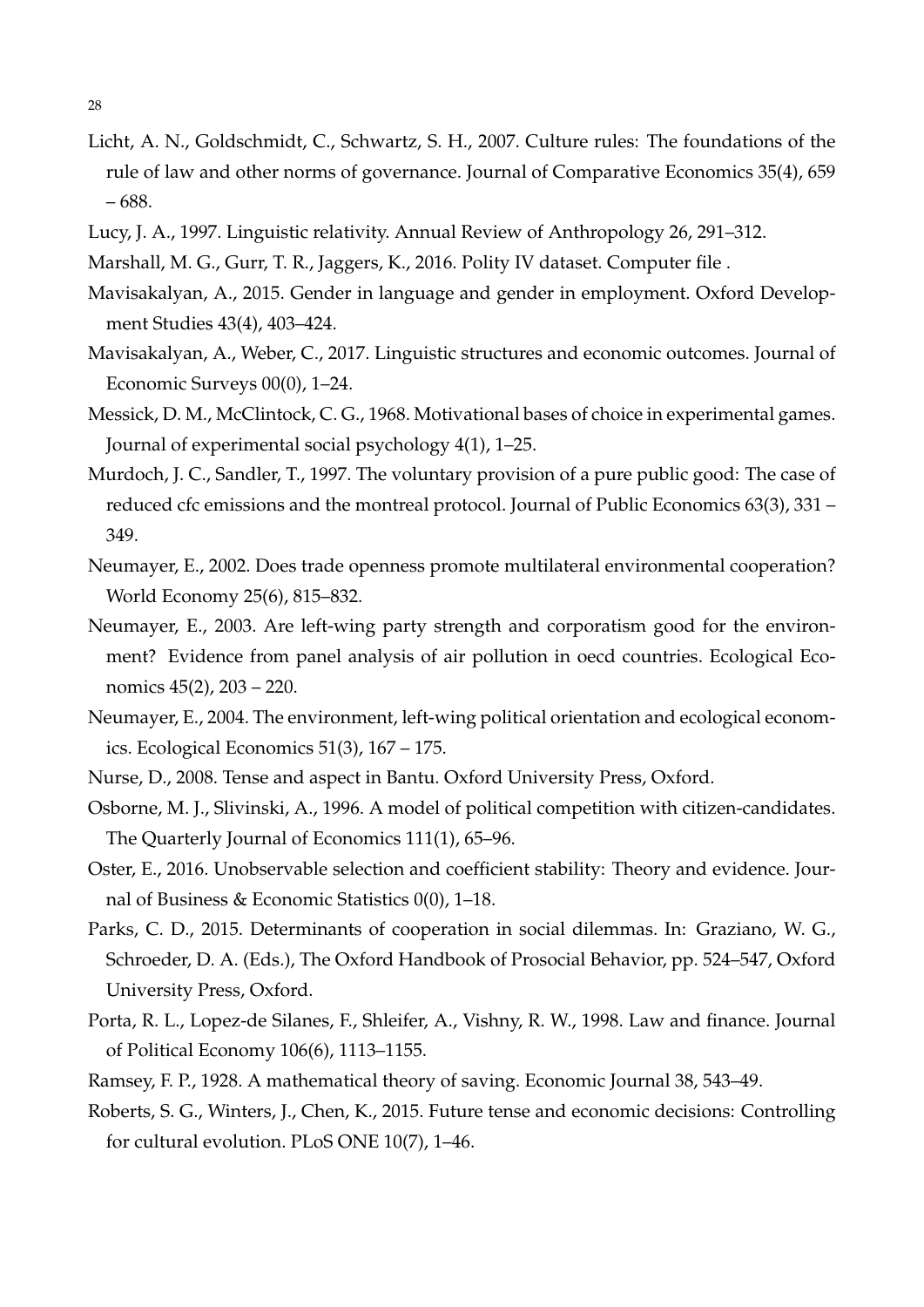- <span id="page-29-2"></span>Santacreu-Vasut, E., Shenkar, O., Shoham, A., 2014. Linguistic gender marking and its IB ramifications. Journal of International Business Studies 45(9), 1170–1178.
- <span id="page-29-9"></span>Santacreu-Vasut, E., Shoham, A., Gay, V., 2013. Do female/male distinctions in language matter? Evidence from gender political quotas. Applied Economics Letters 20(5), 495–498.
- <span id="page-29-6"></span>Scholz, B. C., Pelletier, F. J., Pullum, G. K., 2016. Philosophy of linguistics. In: Zalta, E. N. (Ed.), The Stanford Encyclopedia of Philosophy, Metaphysics Research Lab, Stanford University, winter 2016 edition.
- <span id="page-29-5"></span>Slobin, D. I., 2003. Language and thought online: Cognitive consequences of linguistic relativity. In: Gentner, D., Goldin-Meadow, S. (Eds.), Language in mind: Advances in the study of language and thought, pp. 157–192, MIT press, Cambridge.
- <span id="page-29-7"></span>Solnick, J. V., Kannenberg, C. H., Eckerman, D. A., Waller, M. B., 1980. An experimental analysis of impulsivity and impulse control in humans. Learning and Motivation 11(1), 61–77.
- <span id="page-29-8"></span>Steves, F., Treisman, D., Teytelboyn, A., 2011. The political economy of climate change policy in the transition region. In: The low carbon transition, EBRD and The Grantham Research Institute on Climate Change and the Environment, LSE.
- <span id="page-29-11"></span>Strathman, A., Gleicher, F., Boninger, D. S., Edwards, C. S., 1994. The consideration of future consequences: Weighing immediate and distant outcomes of behavior. Journal of personality and social psychology 66(4), 742–752.
- <span id="page-29-0"></span>Su, X., Tang, Y., Xu, B., 2016. Reward-timing uncertainty, languages, and R&D investment. Unpublished manuscript .
- <span id="page-29-1"></span>Sutter, M., Angerer, S., Rützler, D., Lergetporer, P., 2015. The effect of language on economic behavior: Experimental evidence from children's intertemporal choices. IZA Discussion Paper 9383.
- <span id="page-29-3"></span>Tabellini, G., 2008. Presidential address institutions and culture. Journal of the European Economic Association 6(2-3), 255–294.
- <span id="page-29-4"></span>Tonn, B. E., Waidley, G., Petrich, C., 2001. The ageing us population and environmental policy. Journal of Environmental Planning and Management 44(6), 851–876.
- <span id="page-29-12"></span>Van Lange, P., Balliet, D. P., Parks, C. D., van Vugt, M., 2014. Social dilemmas: Understanding human cooperation. Oxford University Press, New York.
- <span id="page-29-10"></span>Van Lange, P. A., 1999. The pursuit of joint outcomes and equality in outcomes: An integrative model of social value orientation. Journal of personality and social psychology 77(2), 337–349.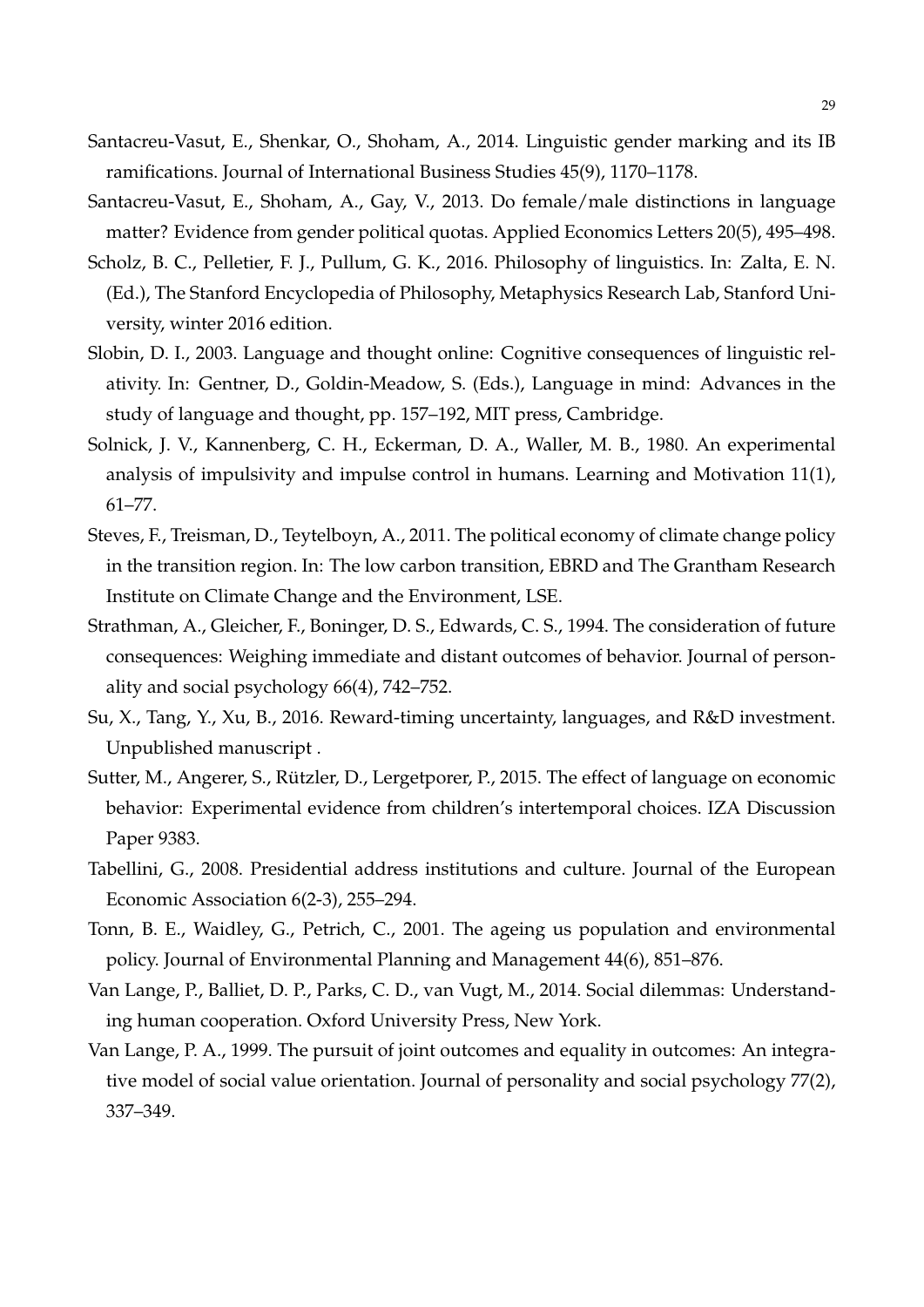- 30
- <span id="page-30-0"></span>Winawer, J., Witthoft, N., Frank, M. C., Wu, L., Wade, A. R., Boroditsky, L., 2007. Russian blues reveal effects of language on color discrimination. Proceedings of the National Academy of Sciences 114(19), 7780–7785.

<span id="page-30-1"></span>World Bank, 2016. World Development Indicators database. Computer file .

<span id="page-30-2"></span>Yamagishi, T., 2011. Trust: The evolutionary game of mind and society. Springer, Tokyo.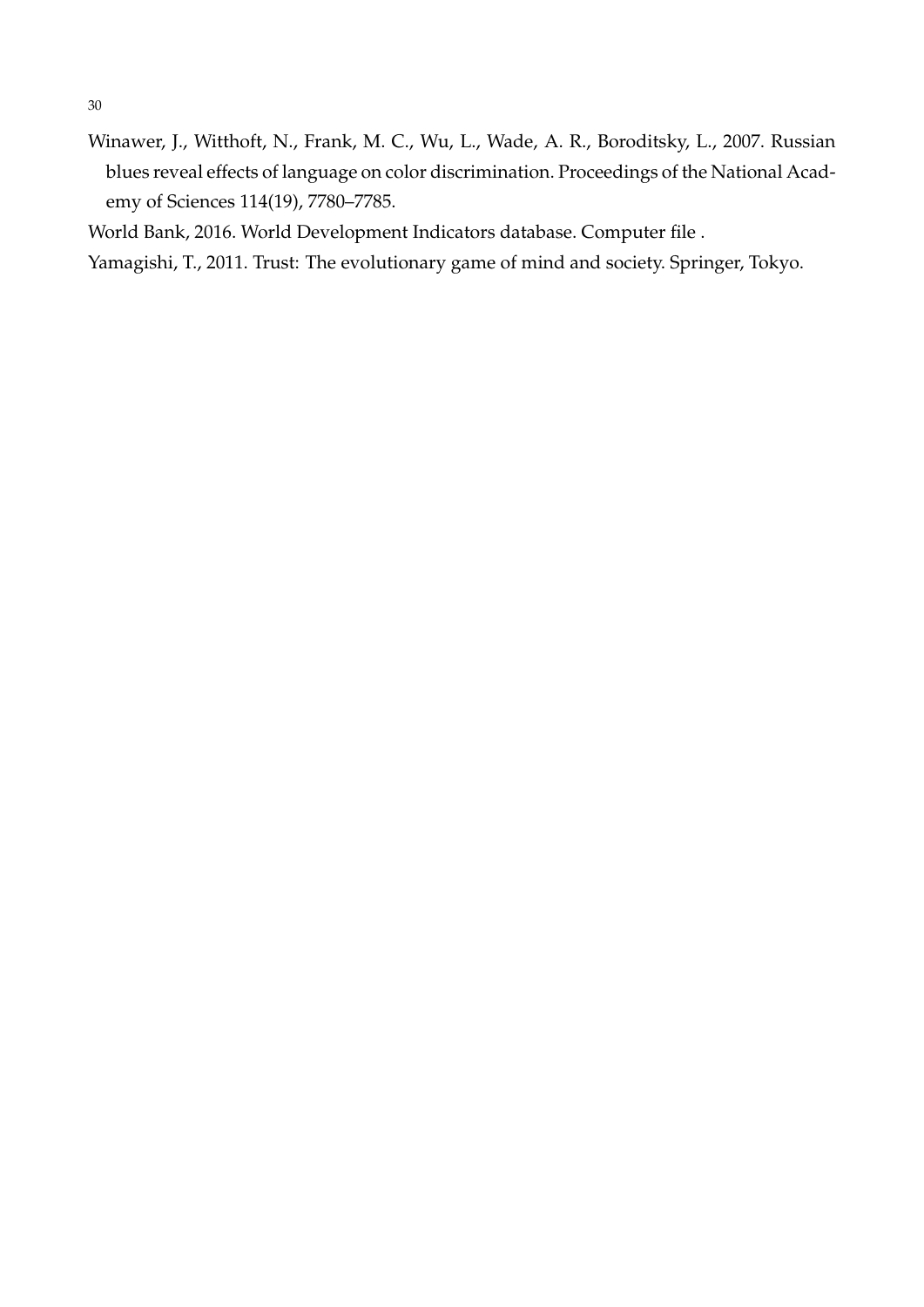### LIST OF TABLES

|                | 1 Individual-level descriptive statistics                                                                                           | 32 |
|----------------|-------------------------------------------------------------------------------------------------------------------------------------|----|
|                | 2 Cross-country descriptive statistics                                                                                              | 33 |
| 3              | Individual regressions with baseline and additional controls — Probit marginal<br>effects                                           | 34 |
|                | 4 Individual regressions with baseline and additional controls using an alternative<br>dependent variable - Probit marginal effects | 35 |
| 5 <sup>5</sup> | Baseline cross-country regressions - OLS coefficients                                                                               | 36 |
| 6              | Cross-country regressions with additional controls—OLS coefficients                                                                 | 37 |
| 7.             | Cross-country regressions using an alternative independent variable — OLS<br>coefficients                                           | 38 |
|                | 8 Cross-country 2SLS regressions                                                                                                    | 39 |
|                | 9 Test of omitted variable bias - Cross-country results                                                                             | 40 |
|                | 10 Cross country regressions using an alternative dependent variable                                                                | 41 |

31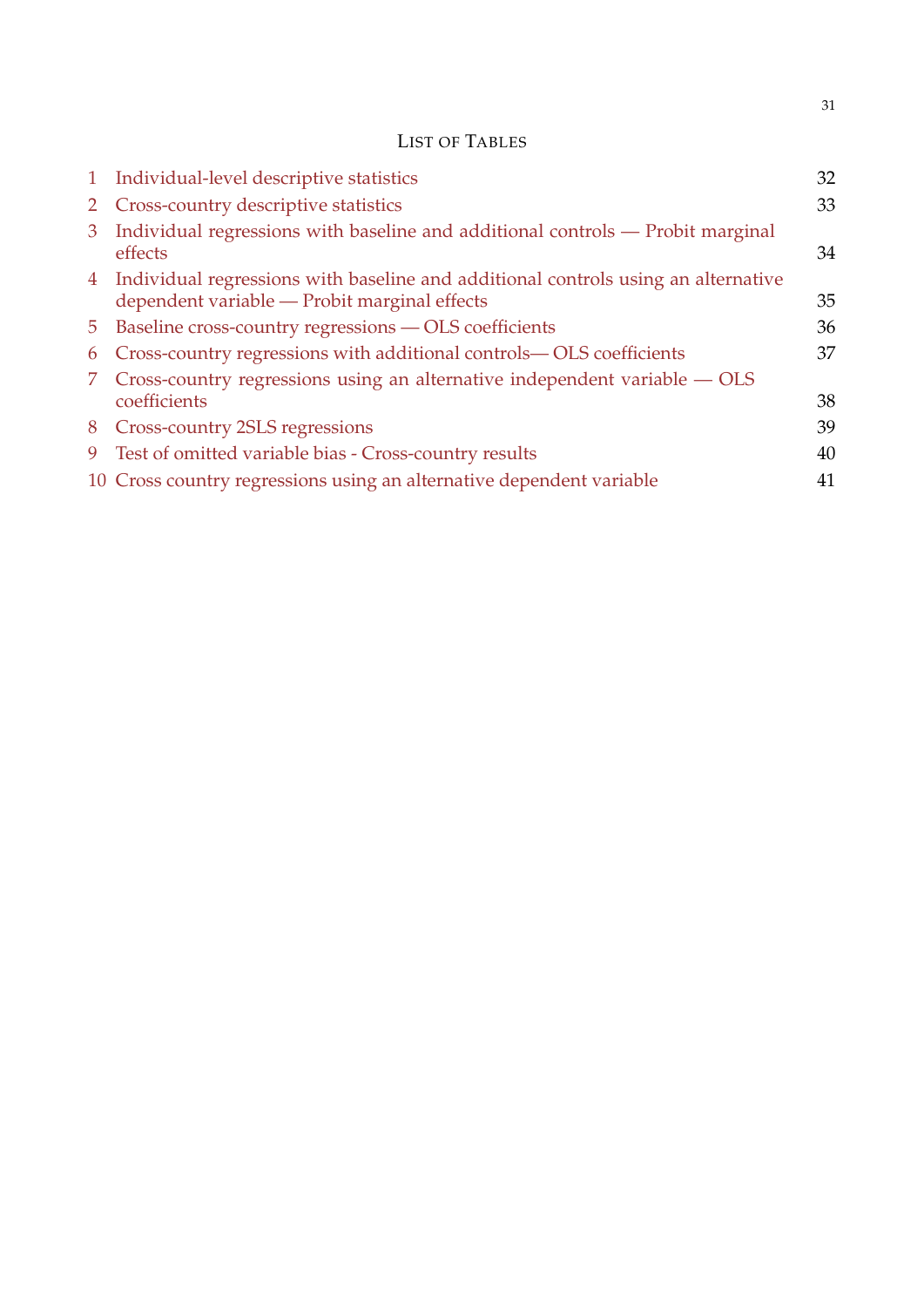| Variables               | Mean<br>(s.d.)                       |              |                  |  |
|-------------------------|--------------------------------------|--------------|------------------|--|
|                         | <b>STRONG FTR</b><br><b>WEAK FTR</b> |              | All              |  |
| <b>STRONG FTR</b>       | $\overline{0}$                       | $\mathbf{1}$ | 0.869<br>(0.338) |  |
| ENVIRONMENTAL ACTION    | 0.617                                | 0.411        | 0.438            |  |
|                         | (0.486)                              | (0.492)      | (0.496)          |  |
| <b>MALE</b>             | 0.500                                | 0.477        | 0.480            |  |
|                         | (0.500)                              | (0.499)      | (0.500)          |  |
| AGE                     | 40.840                               | 40.990       | 40.970           |  |
|                         | (14.920)                             | (15.980)     | (15.850)         |  |
| <b>MARRIED</b>          | 0.721                                | 0.643        | 0.653            |  |
| NO CHILDREN             | (0.448)                              | (0.479)      | (0.476)          |  |
|                         | 0.252                                | 0.260        | 0.259            |  |
| PRIMARY                 | (0.434)                              | (0.439)      | (0.438)          |  |
|                         | 0.286                                | 0.196        | 0.208            |  |
| <b>SECONDARY</b>        | (0.452)                              | (0.397)      | (0.406)          |  |
|                         | 0.284                                | 0.307        | 0.304            |  |
| TERTIARY                | (0.451)                              | (0.461)      | (0.460)          |  |
|                         | 0.430                                | 0.497        | 0.488            |  |
| <b>EMPLOYED</b>         | (0.495)                              | (0.500)      | (0.500)          |  |
|                         | 0.692                                | 0.514        | 0.537            |  |
| <b>INCOME DECILE 1</b>  | (0.462)                              | (0.500)      | (0.499)          |  |
|                         | 0.077                                | 0.127        | 0.121            |  |
| <b>INCOME DECILE 2</b>  | (0.268)                              | (0.333)      | (0.326)          |  |
|                         | 0.105                                | 0.174        | 0.165            |  |
| <b>INCOME DECILE 3</b>  | (0.307)                              | (0.379)      | (0.371)          |  |
|                         | 0.136                                | 0.151        | 0.149            |  |
| <b>INCOME DECILE 4</b>  | (0.343)                              | (0.358)      | (0.356)          |  |
|                         | 0.149                                | 0.129        | 0.132            |  |
| <b>INCOME DECILE 5</b>  | (0.356)                              | (0.335)      | (0.338)          |  |
|                         | 0.169                                | 0.114        | 0.121            |  |
| <b>INCOME DECILE 6</b>  | (0.375)                              | (0.317)      | (0.326)          |  |
|                         | 0.123                                | 0.084        | 0.089            |  |
| <b>INCOME DECILE 7</b>  | (0.329)                              | (0.278)      | (0.285)          |  |
|                         | 0.094                                | 0.074        | 0.077            |  |
| <b>INCOME DECILE 8</b>  | (0.292)                              | (0.262)      | (0.267)          |  |
|                         | 0.063                                | 0.062        | 0.062            |  |
| <b>INCOME DECILE 9</b>  | (0.243)                              | (0.240)      | (0.241)          |  |
|                         | 0.038                                | 0.046        | 0.045            |  |
| <b>INCOME DECILE 10</b> | (0.190)                              | (0.209)      | (0.207)          |  |
|                         | 0.046                                | 0.038        | 0.039            |  |
|                         | (0.208)                              | (0.192)      | (0.194)          |  |
| N                       | 4,528                                | 29,933       | 34,461           |  |

<span id="page-32-0"></span>Table 1: Individual-level descriptive statistics

Note.— Standard deviations in parentheses. Variables are defined in section [3.2.](#page-7-2) Source: World Values Survey Wave 3 (1995-1998). The sample is restricted to non-immigrants. Thirty-five countries listed in footnote 8 are included.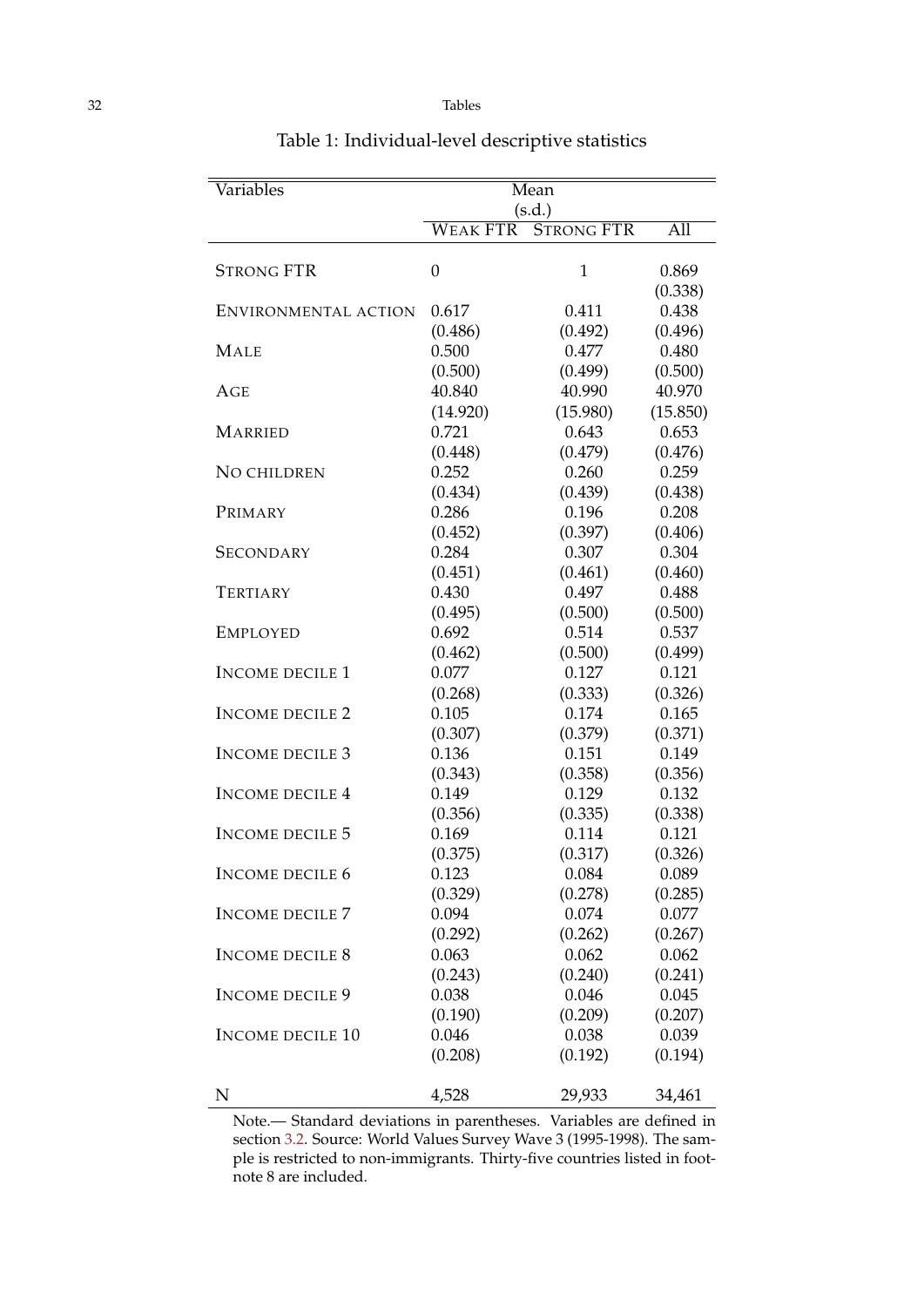| Variables                      | <b>Source</b>          | Mean                        |                             |                             |
|--------------------------------|------------------------|-----------------------------|-----------------------------|-----------------------------|
|                                |                        |                             | (s.d.)                      |                             |
|                                |                        | <b>WEAK FTR</b>             | <b>STRONG FTR</b>           | All                         |
| <b>STRONG FTR</b>              | Chen (2013)            | $\boldsymbol{0}$            | $\mathbf{1}$                | 0.765<br>(0.427)            |
| <b>CLIMI</b>                   | Steves et al. (2011)   | 0.517<br>(0.253)            | 0.380<br>(0.205)            | 0.412<br>(0.223)            |
| <b>GDP PER CAPITA</b>          | World Bank (2016)      | 9.968                       | 9.619                       | 9.701                       |
| <b>OPENNESS</b>                | World Bank (2016)      | (1.109)<br>0.943            | (0.854)<br>0.842            | (0.923)<br>0.865            |
| MANUFACTURING %                | World Bank (2016)      | (0.312)<br>16.048           | (0.439)<br>15.651           | (0.413)<br>15.744           |
| POPULATION SIZE                | World Bank (2016)      | (6.157)<br>15.857           | (5.050)<br>16.534           | (5.285)<br>16.375           |
| <b>IMMIGRANT %</b>             | World Bank (2016)      | (1.761)<br>8.647            | (1.561)<br>8.048            | (1.623)<br>8.189            |
| POPULATION AGE 65+ %           | World Bank (2016)      | (7.143)<br>12.793           | (10.167)<br>10.594          | (9.496)<br>11.111           |
| DEMOCRACY                      | Marshall et al. (2016) | (6.524)<br>0.750            | (5.112)<br>0.692            | (5.505)<br>0.706            |
| <b>OTHER REGIME</b>            | Marshall et al. (2016) | (0.447)<br>0.250            | (0.466)<br>0.308            | (0.459)<br>0.294            |
| LEFT GOVERNMENT                | Keefer (2012)          | (0.447)<br>0.375            | (0.466)<br>0.250            | (0.459)<br>0.279            |
| <b>CONTINENT AFRICA</b>        | World Bank (2016)      | (0.500)<br>0.125            | (0.437)<br>0.096            | (0.452)<br>0.103            |
| <b>CONTINENT ASIA</b>          | World Bank (2016)      | (0.342)<br>0.188            | (0.298)<br>0.212            | (0.306)<br>0.206            |
| <b>CONTINENT EUROPE</b>        | World Bank (2016)      | (0.403)<br>0.625            | (0.412)<br>0.423            | (0.407)<br>0.471            |
| <b>CONTINENT NORTH AMERICA</b> | World Bank (2016)      | (0.500)<br>0.000            | (0.499)<br>0.096            | (0.503)<br>0.074            |
| <b>CONTINENT OCEANIA</b>       | World Bank (2016)      | (0.000)<br>0.063            | (0.298)<br>0.038            | (0.263)<br>0.044            |
| <b>CONTINENT SOUTH AMERICA</b> | World Bank (2016)      | (0.250)<br>0.000<br>(0.000) | (0.194)<br>0.135<br>(0.345) | (0.207)<br>0.103<br>(0.306) |
| N                              |                        | 16                          | 52                          | 68                          |

# <span id="page-33-0"></span>Table 2: Cross-country descriptive statistics

Note.— Standard deviations in parentheses. Variables are defined in section [3.3.](#page-8-1) The countries in the sample are listed in footnote 9.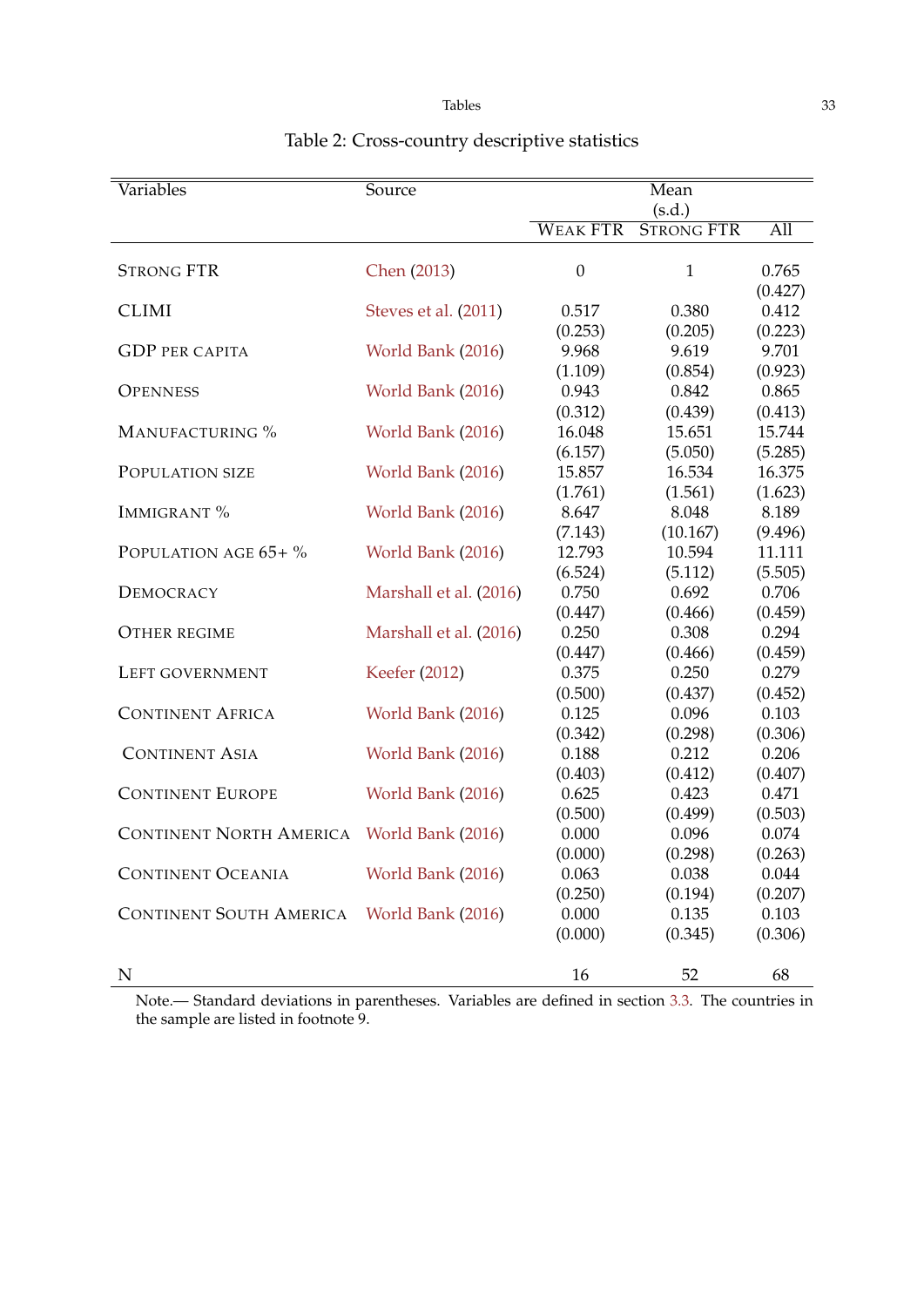Control variables (1) (2) (3) (4) (5) (6) (7) STRONG FTR -0.206\*\* -0.197\*\* -0.089\*\*\* -0.086\*\*\* -0.083\*\* -0.082\*\* -0.139\*\*\* (0.0927) (0.089) (0.027) (0.029) (0.032) (0.034) (0.030) MALE -0.086\*\*\* -0.074\*\*\* -0.075\*\*\* -0.075\*\*\* -0.074\*\*\* -0.074\*\*\*  $(0.014)$   $(0.007)$   $(0.007)$   $(0.008)$   $(0.007)$   $(0.007)$ <br> $0.005*$   $0.007***$   $0.007***$   $0.007***$   $0.007***$  $\text{AGE}$  0.005\* 0.007\*\*\* 0.007\*\*\* 0.007\*\*\* 0.007\*\*\* 0.007\*\*\* (0.003) (0.001) (0.001) (0.001) (0.001) (0.001) MARRIED 0.008 0.024\*\*\* 0.028\*\*\* 0.028\*\*\* 0.029\*\*\* 0.027\*\*\* (0.012) (0.007) (0.008) (0.008) (0.008) (0.008) NO CHILDREN  $0.036***$   $0.016***$   $0.014*$   $0.014*$   $0.005$   $0.004$  $(0.011)$   $(0.007)$   $(0.007)$   $(0.007)$   $(0.008)$   $(0.008)$ PRIMARY -0.118\*\* -0.140\*\*\* -0.141\*\*\* -0.140\*\*\* -0.134\*\*\* -0.128\*\*\* (0.046) (0.012) (0.012) (0.012) (0.012) (0.010) SECONDARY -0.040 -0.059\*\*\* -0.058\*\*\* -0.057\*\*\* -0.052\*\*\* -0.050\*\*\*  $(0.025)$   $(0.009)$   $(0.009)$   $(0.009)$   $(0.009)$   $(0.009)$ <br> $0.079$   $0.024***$   $0.021***$   $0.021***$   $0.017***$   $0.019***$ EMPLOYED 0.079 0.024\*\*\* 0.021\*\*\* 0.021\*\*\* 0.017\*\*\* 0.019\*\*\* (0.048) (0.006) (0.006) (0.006) (0.006) (0.006) TRUST  $0.031***$   $0.030***$   $0.030***$   $0.035***$   $0.036***$ (0.010) (0.010) (0.010) (0.010) LEFT VIEWS  $0.027**$   $0.027**$   $0.031***$ (0.012) (0.013) (0.012)  $\text{IDEALIST}$  0.022\* 0.021\* 0.018\* (0.012) (0.012) (0.011) **OPTIMIST** 0.000 0.005  $(0.012)$   $(0.010)$ <br> $0.049***$   $0.047***$ HIGH LOCUS OF CONTROL  $0.049***$   $0.047***$  $(0.013)$   $(0.012)$ <br> $0.093***$   $0.092***$ EXISTENTIALIST 0.092\*\*\* 0.092\*\*\* (0.009) (0.009) Income deciles No Yes Yes Yes Yes Yes Yes Yes Yes Countries No No Yes Yes Yes Yes Yes Language families No No No No No No Yes Pseudo *R* <sup>2</sup> 0.014 0.046 0.178 0.177 0.178 0.180 0.183 N 34,461 34,461 34,461 33,087 33,087 33,087 33,083

<span id="page-34-0"></span>Table 3: Individual regressions with baseline and additional controls — Probit marginal effects

Note.— Dependent variable is ENVIRONMENTAL ACTION. \*Denotes significance at 10 percent; \*\*at 5 percent; \*\*\*at 1 percent levels.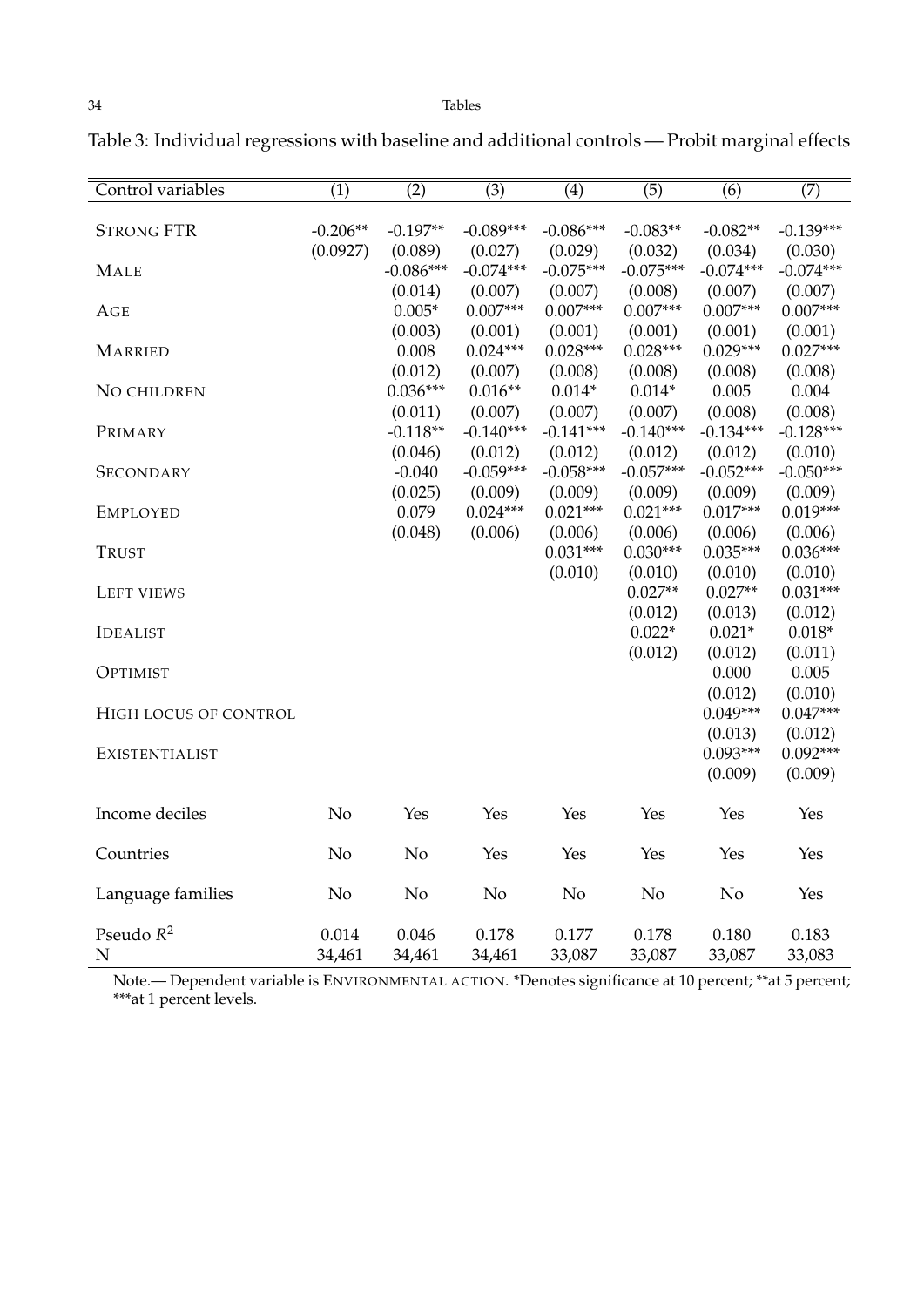Control variables (1) (2) (3) (4) (5) (6) (7) STRONG FTR  $-0.093**$   $-0.094**$   $-0.097*$   $-0.097*$   $-0.094*$   $-0.067*$   $-0.101*$ (0.043) (0.043) (0.056) (0.052) (0.055) (0.060) (0.061) MALE -0.020\*\*\* -0.027\*\*\* -0.025\*\*\* -0.025\*\*\* -0.018\*\* -0.017\*\* (0.007) (0.007) (0.007) (0.007) (0.007) (0.007) AGE -0.002 -0.003\*\*\* -0.004\*\*\* -0.004\*\*\* -0.004\*\*\* -0.004\*\*\*  $\begin{array}{cccc} (0.001) & (0.001) & (0.001) & (0.001) & (0.001) & (0.001) \\ 0.028^{***} & 0.015^{**} & 0.017^{***} & 0.017^{***} & 0.014^{*} & 0.014^{*} \end{array}$ MARRIED 0.028\*\*\* 0.015\*\* 0.017\*\*\* 0.017\*\*\* 0.014\* 0.014\* (0.008) (0.006) (0.006) (0.006) (0.007) (0.007) NO CHILDREN  $0.022***$   $0.020**$   $0.017**$   $0.017**$   $0.009$   $0.008$ (0.008) (0.008) (0.008) (0.008) (0.009) (0.009) PRIMARY -0.048\* -0.083\*\*\* -0.082\*\*\* -0.081\*\*\* -0.066\*\*\* -0.066\*\*\* (0.029) (0.012) (0.013) (0.013) (0.014) (0.014) SECONDARY -0.033\* -0.024\*\* -0.021\*\* -0.020\*\* -0.011 -0.011 (0.019) (0.010) (0.010) (0.010) (0.010) (0.010) EMPLOYED -0.022 0.006 0.004 0.004 0.006 0.006  $(0.019)$   $(0.007)$   $(0.007)$   $(0.007)$   $(0.007)$   $(0.007)$   $(0.007)$ <br> $0.035***$   $0.033***$   $0.028**$   $0.029**$ TRUST  $0.035^{***}$   $0.033^{***}$   $0.028^{**}$   $0.029^{**}$ (0.011) (0.011) (0.012) (0.012) LEFT VIEWS -0.005 -0.005 -0.005 -0.005 -0.005 -0.005 -0.005 -0.005 -0.005 -0.005  $(0.010)$   $(0.011)$   $(0.011)$ <br> $0.036***$   $0.035***$   $0.035***$ IDEALIST 0.035\*\*\* 0.035\*\*\* 0.035\*\*\*  $(0.009)$   $(0.009)$   $(0.009)$  $O_{\rm PTIMIST}$  0.023\*\* 0.024\*\* (0.010) (0.010) HIGH LOCUS OF CONTROL  $0.039***$   $0.039***$ (0.010) (0.010) EXISTENTIALIST 0.092\*\*\* 0.092\*\*\* (0.015) (0.015) Income deciles No Yes Yes Yes Yes Yes Yes Countries No No Yes Yes Yes Yes Yes Language families No No No No No No Yes Pseudo *R* <sup>2</sup> 0.002 0.009 0.044 0.045 0.046 0.049 0.050 N 38,449 38,449 38,449 38,449 37,047 30,851 30,847

<span id="page-35-0"></span>Table 4: Individual regressions with baseline and additional controls using an alternative dependent variable — Probit marginal effects

Note.— Dependent variable is WILLINGNESS TO PAY FOR POLICIES. \*Denotes significance at 10 percent; \*\*at 5 percent; \*\*\*at 1 percent levels.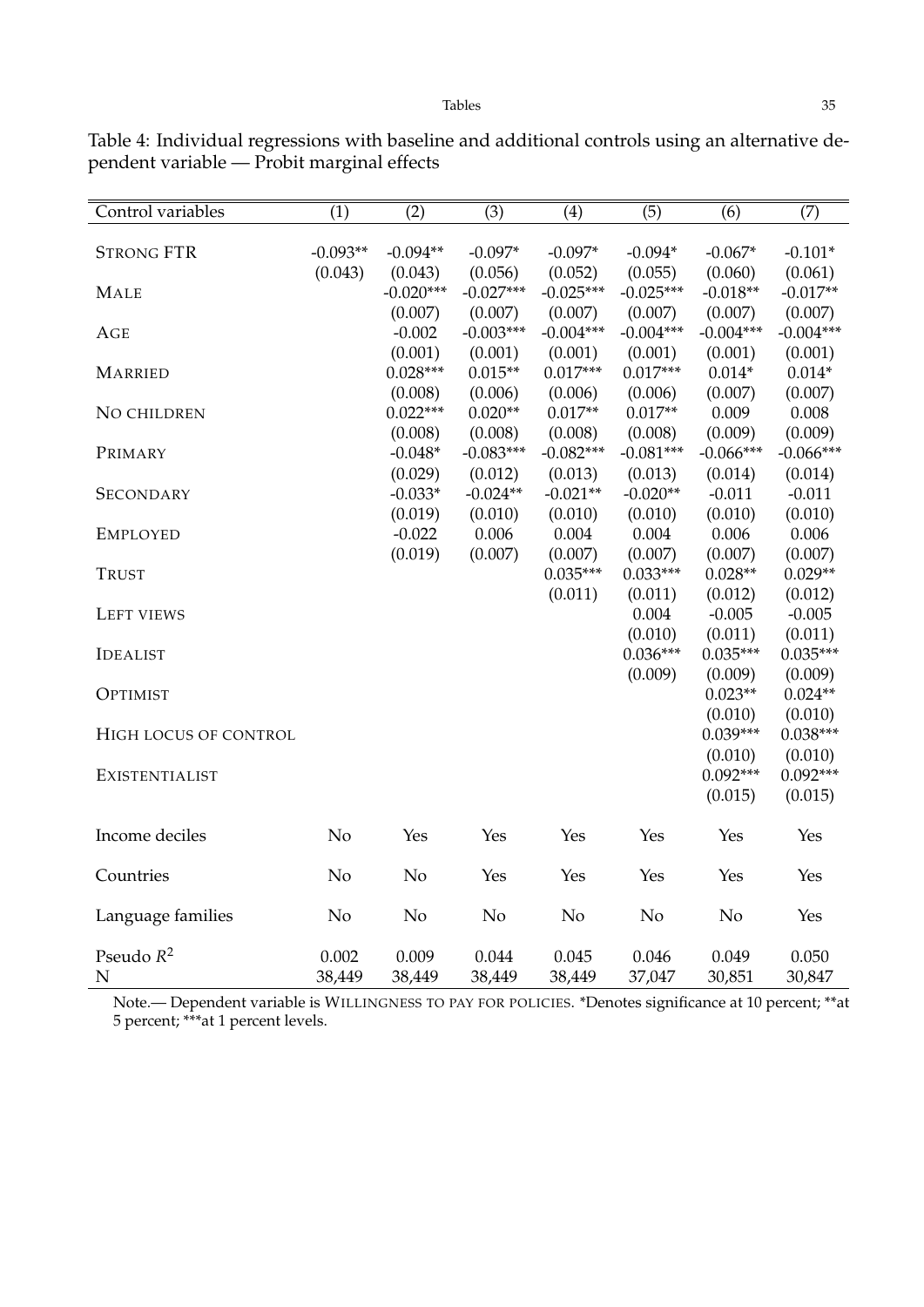| Control variables     | $\overline{All}$ | All              | All              | All              | All              | No outliers      |
|-----------------------|------------------|------------------|------------------|------------------|------------------|------------------|
|                       | $\overline{(1)}$ | $\overline{(2)}$ | $\overline{(3)}$ | $\overline{(4)}$ | $\overline{(5)}$ | $\overline{(6)}$ |
|                       |                  |                  |                  |                  |                  |                  |
| <b>STRONG FTR</b>     | $-0.146**$       | $-0.095**$       | $-0.078**$       | $-0.081**$       | $-0.061*$        | $-0.097***$      |
|                       | (0.068)          | (0.038)          | (0.034)          | (0.032)          | (0.033)          | (0.035)          |
| <b>GDP PER CAPITA</b> |                  | $0.133***$       | $0.109***$       | $0.077***$       | $0.087***$       | $0.068**$        |
|                       |                  | (0.025)          | (0.031)          | (0.029)          | (0.029)          | (0.027)          |
| <b>OPENNESS</b>       |                  | $-0.086*$        | $-0.057$         | $-0.005$         | $-0.045$         | $-0.046$         |
|                       |                  | (0.043)          | (0.059)          | (0.058)          | (0.070)          | (0.066)          |
| MANUFACTURING %       |                  | $0.012***$       | $0.009**$        | $0.006*$         | $0.008**$        | $0.009**$        |
|                       |                  | (0.004)          | (0.004)          | (0.004)          | (0.004)          | (0.004)          |
| POPULATION SIZE       |                  |                  | 0.003            | 0.003            | $-0.001$         | 0.001            |
|                       |                  |                  | (0.016)          | (0.017)          | (0.020)          | (0.020)          |
| IMMIGRANT %           |                  |                  | $-0.005**$       | $-0.003$         | $-0.002$         | $-0.002$         |
|                       |                  |                  | (0.002)          | (0.002)          | (0.002)          | (0.002)          |
| POPULATION AGE 65+ %  |                  |                  | $0.013***$       | $0.009**$        | 0.003            | 0.003            |
|                       |                  |                  | (0.005)          | (0.004)          | (0.006)          | (0.006)          |
| DEMOCRACY             |                  |                  |                  | $0.182***$       | $0.210***$       | $0.218***$       |
|                       |                  |                  |                  | (0.048)          | (0.053)          | (0.052)          |
| LEFT GOVERNMENT       |                  |                  |                  | 0.004            | 0.020            | 0.014            |
|                       |                  |                  |                  | (0.044)          | (0.048)          | (0.049)          |
| Constant              | $0.517***$       | $-0.917***$      | $-0.837**$       | $-0.633*$        | $-0.575$         | $-0.413$         |
|                       | (0.062)          | (0.218)          | (0.384)          | (0.375)          | (0.395)          | (0.382)          |
| Continents            | N <sub>o</sub>   | N <sub>o</sub>   | N <sub>o</sub>   | N <sub>o</sub>   | Yes              | Yes              |
| $R^2$                 | 0.075            | 0.530            | 0.643            | 0.724            | 0.749            | 0.755            |
| N                     | 70               | 68               | 68               | 68               | 68               | 64               |

<span id="page-36-0"></span>Table 5: Baseline cross-country regressions — OLS coefficients

Note.— Dependent variable is CLIMI. Columns (1)-(5) report the results based on the full sample. Column (6) reports the results in a sample where outliers are removed; these are identified by predicting DFbetas for STRONG FTR from the full sample regression and then dropping those observations for which |DFbeta|>2/√*N*. Columns (5) and (6) include continent dummies. \*De-<br>observations for which |DFbeta|>2/√*N*. Columns (5) and (6) include continent dummies. \*Denotes significance at 10 percent; \*\*at 5 percent; \*\*\*at 1 percent levels.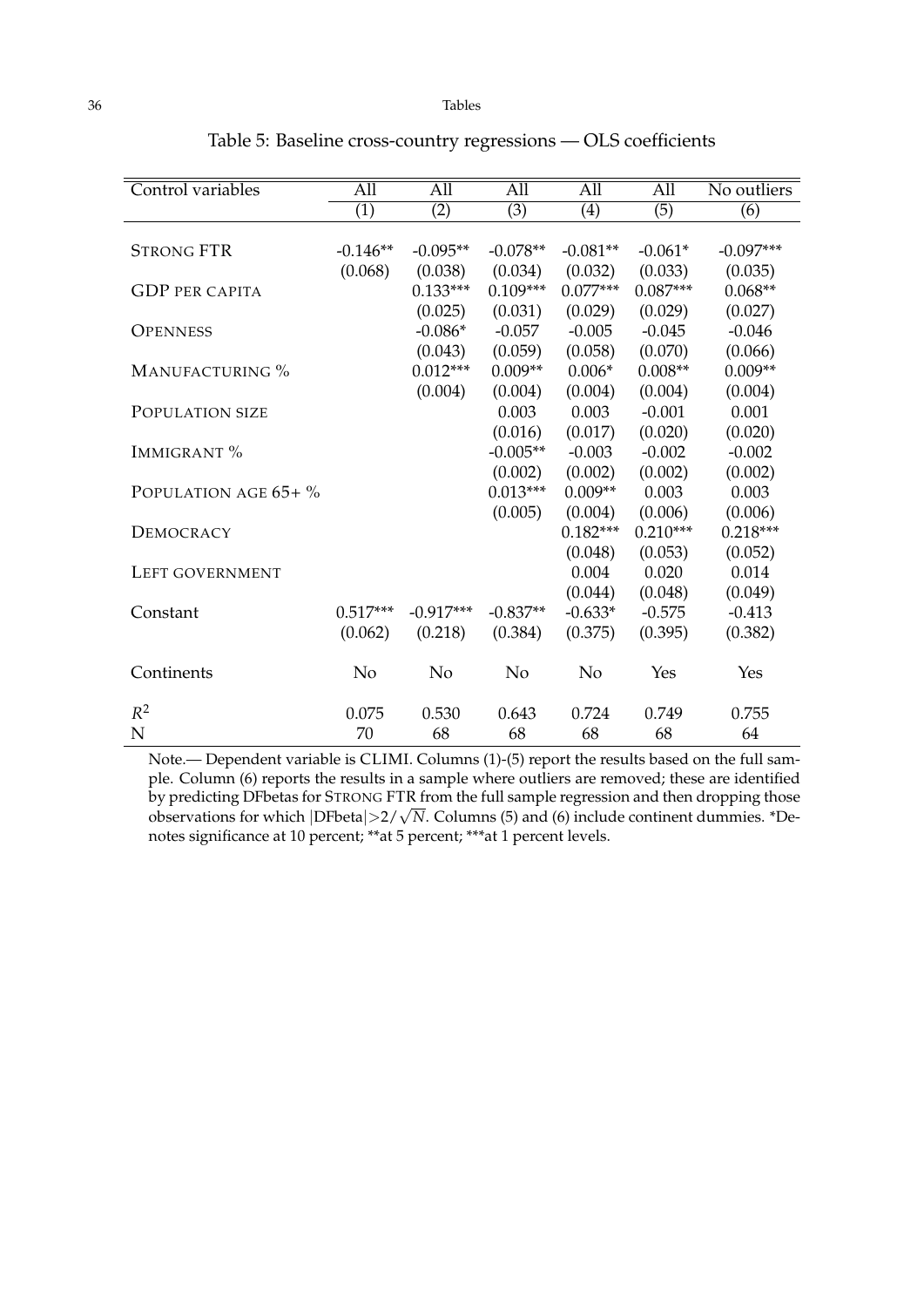| Control variables        | (1)       | $\left( 2\right)$ | (3)       | (4)         | (5)        |
|--------------------------|-----------|-------------------|-----------|-------------|------------|
| <b>STRONG FTR</b>        | $-0.061*$ | $-0.076**$        | $-0.091*$ | $-0.096**$  | $-0.113**$ |
|                          | (0.033)   | (0.033)           | (0.048)   | (0.045)     | (0.056)    |
| LANGUAGE GENDER          |           | 0.022             | 0.033     | 0.036       | 0.031      |
|                          |           | (0.014)           | (0.026)   | (0.025)     | (0.026)    |
| LANDLOCKED               |           |                   |           | $-0.007$    | 0.007      |
|                          |           |                   |           | (0.051)     | (0.060)    |
| <b>LATITUDE</b>          |           |                   |           | $-0.017$    | $-0.004$   |
|                          |           |                   |           | (0.196)     | (0.217)    |
| RESOURCES RENTS %        |           |                   |           | $-0.005***$ | $-0.004**$ |
|                          |           |                   |           | (0.002)     | (0.002)    |
| <b>COMMON LAW</b>        |           |                   |           |             | 0.052      |
|                          |           |                   |           |             | (0.118)    |
| FRENCH CIVIL LAW         |           |                   |           |             | 0.060      |
|                          |           |                   |           |             | (0.064)    |
| Constant                 | $-0.575$  | $-0.654$          | $-0.684$  | $-0.408$    | $-0.360$   |
|                          | (0.395)   | (0.417)           | (0.419)   | (0.400)     | (0.511)    |
|                          |           |                   |           |             |            |
| Language families        | No        | No                | Yes       | Yes         | Yes        |
|                          |           |                   |           |             |            |
| <b>Baseline</b> controls | Yes       | Yes               | Yes       | Yes         | Yes        |
| $R^2$                    | 0.749     | 0.760             | 0.813     | 0.846       | 0.851      |
| N                        | 68        | 68                | 65        | 64          | 64         |
|                          |           |                   |           |             |            |

<span id="page-37-0"></span>Table 6: Cross-country regressions with additional controls— OLS coefficients

Note.— Dependent variable is CLIMI. \*Denotes significance at 10 percent; \*\*at 5 percent; \*\*\*at 1 percent levels.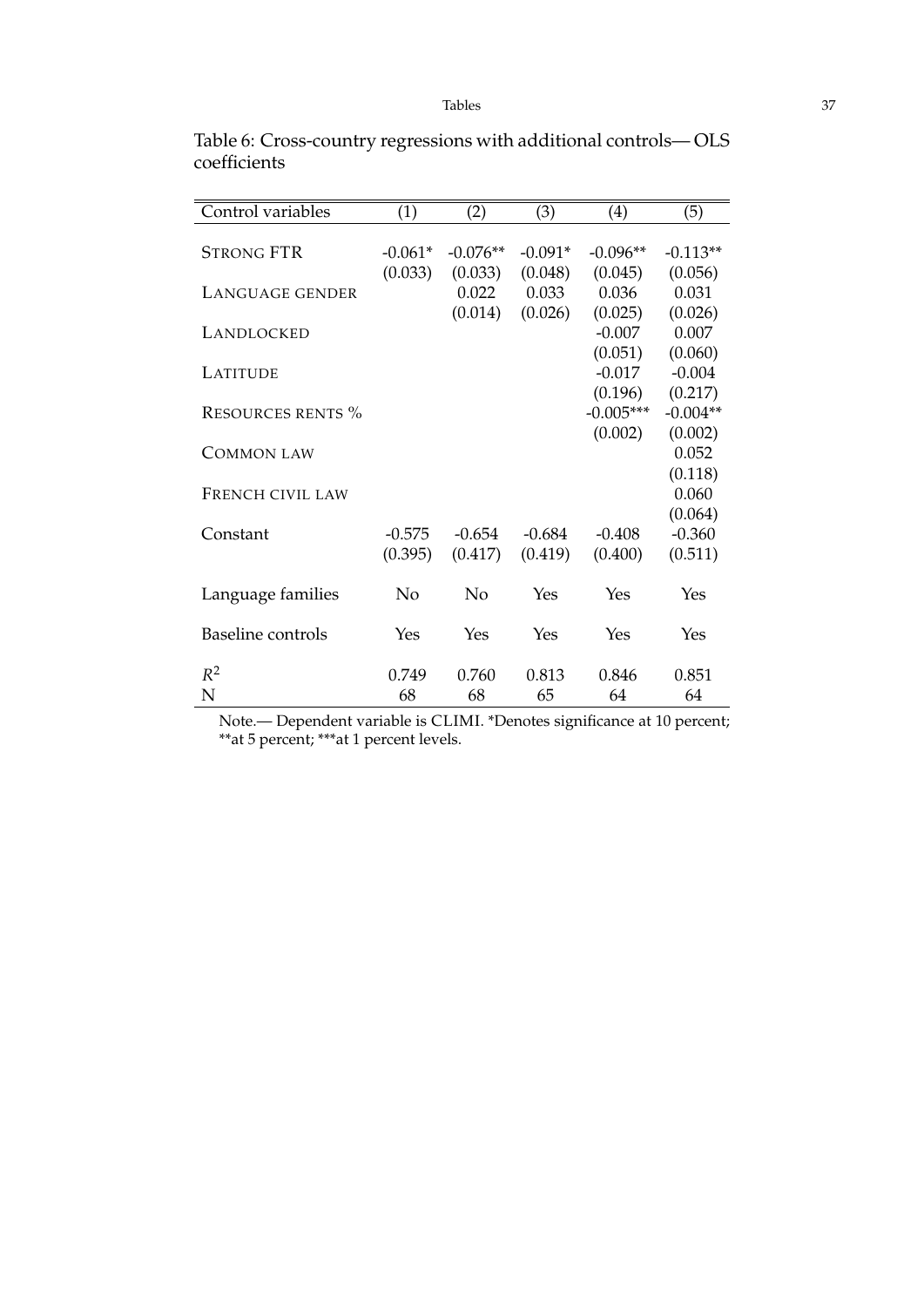<span id="page-38-0"></span>

| Table 7: Cross-country regressions |
|------------------------------------|
| using an alternative independent   |
| variable — OLS coefficients        |
|                                    |

| Control variables   | (1)                   | $\rm(2)$                    |
|---------------------|-----------------------|-----------------------------|
| <b>STRONG FTR</b>   | $-0.113**$<br>(0.056) |                             |
| STRONG FTR %        |                       | $-0.001*$                   |
| UNKNOWN FTR %       |                       | (0.001)<br>0.006<br>(0.004) |
| Constant            | $-0.360$              | $-0.303$                    |
|                     | (0.511)               | (0.669)                     |
| Baseline controls   | Yes                   | Yes                         |
| Additional controls | Yes                   | Yes                         |
| $R^2$<br>N          | 0.851<br>64           | 0.853<br>58                 |

Note.—Dependent variable is CLIMI. STRONG FTR % is the share of population speaking a STRONG FTR language. UNKNOWN FTR % is the share of population speaking a language with missing FTR data. The regression in column (2) is restricted to countries with UN-KNOWN FTR  $% \leq 20$ . \*Denotes significance at 10 percent; \*\*at 5 percent; \*\*\*at 1 percent levels.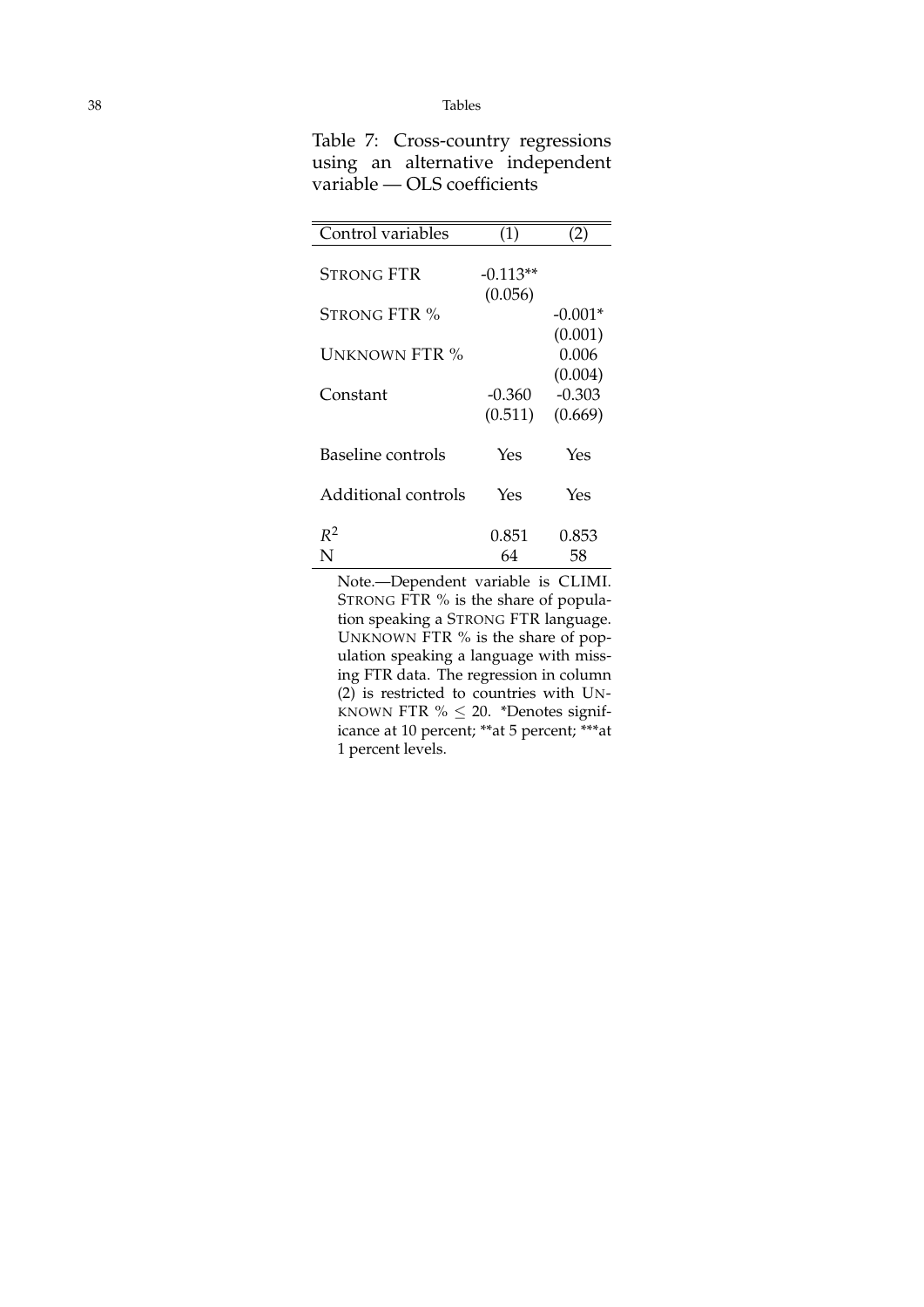|                                                      | $\overline{\text{OLS}}$ | 2SLS                | <b>OLS</b>       | 2SLS                |
|------------------------------------------------------|-------------------------|---------------------|------------------|---------------------|
| Control variables                                    | $\overline{(1)}$        | $\overline{(2)}$    | $\overline{(3)}$ | $\overline{(4)}$    |
|                                                      |                         |                     |                  |                     |
| <b>STRONG FTR</b>                                    | $-0.061*$               | $-0.188*$           | $-0.113**$       | $-0.244***$         |
|                                                      | (0.033)                 | (0.108)             | (0.056)          | (0.088)             |
| <b>GDP PER CAPITA</b>                                | $0.087***$              | $0.069**$           | $0.119***$       | $0.087**$           |
|                                                      | (0.029)                 | (0.028)             | (0.042)          | (0.036)             |
| <b>OPENNESS</b>                                      | $-0.045$                | $-0.030$            | $-0.028$         | $-0.058$            |
| MANUFACTURING %                                      | (0.070)<br>$0.008**$    | (0.059)<br>0.007    | (0.078)<br>0.005 | (0.062)<br>0.007    |
|                                                      | (0.004)                 | (0.004)             | (0.006)          | (0.005)             |
| POPULATION SIZE                                      | $-0.001$                | 0.010               | $-0.013$         | $-0.016$            |
|                                                      | (0.020)                 |                     | (0.022)          |                     |
| IMMIGRANT %                                          | $-0.002$                | (0.020)<br>$-0.002$ | $-0.002$         | (0.017)<br>$-0.004$ |
|                                                      | (0.002)                 | (0.002)             | (0.003)          | (0.003)             |
| POPULATION AGE 65+ %                                 | 0.003                   | 0.003               | $-0.005$         | $-0.002$            |
|                                                      | (0.006)                 | (0.005)             | (0.008)          | (0.007)             |
| DEMOCRACY                                            | $0.210***$              | $0.199***$          | $0.233***$       | $0.223***$          |
|                                                      | (0.053)                 | (0.048)             | (0.055)          | (0.041)             |
| LEFT GOVERNMENT                                      | 0.020                   | 0.006               | 0.037            | 0.021               |
|                                                      | (0.048)                 | (0.047)             | (0.062)          | (0.048)             |
| LANGUAGE GENDER                                      |                         |                     | 0.031            | 0.032               |
|                                                      |                         |                     | (0.026)          | (0.021)             |
| LANDLOCKED                                           |                         |                     | 0.007            | 0.014               |
|                                                      |                         |                     | (0.060)          | (0.050)             |
| <b>LATITUDE</b>                                      |                         |                     | $-0.004$         | $-0.051$            |
|                                                      |                         |                     | (0.217)          | (0.155)             |
| <b>RESOURCES RENTS %</b>                             |                         |                     | $-0.004**$       | $-0.004***$         |
|                                                      |                         |                     | (0.002)          | (0.001)             |
| <b>COMMON LAW</b>                                    |                         |                     | 0.052            | 0.151               |
|                                                      |                         |                     | (0.118)          | (0.098)             |
| FRENCH CIVIL LAW                                     |                         |                     | 0.060            | $0.097*$            |
|                                                      |                         |                     | (0.064)          | (0.050)             |
| Constant                                             | $-0.575$                | $-0.512$            | $-0.360$         | $-0.249$            |
|                                                      | (0.395)                 | (0.344)             | (0.511)          | (0.394)             |
|                                                      |                         |                     |                  |                     |
| Continents                                           | Yes                     | Yes                 | Yes              | Yes                 |
|                                                      |                         |                     |                  |                     |
| Language families                                    | No                      | N <sub>o</sub>      | Yes              | Yes                 |
|                                                      |                         |                     |                  |                     |
|                                                      |                         |                     |                  |                     |
| $R^2$                                                | 0.749                   | 0.699               | 0.851            | 0.830               |
| ${\bf N}$                                            | 68                      | 68                  | 64               | 64                  |
| Kleibergen and Paap (2006) F statistics <sup>+</sup> |                         | 9.53                |                  | 10.02               |

# <span id="page-39-0"></span>Table 8: Cross-country 2SLS regressions

Note.— Dependent variable is CLIMI. \*Denotes significance at 10 percent; \*\*at 5 percent; \*\*\*at 1 percent levels. † The *H<sup>o</sup>* is that the first stage regression is weakly identified.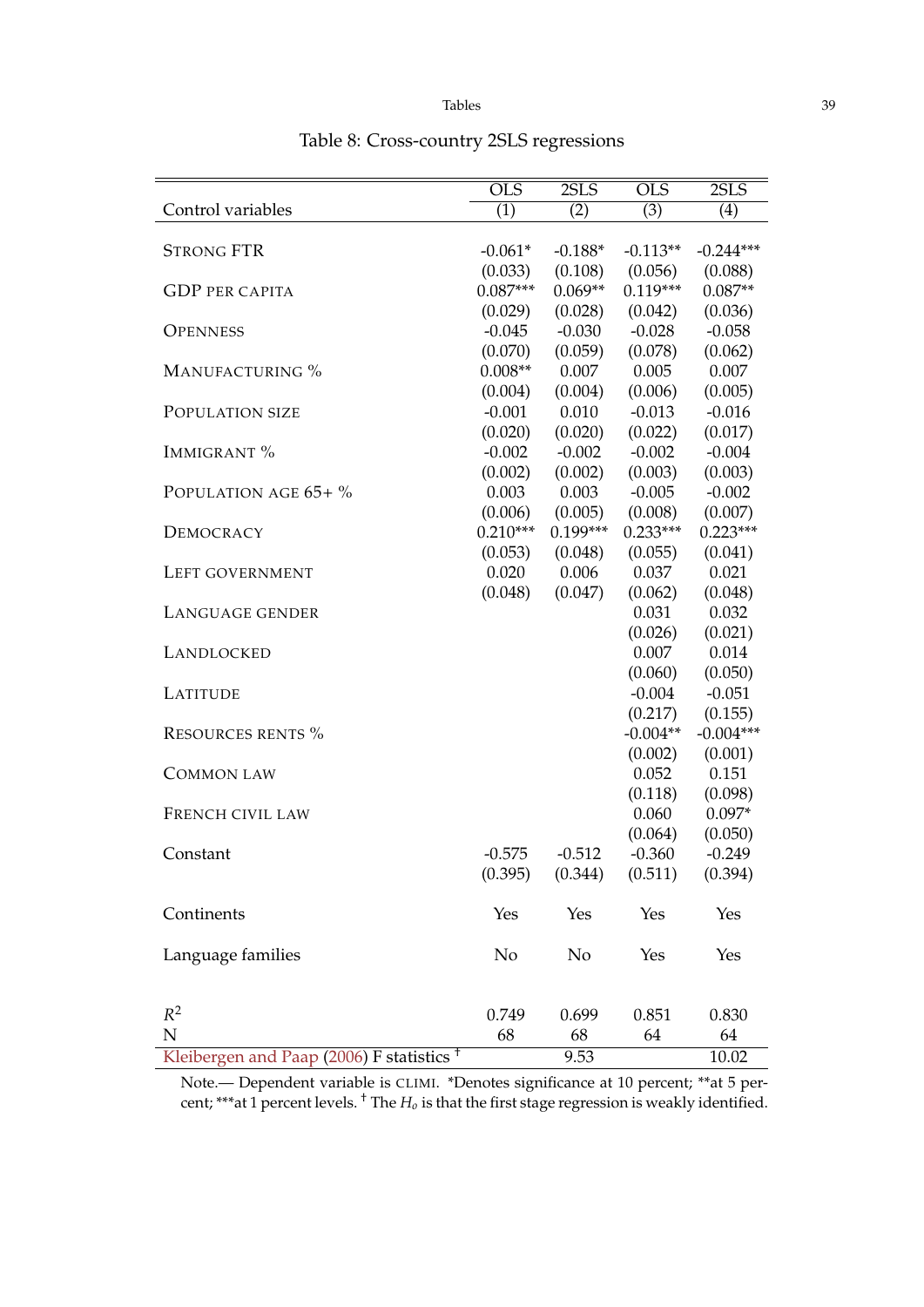| Specification                 |       |                    |       | $\delta_{R_{max}=0.90}$ $\left[\tilde{\beta}, \beta^*_{(R_{max}=0.90,\delta=1)}\right]$ $\delta_{R_{max}=min\{1.3\tilde{R},1\}}$ $\left \tilde{\beta}, \beta^*_{(R_{max}=min\{1.3\tilde{R},1\},\delta=1)}\right $ |
|-------------------------------|-------|--------------------|-------|-------------------------------------------------------------------------------------------------------------------------------------------------------------------------------------------------------------------|
|                               |       | (2)                | (3)   | 4)                                                                                                                                                                                                                |
| <b>BASELINE CONTROL</b>       | 2.689 | $[-0.060, -0.040]$ | 1.728 | $[-0.060, -0.027]$                                                                                                                                                                                                |
| <b>COMPREHENSIVE CONTROLS</b> | 3.119 | $[-0.112, -2.106]$ | 1.300 | $[-0.111, -1.674]$                                                                                                                                                                                                |

# <span id="page-40-0"></span>Table 9: Test of omitted variable bias - Cross-country results

Note.—  $\,\delta$  indicates the value of proportional selection of unobservables to observables assuming the maximum value of theoretical *R* 2 is *Rmax*. The coefficient bounds are calculated assuming the unobservables are as important as the observables in explaining the outcome variable (i.e.  $\delta = 1$ ).